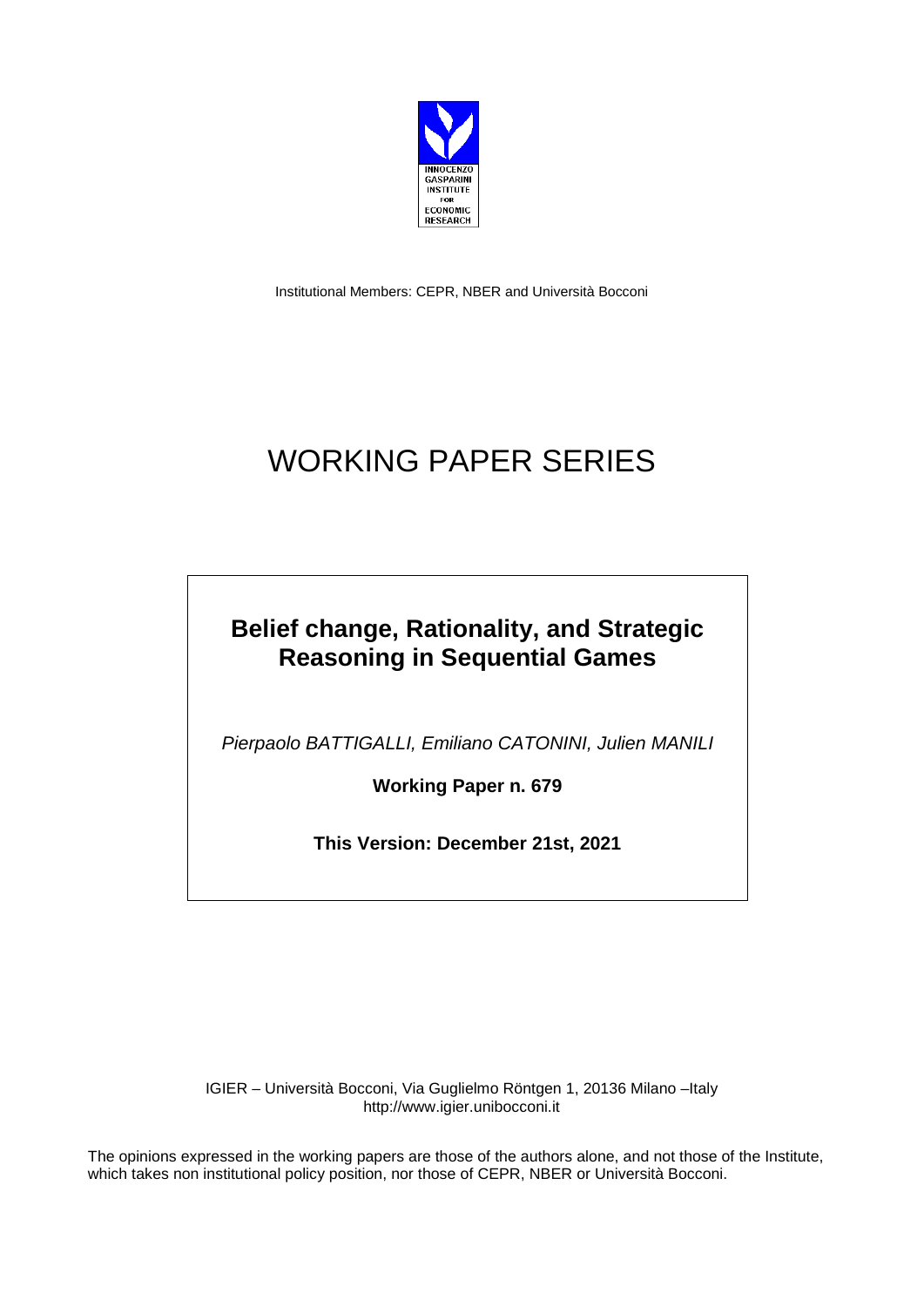# Belief change, Rationality, and Strategic Reasoning in Sequential Games

Pierpaolo BATTIGALLI

Emiliano CATONINI

Julien MANILI

This version: December 22, 2021. First version: May 15, 2021.

#### **Abstract**

Strategic reasoning in sequential games rests on figuring out how (co)players would react to information about past play, which in turn depends on how players update or revise their beliefs. Several notions of belief systems have been used to represent and discipline how players' beliefs change as they obtain new information. Such notions differ and can be nested according to the imposed consistency restrictions relating beliefs at different information sets. The minimal restriction requires that beliefs about others change from one information set to a following, more informative one in compliance with the chain rule, i.e., by standard updating whenever possible. On top of this, more demanding restrictions require that beliefs about co-players depend only on information about them, not on own past moves. Even stronger restrictions require that players update, or revise their beliefs *as if* they could notionally condition on any nonempty event about co-players' behavior in compliance with the chain rule. We analyze restrictions on belief change, providing characterizations and interpretations in terms of introspection and cognitive rationality. We then argue that these differences between consistency restrictions do not affect the behavioral implications of strategic reasoning in games.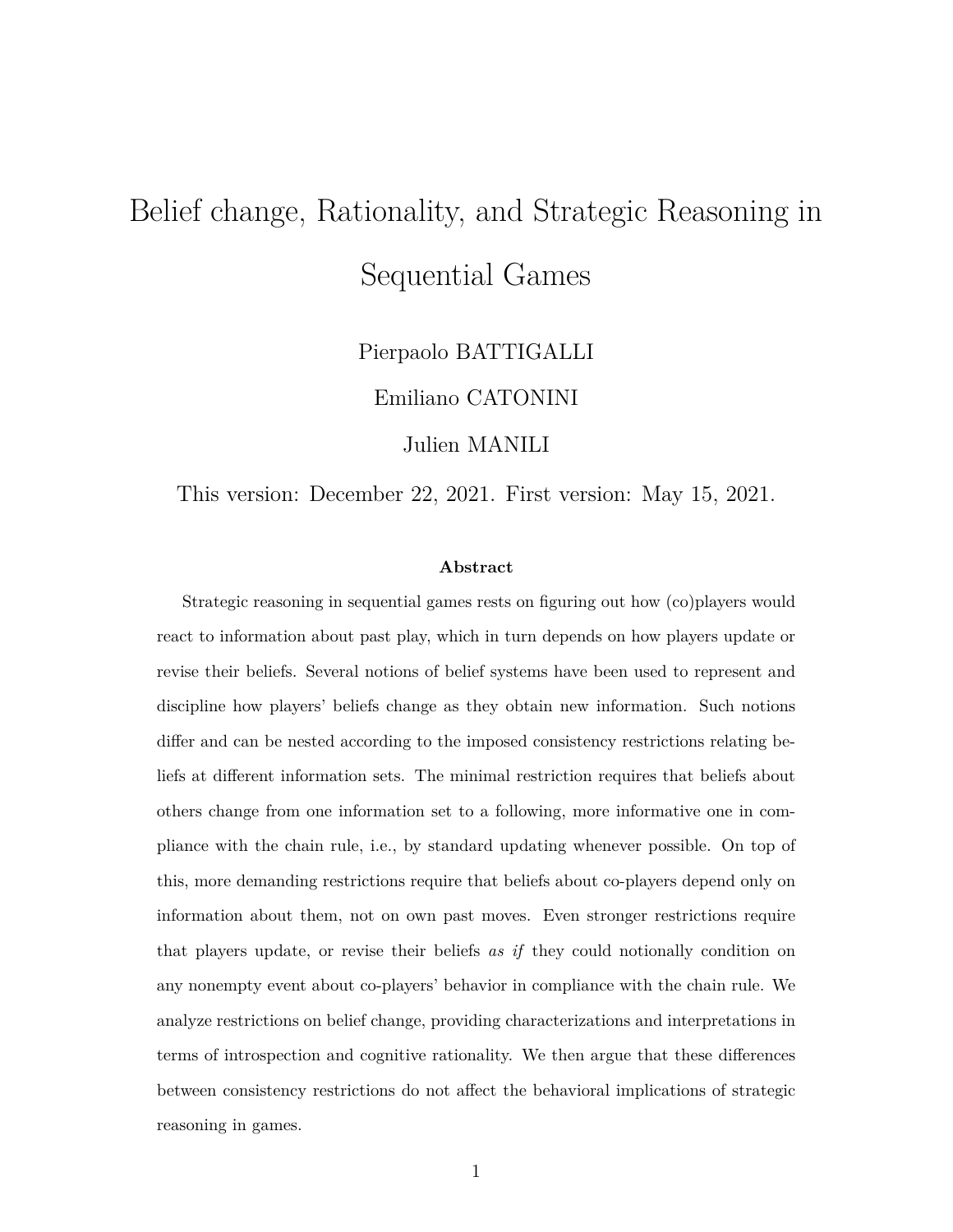KEYWORDS: Sequential games, chain rule, partial introspection, rational planning, rationalizability.

JEL Codes: C72, C73, D83.

## **1 Introduction**

A key aspect of strategic reasoning in sequential games is to figure out how (co)players would react to either anticipated, or non-anticipated information about past play, which in turn depends on how players update or revise their beliefs. Several notions of belief systems have been used to represent and discipline how players' beliefs change as they obtain new information. Such notions differ and can be nested according to the imposed consistency restrictions relating beliefs at different information sets. The minimal restriction requires that beliefs about others change from one information set to a following, more informative one in compliance with the chain rule, i.e., by standard updating whenever possible. We call this restriction **"forward consistency,"** because it is an application of the chain rule as the play goes forward and new information about players' behavior is revealed. On top of this, more demanding restrictions require that beliefs about co-players depend only on information about them, not on own past moves. This is the **"standard"** consistency restriction implied by the application of the chain rule to systems of conditional probabilities given a collection of conditioning events corresponding to the information about others revealed by information sets (see Renyi 1955, and Battigalli & Siniscalchi 2002). Even stronger restrictions require that players update, or revise their beliefs *as if* they could notionally condition on any nonempty event about co-players' behavior, even if it is not observable, in compliance with the chain rule. We refer to such restrictions as **"complete consistency,"** because they are obtained by considering complete conditional probability systems (see Myerson 1986, and Battigalli 1996). We analyze restrictions on belief change, providing characterizations and interpretations in terms of introspection and cognitive rationality. We then argue that these differences between consistency restrictions do not affect the behavioral implications of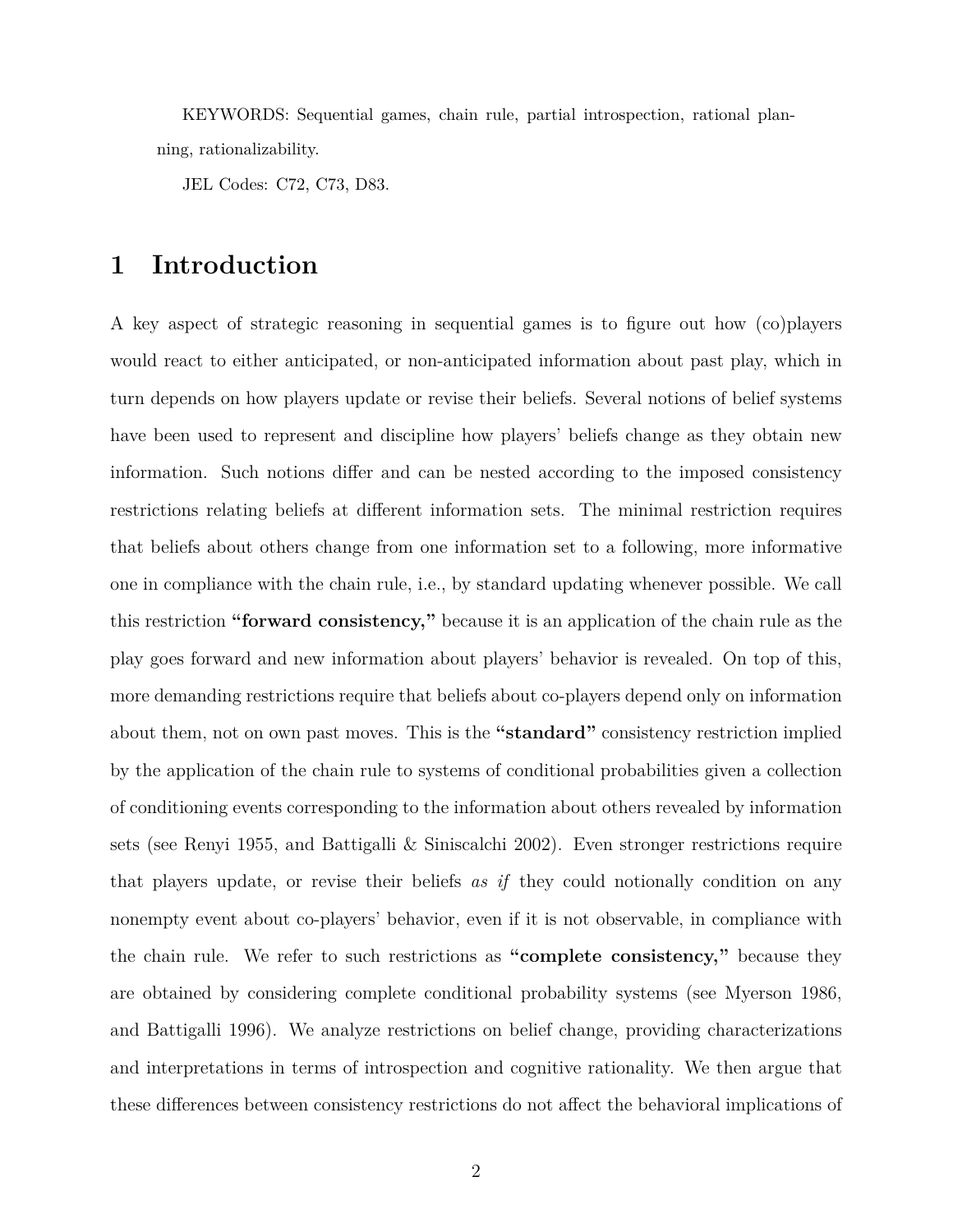strategic reasoning in games. Specifically, we prove that different notions of rationalizability for sequential games justified by epistemic foundations are invariant to restrictions on belief change beyond the minimal ones. The following example illustrates the main themes of this work, comparing forward consistency to standard and complete consistency (in this particular case, standard and complete consistency are equivalent).



Figure 1: Γ *′* , a common interest game between Isa and Joe.

Consider game Γ *′* depicted in Figure 1. At the root, Isa (*i*) chooses between Left and Right, and Joe (*j*) simultaneously chooses between Quit (which terminates the game) and Continue. If Joe Continues, Isa observes this and decides whether to go across (terminating the game) or down. If Isa goes down, Joe observes this, but not her initial move, and chooses between left and right. Assume that  $0 \leq \varepsilon < 2$ . Since Isa has perfect recall, she remembers her initial move and her choice may depend on it. Can her belief depend on her choice as well? According to forward consistency, this is possible. Indeed, if Isa is initially certain that Joe Quits, her initial belief does not pin down what she would believe after observing  $(L, C)$  or  $(R, C)$  and these two conditional beliefs may be different. On the other hand, if Isa initially assigns probabilities  $\gamma \lambda$  and  $\gamma (1 - \lambda) > 0$  strategies *C.ℓ* and *C.r*, respectively,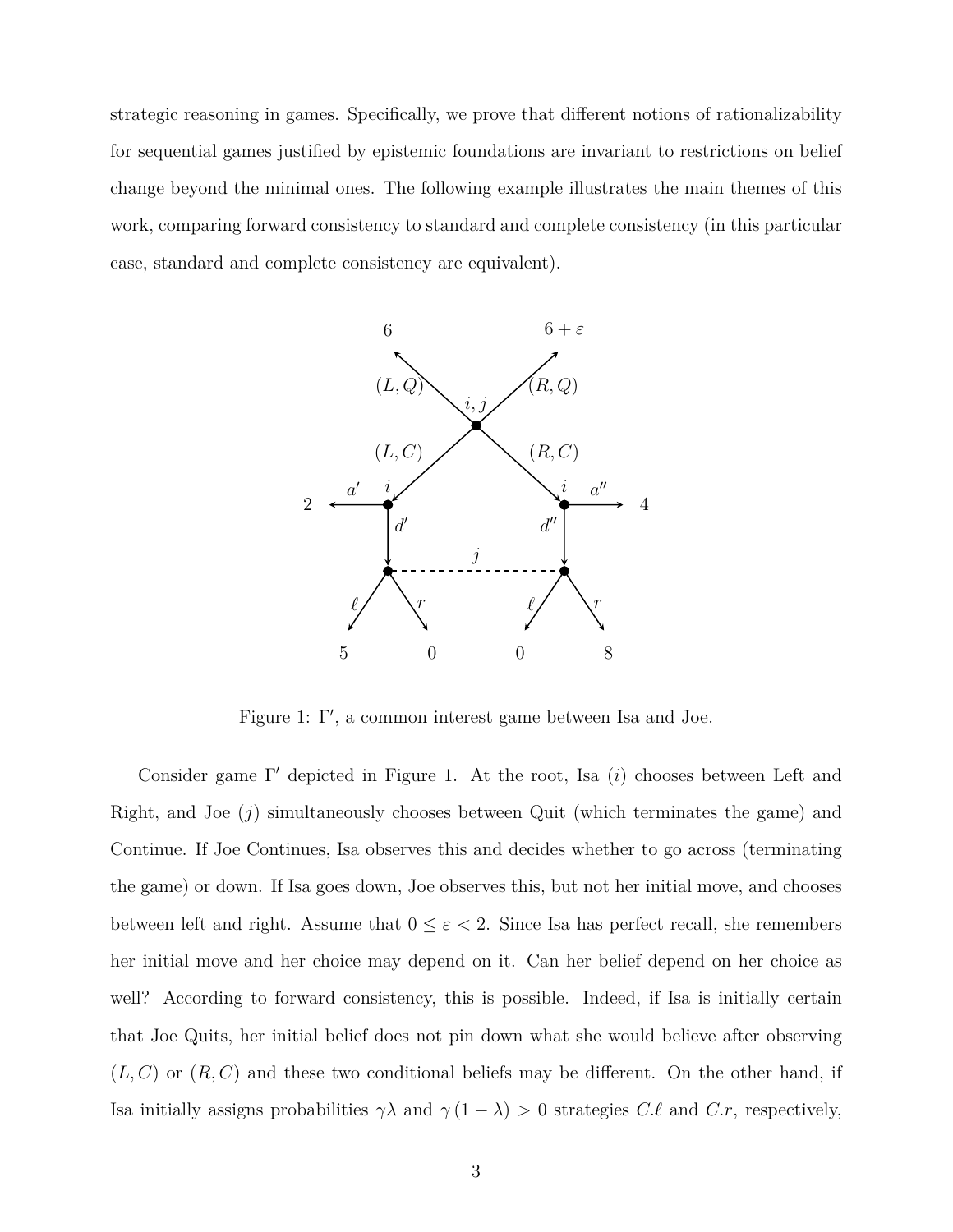and  $\gamma > 0$ , then upon observing *C* she would assign probability  $\lambda$  to *C.ℓ* and  $(1 - \lambda)$  to *C.r* independently of her initial move. According to standard and complete consistency, the latter restriction must hold even if Isa is initially certain that Joe will Quit ( $\gamma = 0$ ). We will show that this difference does not matter for the analysis of the behavioral implications of rationality and strategic reasoning. This is clearer if  $\varepsilon > 0$ . In this case, if Isa were initially certain of Quit she would go Right and her counterfactual belief after Left would not matter. But the difference does not matter even if  $\varepsilon = 0$ . Intuitively, the reason is that, whatever the planned choice of Isa at the root, if she is rational she actually makes this choice and her counterfactual belief after the other does not matter. We will explain this in detail in our analysis of rational planning and rationalizable behavior. Here we only provide an informal explanation of why Isa might have different beliefs about Joe conditional on (*L, C*) and (*R, C*), given that at both nodes she has the same information about Joe. According to subjective expected utility maximization, in order to decide what to do at the root, Isa only has to her initial belief. If she is certain of Quit, then Right is the best choice (one of the best if  $\varepsilon = 0$ ). She has no need for further planning and she come up with a partial strategy. With this, she be be only *partially introspective and unable to anticipate how she would revise her belief if surprised.* Such partial introspection may prevent her from imposing the cognitive rationality "same-information/same-belief" rule, unless such rule is in some sense "wired" into her way of thinking. Of course, if surprised, Isa would form *some* revised belief and make a choice based on it. For example, if she initially goes Right and is surprised by *C*, it may be the case that she is pre-disposed to believe that Joe is more likely to continue with right, and thus choose to go down. In this case, she would implement the reduced strategy (or plan of action, according to Rubinstein 1991) *R.d′′*. But this does not imply that she had initially planned to go down if surprised. In other words, *R.d′′* is a *description* of Isa's behavior, but not necessarily a plan of Isa. What matters for strategic reasoning is to be able to anticipate the behavior of other. From this perspective, Joe's belief in the rationality of Isa allows for the possibility that he assigns positive probability to her behavior being described by *R.d′′*. Thus, our results about the invariance of (version of) rationalizability to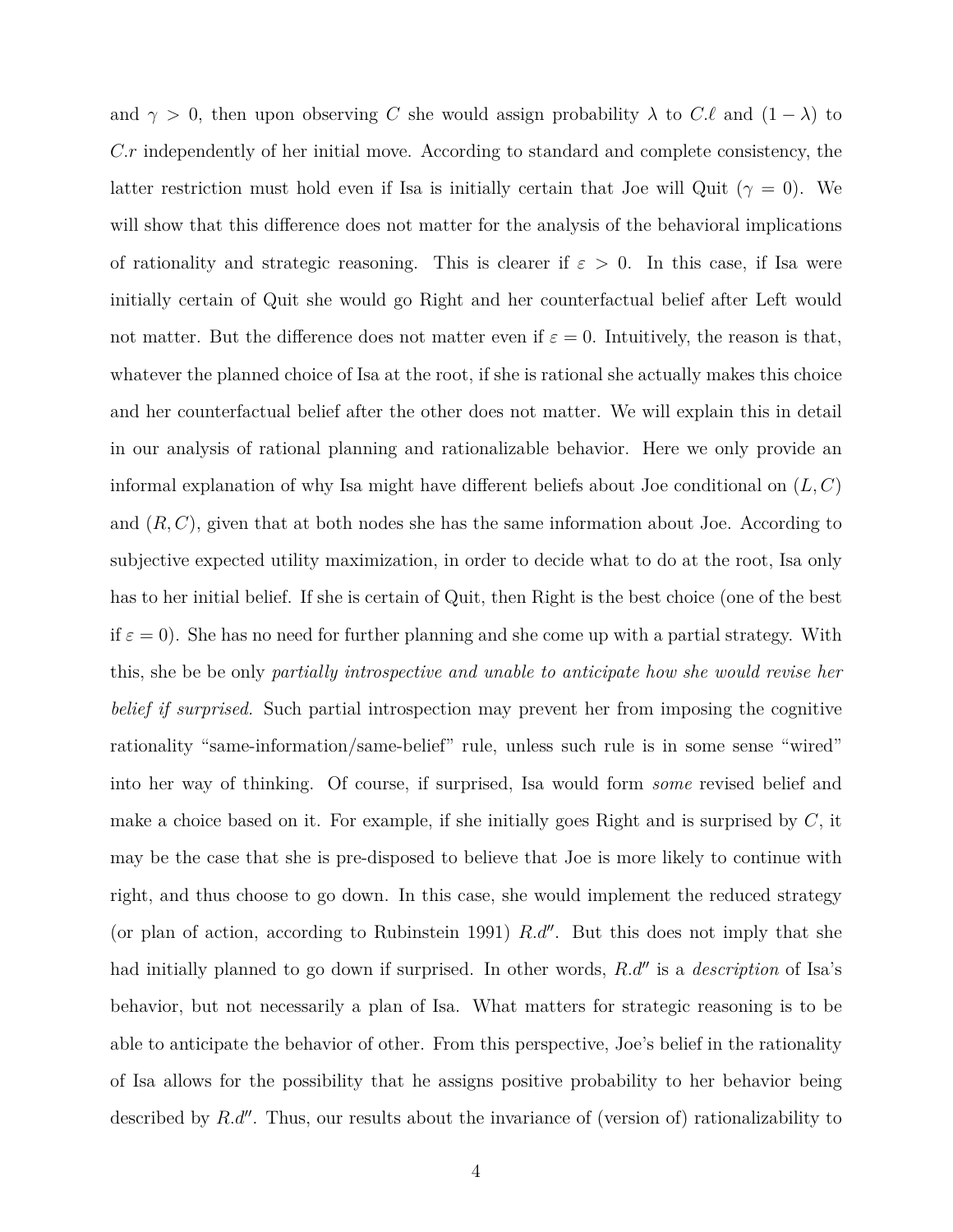restrictions on belief systems beyond forward consistency may be interpreted as saying that the underlying epistemic justifications do not rely on full introspection.

## **2 Sequential games with perfect recall**

Our analysis is restricted to *finite* sequential games without chance moves played by agents with *perfect recall*, represented in extensive form.<sup>1</sup> Some knowledge of the extensive and strategic-form representations of sequential games is taken for granted. Thus, for the primitive terms of the analysis, only the necessary symbols and definitions with rather terse explanations are given below. The reader interested in the details should consult, e.g., Selten (1975), or Osborne & Rubinstein (1994). We instead expand on the interpretation of some derived terms. Note also that the formalism used here is more expressive than the traditional one due to Kuhn (1953), because (i) it represents simultaneous moves directly by letting plays be sequences of action profiles, and (ii) it represents also the information of inactive players, which is potentially relevant for our analysis of belief change.

A **sequential game** (played by agents) **with perfect recall** is a structure

$$
\Gamma = \langle I, \bar{X}, (A_i, H_i, u_i)_{i \in I} \rangle
$$

where: *I* is a finite set of **players**, *A<sup>i</sup>* is a nonempty finite set of potentially available **actions** for player *i*, and  $\bar{X}$  is a *finite tree* of feasible sequences of action profiles, called **histories** or **nodes**.<sup>2</sup> We let: ∅ denote the **empty sequence**, that is, the root of tree  $\bar{X}$ , *Z* denote the set of **terminal** histories (or **paths**), and  $X = \overline{X} \setminus Z$  denote the set of **non-terminal** 

 ${}^{1}$ Games where, according to the rules, players are always reminded of the information previously provided to them and of the actions they took are extremely rare. For this reason, we interpret the perfect recall property as resulting from the interaction between players' personal cognitive features and the rules of the game. When players mnemonic abilities are perfect, whatever the rules of the game, their information structure may be represented with information partitions satisfying perfect recall (see Battigalli & Generoso, 2021). Also, we refrain from using expressions like "extensive-form game" or "normal form game", because by "game" we mean the object being represented, not its mathematical representation. With this, the extensive and normal forms are types of representations, not types of games.

<sup>&</sup>lt;sup>2</sup>An action profile of the players in nonempty subset  $J \subseteq I$  is an element of the cross-product  $\times_{i \in J} A_i$ . A set of sequences is a **tree** if it contains every prefix of each one of its elements, including the empty sequence.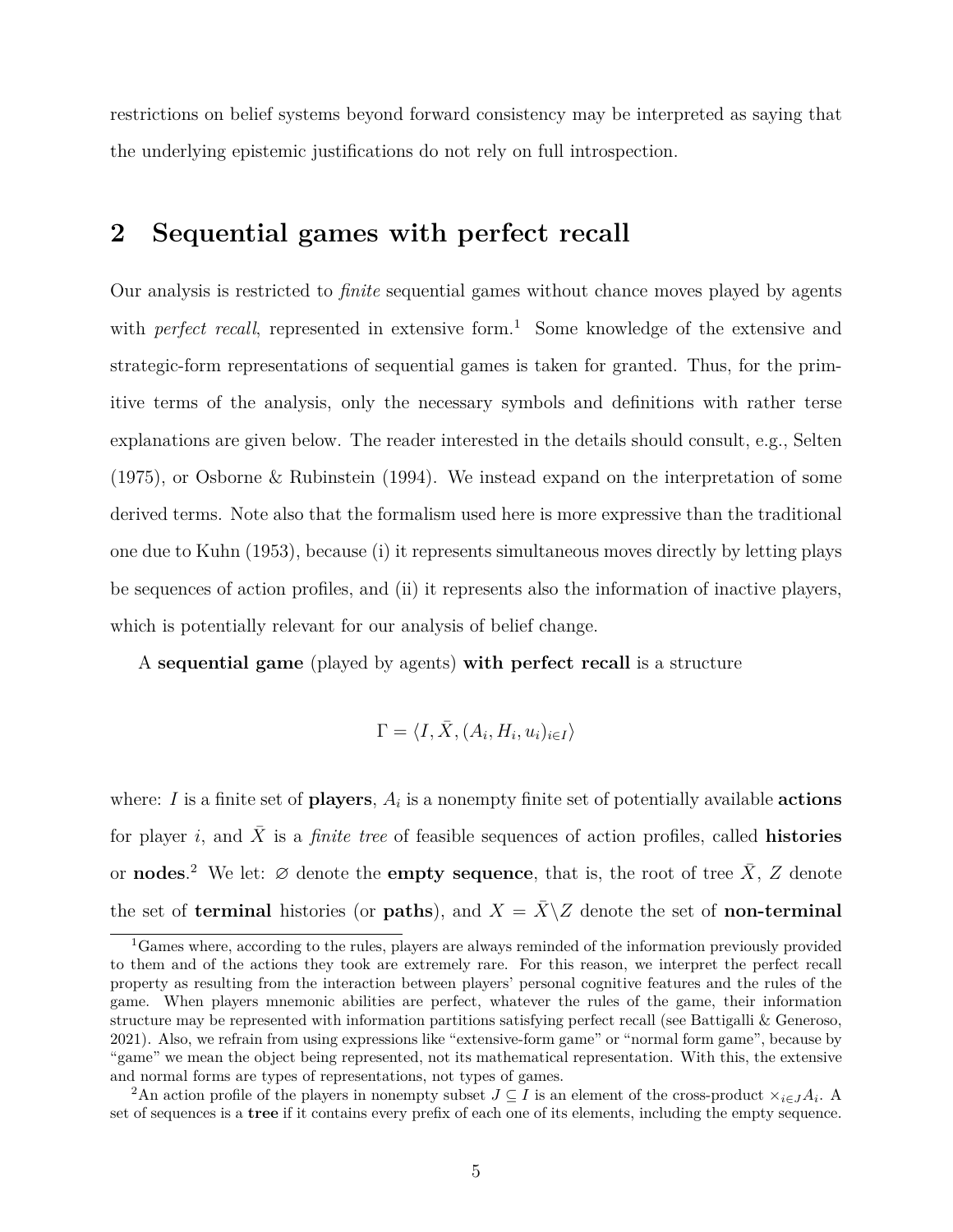histories. We write  $x \prec x'$  ( $x \preceq x'$ ) if sequence *x* is a strict (weak) prefix of *x'*, that is, node *x* precedes node *x'* in tree  $\overline{X}$ . For each player  $i \in I$  there is a subset  $X_i \subseteq X$  of nonterminal nodes where *i* is **alert**, i.e., she processes information;  $\iota(x) = \{i \in I : x \in X_i\}$  denotes the set of players who are alert at x and we assume that  $\iota(\emptyset) = I$ , that is, all players are alert at the root. Alert players are **active** if they can choose between two or more alternative actions, and **inactive** otherwise, i.e., if all they can do is to "wait". This is described by a profile of nonempty-valued feasibility correspondences  $(\bar{A}_i(\cdot): X_i \rightrightarrows A_i)_{i \in I}$  such that, for every  $x \in X$ ,  $(x, a_{\iota(x)}) \in \overline{X}$  if and only if  $a_{\iota(x)} \in \times_{i \in \iota(x)} \overline{A}_i(x)$ .<sup>3</sup> Thus,  $i \in \iota(x)$  is inactive at x if  $\bar{\mathcal{A}}_i(x)$  is a singleton. In our graphical representations, such as the game tree Γ' in Figure 1, we only show the actions of active players. Information structure  $H_i$  is the collection of **information sets** of player *i*, where:

- 1.  $H_i$  is a *partition* of  $X_i$ ;
- 2. for every  $h_i \in H_i$  and  $x, x' \in h_i$ ,  $\overline{A}_i(x) = \overline{A}_i(x') = A_i(h_i);$
- 3. (perfect recall) for every  $h_i \in H_i$  and  $x, x' \in h_i$  with  $x \neq x'$ , we have (i)  $x \not\prec x'$  and (ii) for all  $(\tilde{x}, a) \preceq x$  with  $\tilde{x} \in \tilde{h}_i$  for some  $\tilde{h}_i \in H_i$ , there exists  $(\tilde{x}', a') \preceq x'$  such that  $\tilde{x}' \in \tilde{h}_i$  and  $a_i = a'_i$ .<sup>4</sup>

Perfect recall implies that we can unambiguously partially order the information sets of each player *i* with the "prefix of" precedence relation of *X*: for all distinct  $h_i, h'_i \in H_i$ ,  $h_i$  is a **predecessor** of  $h'_{i}$ , denoted  $h_{i} \prec h'_{i}$ , if and only if every history in  $h'_{i}$  follows some history in  $h_i$  (i.e., it has a prefix in  $h_i$ ).

Finally,  $u_i : Z \to \mathbb{R}$  is the **payoff function** of player  $i$ <sup>5</sup>. For the sake of simplicity, many of our examples feature *common interests* (CI):  $u_i = u_j$  for all  $i, j \in I$ .

<sup>&</sup>lt;sup>3</sup>This property ensures that what a player can do at a node does not depend on what co-players are simultaneously doing—otherwise actions would not be simultaneous.

<sup>4</sup>Property (i) says that players cannot end up twice in the same information set because they remember having moved before. Property (ii) says that if two histories are in the same information set, then player *i* must have been unable to distinguish the prefixes of these histories at earlier information sets and must have taken the same actions at such earlier information sets (since she recalls her past actions).

<sup>&</sup>lt;sup>5</sup>This is interpreted as the composition  $u_i = v_i \circ g$  of the outcome function  $g: Z \to Y$  and *i*'s utility function  $v_i: Y \to \mathbb{R}$ .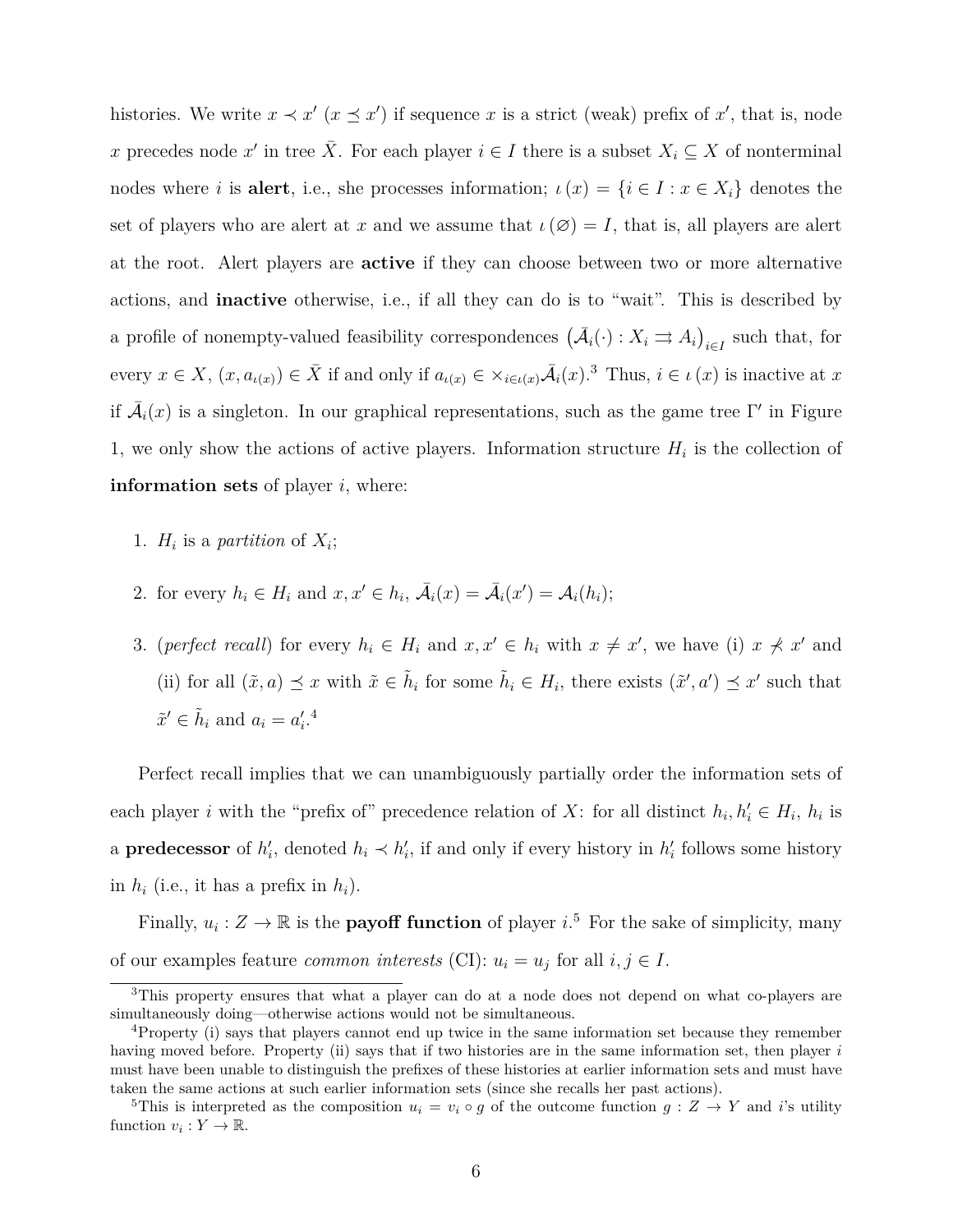We consider two notable special cases: a game has **observable actions** (or perfect monitoring) if  $X_i = X$  for every *i* (players are always alert) and all information sets are singletons, in which case we write  $H_i = H = X$  for every *i* and we do not distinguish between histories/nodes and the singleton information sets containing them. A game with observable actions has **perfect information** if for every history  $h \in H$ , only one player is active. For example, game Γ *′′* depicted in Figure 2 has observable actions, game Γ *′′′* depicted in Figure 3 has perfect information.



Figure 2: Γ *′′*, a CI game with observable actions.



Figure 3: Γ *′′′*, a CI game with perfect information.

A **strategy** for player *i* is a function  $s_i: H_i \to A_i$  that assigns to each information set  $h_i \in H_i$  a feasible action  $s_i(h_i) \in A_i(h_i)$ . Thus, the set of strategies of player *i* is the cross-product of feasible action sets,  $S_i = \times_{h_i \in H_i} A_i(h_i)$ . We denote by  $S = \times_{i \in I} S_i$  the set of strategy profiles and by  $S_{-i} = \times_{j \neq i} S_j$  the set of *i*'s co-players' strategy profiles. The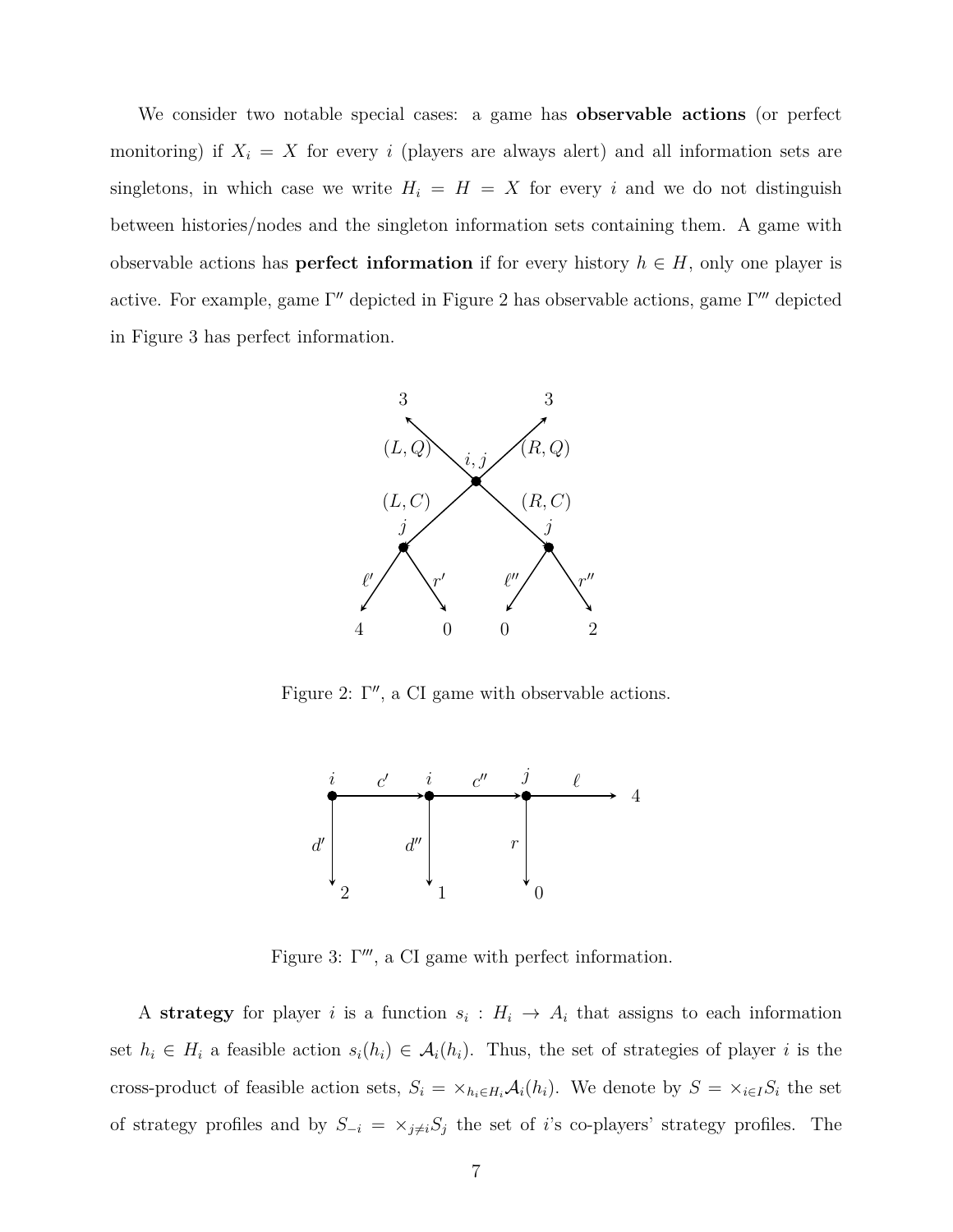implementation of a profile of strategies  $s \in S$  induces a unique terminal history  $\zeta(s)$ , where *ζ* : *S → Z* denotes the **path function**. Although we do not require that feasible action sets at distinct information sets where a player is active be disjoint, this condition holds in our examples. This eases notation, allowing us to write the strategies of our examples as lists of actions separated by dots, such as *R.a′ .d′′* for Isa in game Γ *′* of Figure 1.

For each  $h_i \in H_i$ , the set of strategy profiles compatible with information set  $h_i$  is

$$
S(h_i) = \{ s \in S : \exists x \in h_i, x \prec \zeta(s) \}.
$$

Let  $S_i(h_i) = \text{proj}_{S_i} S(h_i)$  and  $S_{-i}(h_i) = \text{proj}_{S_{-i}} S(h_i)$ . Perfect recall implies that, for all  $h_i, h'_i \in H_i$ , we have (i)  $S(h_i) = S_i(h_i) \times S_{-i}(h_i)$ , (ii) if  $h'_i$  follows  $h_i$ , then  $S(h'_i) \subseteq S(h_i)$ , hence,  $S_{-i}(h'_i) \subseteq S_{-i}(h_i)$ , (iii)  $S(h_i) \cap S(h'_i) \neq \emptyset$  if and only if either  $h_i \preceq h'_i$  or  $h'_i \preceq h_i$ .<sup>6</sup> Yet, it is possible that  $S_{-i}(h_i) \cap S_{-i}(h'_i) \neq \emptyset$  even if  $h_i$  and  $h'_i$  are not ordered. For example, in  $\text{game } \Gamma', S_{-i}(\{(L, C)\}) = \{C.\ell, C.r\} = S_{-i}(\{(R, C)\}).$ 

As in most of the work on strategic reasoning, here *strategies represent both contingent plans in the minds of rational players and descriptions of information-dependent behavior.* Thus, as a player plans her strategy  $s_i$ , she assesses the likelihood of the possible "ways of behaving," or "action rules" of the others, *s−<sup>i</sup>* .

The interpretation of strategies as plans or mere descriptions of behavior is related to an important structural equivalence relation. Let  $H_i(s_i) = \{h_i \in H_i : s_i \in S_i(h_i)\}\$  denote the collection of information sets that may occur if  $i$  implements strategy  $s_i$ . For example, in game  $\Gamma'$ ,  $H_i(R.a'.a'') = H_i(R.a'.d'') = {\{\{\emptyset\}, \{(R,C)\}\};\text{ in game } \Gamma''$ ,  $H_j(Q.a'.a'') = {\{\{\emptyset\}\}}$ for all  $a'.a'' \in \{\ell', r'\} \times \{\ell'', r''\},\$  and  $H_j(C.a'.a'') = \{\{\emptyset\}, \{(L, C)\}, \{(R, C)\}\}.$ 

**Definition 1.** Two strategies  $s'_i, s''_i \in S_i$  are (1) **behaviorally equivalent** if  $H_i(s'_i)$  $H_i(s_i'')$  and  $s_i'(h_i) = s_i''(h_i)$  for every  $h_i \in H_i(s_i)$ , (2) **realization-equivalent** if  $\zeta(s_i', s_{-i}) =$ 

<sup>&</sup>lt;sup>6</sup>To see this, if  $s \in S(h_i)$  and  $s \in S(h'_i)$ , then there exist  $x \in h_i$  such that  $x \prec \zeta(s)$  and  $x' \in h'_i$  such that  $x' \prec \zeta(s)$ . Hence, either  $x' \preceq x$  or  $x \preceq x'$ , which implies by perfect recall that either  $h'_i \preceq h_i$  or  $h_i \preceq h'_i$ . The reason is that perfect recall implies that for any  $h_i, h'_i \in H_i$ , if  $x \in h_i$ ,  $x' \in h'_i$  and  $x \prec x'$ , then all nodes of  $h'_{i}$  are preceded by some node of  $h_{i}$ , that is,  $h_{i} \prec h'_{i}$ .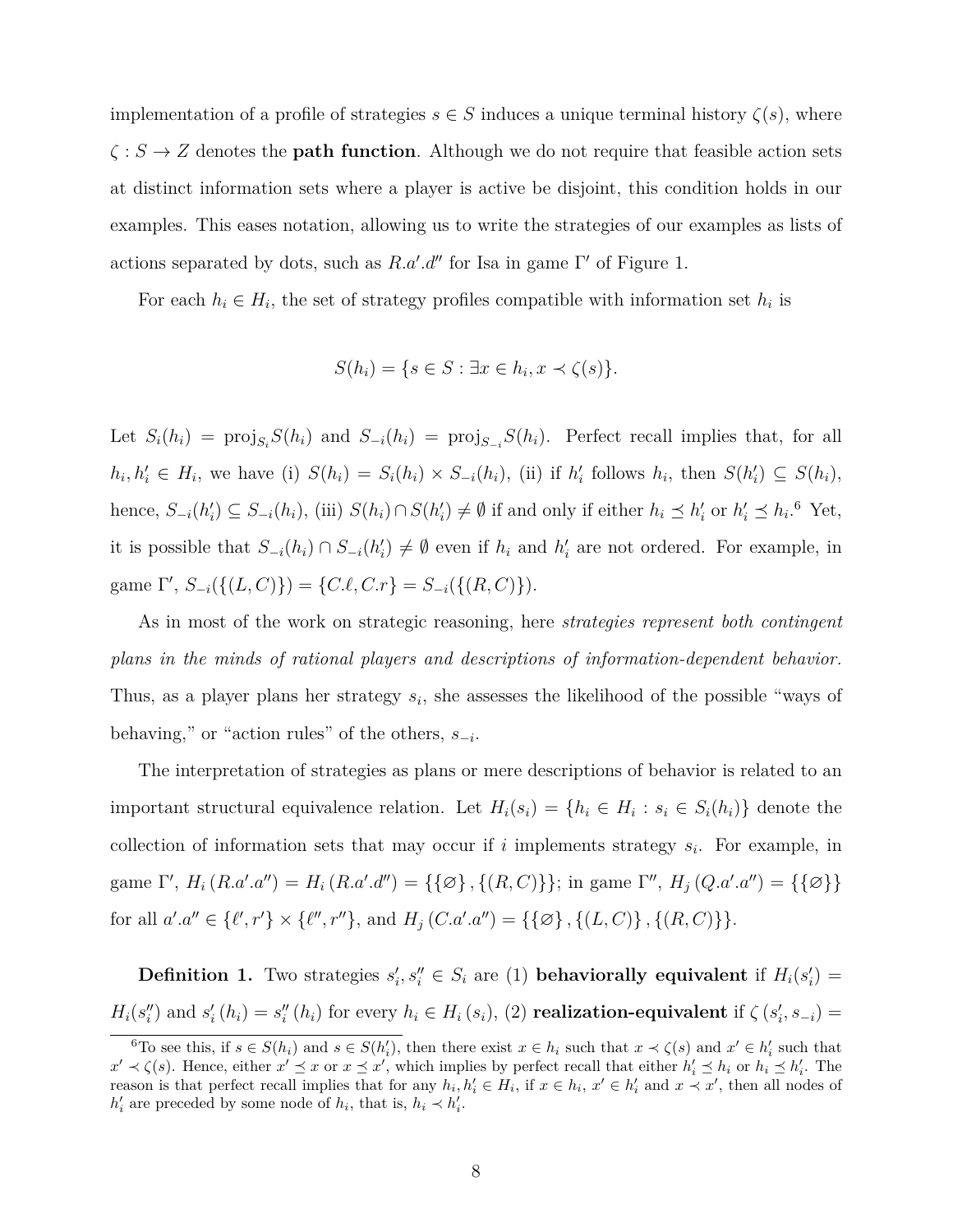$\zeta$  ( $s''_i, s_{-i}$ ) for every  $s_{-i} \in S_{-i}$ .

Kuhn (1953) proved that these two equivalence relations coincide:

**Remark 1**. (Kuhn, 1953, Theorem 1) Two strategies are behaviorally equivalent if and only if they are realization-equivalent.

Let *≡<sup>i</sup>* denote this (behavioral or realization) equivalence relation. We call the elements of the quotient set  $S_i \equiv_i$  "structurally reduced strategies," abbreviated in "reduced strategies"; e.g., Isa has  $2^3 = 8$  strategies, but only 4 reduced strategies in Γ': *L.a'*, *L.d'*, *R.a''*, and *R.d''*, with  $L.a' = \{L.a'.a'', L.a'.d''\}$  etc. Often these equivalence classes are instead called "plans of action," suggesting that how  $s_i$  is defined outside of  $H_i(s_i)$  is irrelevant for planning, and sometimes adding that the restriction of  $s_i$  to  $H_i \backslash H_i$  ( $s_i$ ) should be interpreted as an expectation of the co-players (e.g., Osborne & Rubinstein 1994, p 103). We do not adopt this terminology because we have a different perspective that will be fully spelled out in Section 6.

To anticipate, one may think of a player *planning forward* or *backward*. Planning forward means comparing the expected payoffs of different courses of action like *Q* (quit), or *C.a′ .a′′* (continue, then *a'* if *L* and *a''* if *R*) for Joe in game  $\Gamma''$  (opting for *C.ℓ'.r''* if  $\mu^{j} (L | \varnothing) > \frac{1}{2}$  $\frac{1}{2}$ , and for  $Q$  if  $\mu^{j} (L | \varnothing) < \frac{1}{2}$  $\frac{1}{2}$ ). When planning forward, there is no need to specify actions for contingencies that cannot occur given the plan under consideration (in Γ *′′*, if Joe considers quitting, he does not have to plan what to do if he instead continues); thus, *reduced strategies correspond to forward plans.* Planning backward means first asking oneself what to do at any last move, use the answer as a contingent prediction about own behavior, and—given this—recursively plan what to do at earlier moves. For example, in game Γ *′′*, without having made up his mind about the move at the root, Joe first plans to choose  $\ell'$  after  $(L, C)$  and  $r''$ after  $(R, C)$ ; next, he plans to continue (quit) at the root if  $\mu^{j} (L|\varnothing) > 0.5 (\mu^{j} (L|\varnothing) < 0.5)$ . Whatever Joe plans to do at the root, *the result of* such *backward planning is a complete strategy*  $s_j = a_j \ell'$ *.r*<sup>*′′*</sup> with  $a_j \in \{C, Q\}$ .<sup>7</sup>

<sup>&</sup>lt;sup>7</sup>It also makes sense to plan only for moves that are deemed possible under current beliefs. For example,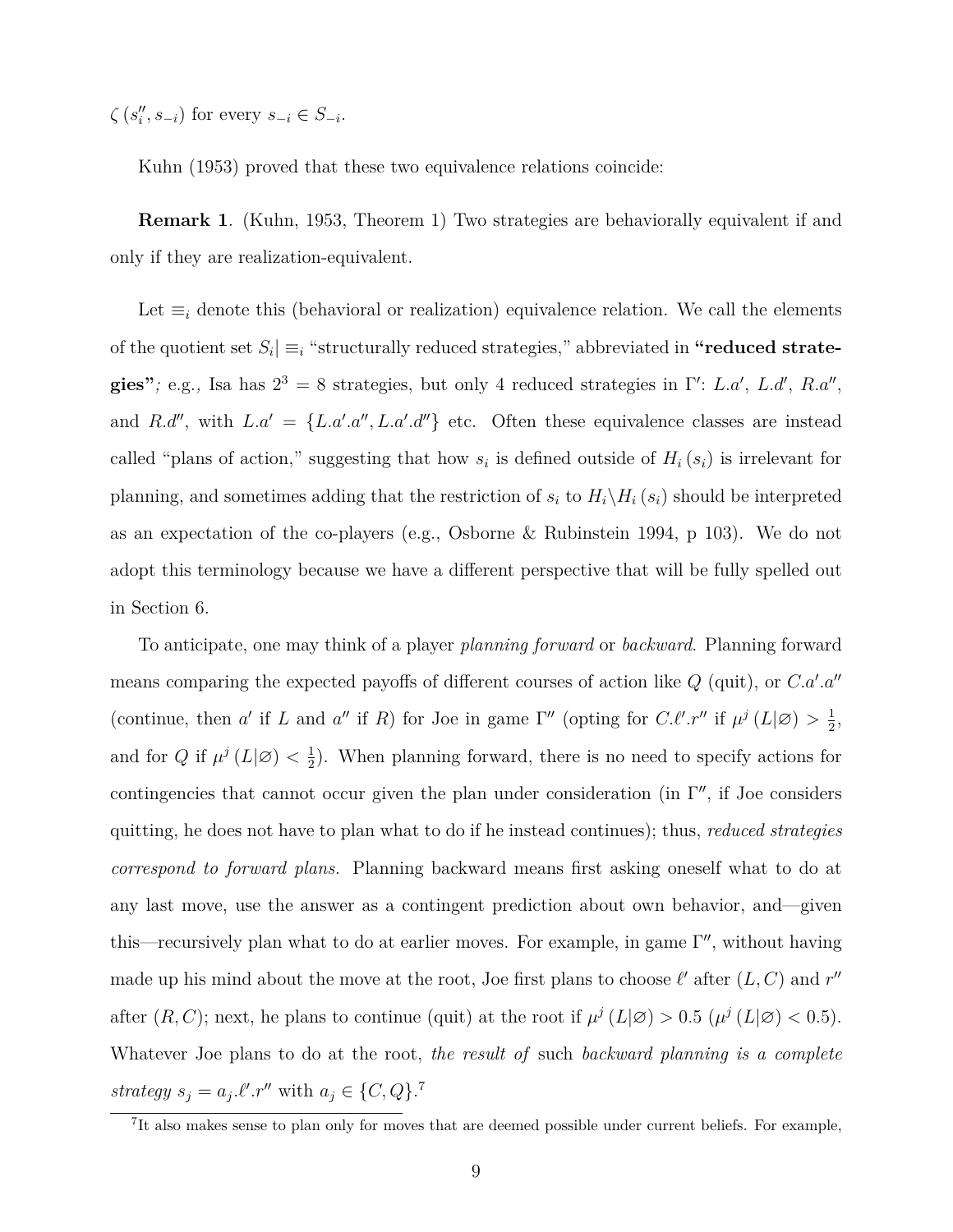The foregoing arguments suggest that, if we regard relation  $\equiv_i$  as behavioral equivalence, we are led to interpret reduced strategies as "forward plans." If we instead regard *≡<sup>i</sup>* as realization equivalence, we can think of reduced strategies as *sufficient descriptions of i's behavior in the eyes of the co-players* (or an external observer). Indeed, if  $s'_i \equiv_i s''_i$ , independently of the co-players' behavior, it is impossible to distinguish  $s'_{i}$  between  $s''_{i}$  by observing the realized path; furthermore, it is not necessary for *i*'s co-players to distinguish *s ′ <sup>i</sup>* between *s ′′ i* in order to assess the likely consequences of taking different actions at (or implementing different continuation strategies starting from) an information set. For example, all that matters for Joe in game Γ *′* of Figure 1 are the probabilities of the reduced strategies *L.a′* , *L.d′* , *R.a′′*, and *R.d′′*, interpreted as sufficient descriptions of Isa's behavior.

### **3 Conditional beliefs**

In this section, we introduce several representations of beliefs for sequential games. Players are uncertain about how the others would behave in the various circumstances, and form beliefs on others' behavior to assess the likely consequences of their actions. The beliefs of a player will typically change as the game progresses. At information set  $h_i \in H_i$ , player *i* learns that the co-players are behaving according to a strategy profile in *S−<sup>i</sup>*(*hi*). If player *i*'s beliefs before the realization of information set  $h_i$  assigned probability 0 to  $S_{-i}(h_i)$ , then the realization of *h<sup>i</sup>* falsifies *i*'s earlier beliefs, which have to be revised, rather than just updated according to the rules of conditional probability. We thus have to model what players would believe in all circumstances, and how their beliefs change as they receive new information.

We first consider an abstract representation of conditional thinking by means of "conditional probability systems" (Renyi 1955), which requires some consistency between beliefs conditional on different events. Next we move to "systems of beliefs", which specify the beliefs a player would hold at each information set. We introduce different degrees of consis-

if in game Γ *′′* Isa is initially certain that Joe is going to quit, then she just plans what to do at the root, which yields a partial reduced strategy. If Joe continues, thus surprising Isa, she decides on the spot what to do next. See Section 6.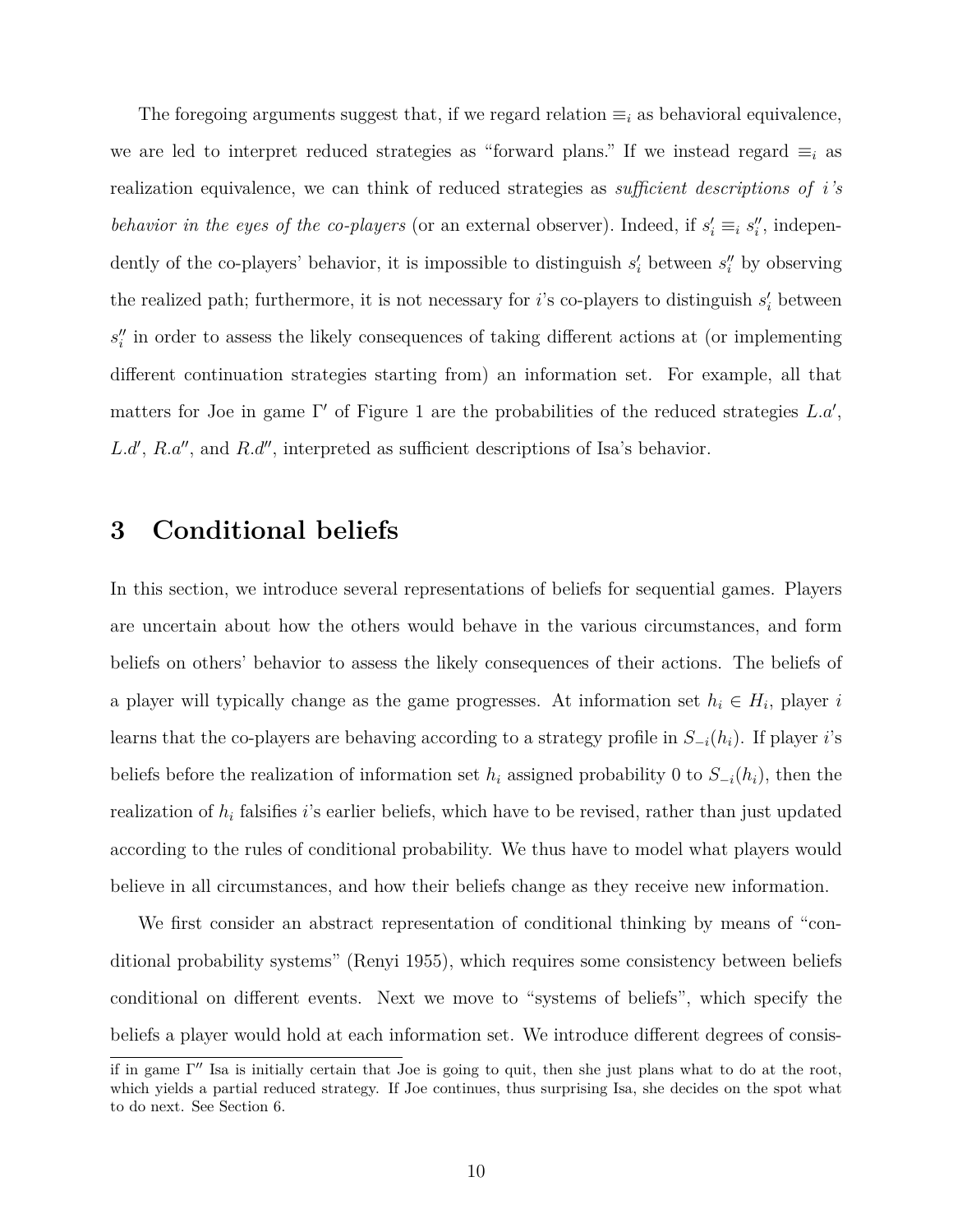tency among beliefs at different information sets and relate them to conditional probability systems.

We use the following notation: For any finite set  $\Omega$ , interpreted as the space of uncertainty, let  $\Delta(\Omega)$  be the set of probability measures on  $\Omega$ . Whenever the underlying space of uncertainty Ω is understood, for all events  $E \subseteq \Omega$  we let  $\Delta(E) = \{ \mu \in \Delta(\Omega) : \mu(E) = 1 \}.$ 

#### **3.1 Conditional probability systems**

Let  $\Omega$  be a finite space of uncertainty. Fix a nonempty collection of "conceivable conditioning" events"  $C \subseteq 2^{\Omega} \setminus \{\emptyset\}$ . We call the pair  $(\Omega, C)$  a **conditional space**.<sup>8</sup> For example, if we consider player *i* in a game, we have  $\Omega = S_{-i}$ , and a natural collection of conditioning events is the observable events about others' behavior  $\mathcal{H}_i := \{S_{-i}(h_i) \subseteq S_{-i} : h_i \in H_i\}.$ 

**Definition 2.** Fix a conditional space  $(\Omega, \mathcal{C})$ . An array of probability measures  $\mu =$  $(\mu(\cdot|C))_{C\in\mathcal{C}} \in \times_{C\in\mathcal{C}} \Delta(C)$  is a **conditional probability system** (**CPS**) on  $(\Omega, \mathcal{C})$ , written  $\mu \in \Delta^{\mathcal{C}}(\Omega)$ , if it satisfies the *chain rule*: for all  $E \subseteq \Omega, C, D \in \mathcal{C}$ ,

$$
E \subseteq D \subseteq C \Rightarrow \mu(E|C) = \mu(E|D)\mu(D|C).
$$

The CPSs on  $(\Omega, 2^{\Omega} \setminus {\emptyset})$ , whose set is denoted by  $\Delta^*(\Omega)$ , are called **complete**.

In words, whenever possible, the beliefs for distinct conditioning events must be related to each other by the standard rules of conditional probability. Indeed, the chain rule is equivalent to requiring that, for all  $E \subseteq \Omega$  and  $C, D \in \mathcal{C}$  with  $E \subseteq D \subseteq C$ ,

$$
\mu(D|C) > 0 \Rightarrow \mu(E|D) = \frac{\mu(E|C)}{\mu(D|C)}.
$$

(Note that, since  $0 \leq \mu(E|C) \leq \mu(D|C)$ ,  $\mu(D|C) = 0$  implies that the chain-rule equality holds trivially as  $0 = 0.$ )

<sup>&</sup>lt;sup>8</sup>If  $\Omega$  is infinite, consider a triple  $(\Omega, \mathcal{B}, \mathcal{C})$ , where  $\mathcal{B}$  is the relevant sigma-algebra and  $\mathcal{C} \subseteq \mathcal{B}$ .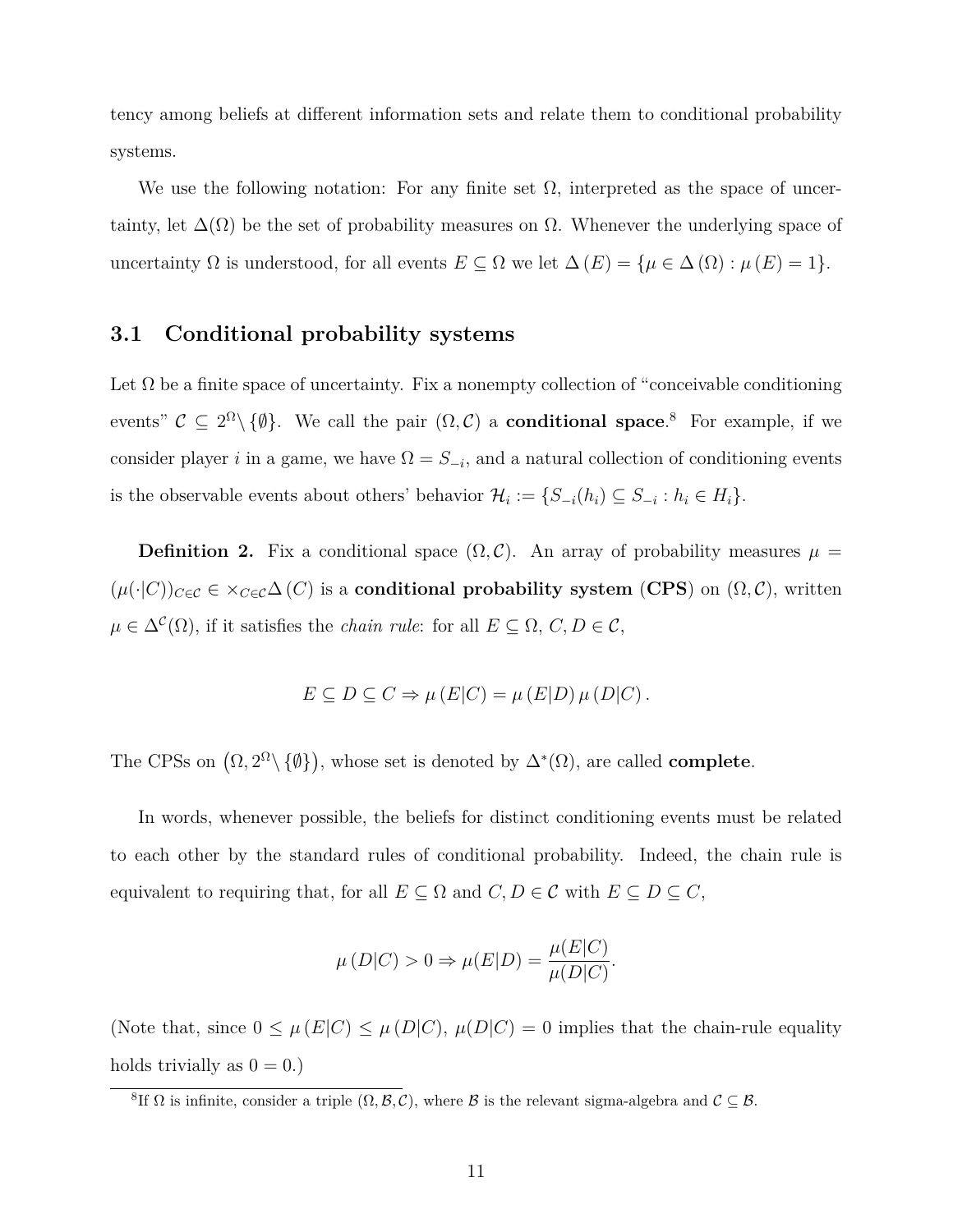As anticipated, a natural representation of conditional beliefs in games is to consider CPSs on  $(S_{-i}, \mathcal{H}_i)$ , where player *i* forms beliefs conditional on each observable event about the behavior of others (e.g., Battigalli & Siniscalchi 2002). Complete CPSs instead assume that players form their beliefs conditional on every possible event — for every *C*, the player thinks: "If I knew *C*, I would believe  $\mu^{i}(\cdot|C)$ ." Event *C* need not represent information player *i* may obtain during the game, yet she can still ask herself this question and answer to it. Complete CPSs represent the coherent conditional beliefs a player would form if she asked herself this question for every possible event. This representation is used, e.g., in Battigalli (1996).

In general, a richer class of conditioning events gives more bite to the chain rule, because each event is related by set inclusion to more events. Specifically, consider *C ⊂ D* and let

$$
\text{proj}_{\Delta^{c}(\Omega)}\Delta^{D}(\Omega) = \left\{ \mu \in \Delta^{c}(\Omega) : \exists \bar{\mu} \in \Delta^{D}(\Omega), \forall C \in \mathcal{C}, \mu(\cdot|C) = \bar{\mu}(\cdot|C) \right\}
$$

denote the set of CPSs on  $(\Omega, \mathcal{C})$  that can be derived from some CPS on  $(\Omega, \mathcal{D})$ .

**Remark 2**. If  $\mathcal{C} \subseteq \mathcal{D}$ , then  $\text{proj}_{\Delta^{\mathcal{C}}(\Omega)}\Delta^{\mathcal{D}}(\Omega) \subseteq \Delta^{\mathcal{C}}(\Omega)$ .

Thus, complete CPSs deserve special attention in that they embody the most stringent restrictions on how players form conditional beliefs.

#### **3.2 Systems of beliefs**

We now turn to the main object of our analysis, belief systems. We assume that player *i* would hold at each of her information sets a belief  $\mu^{i}(\cdot|h_{i})$  assigning positive probability only to strategies of co-players' that are compatible with  $h_i$ . Thus, players are endowed with **systems of beliefs** (often abbreviated in **"belief systems"** )

$$
\mu^{i} = (\mu^{i}(\cdot|h_i))_{h_i \in H_i} \in \times_{h_i \in H_i} \Delta(S_{-i}(h_i)).
$$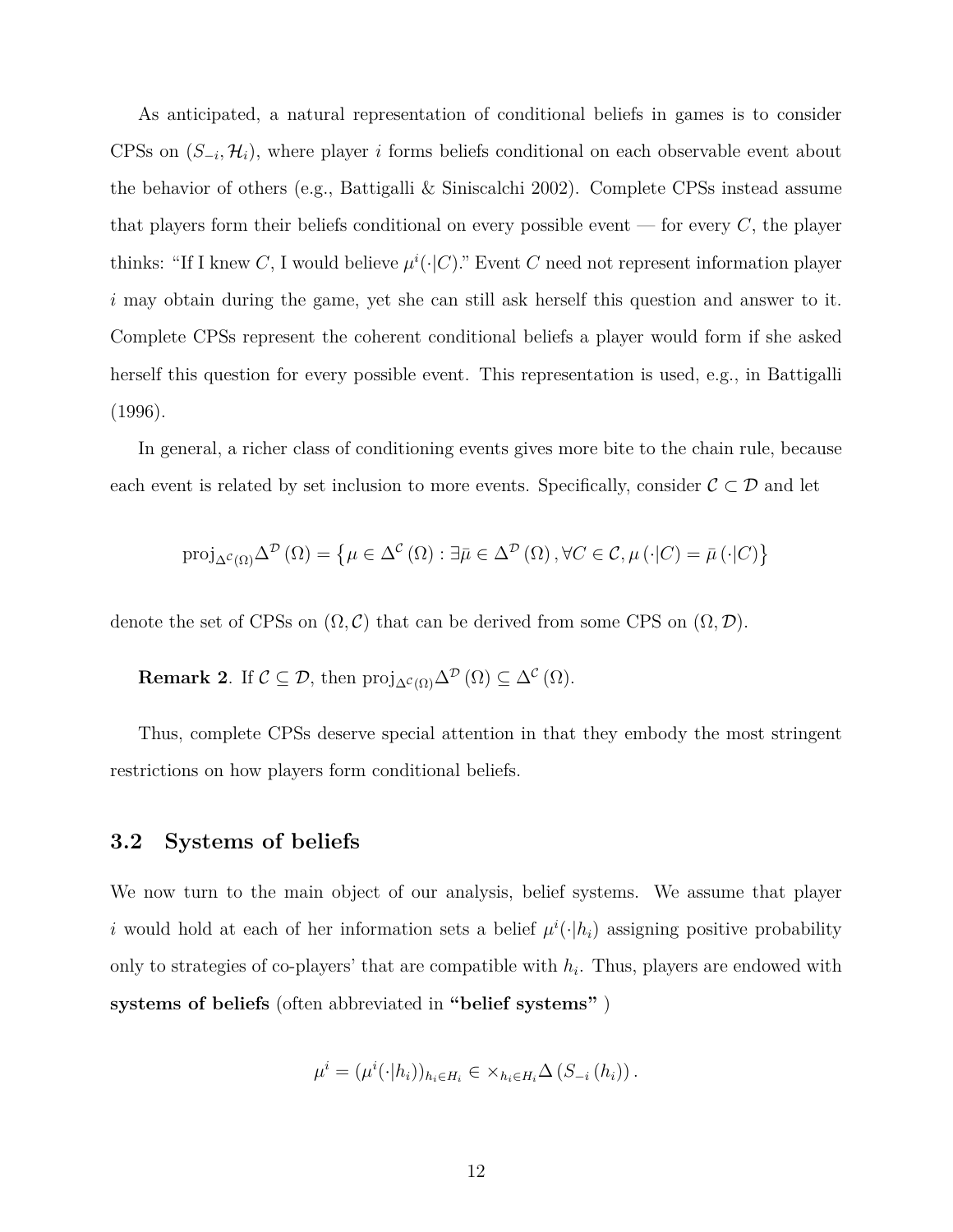We discipline belief change with coherency properties. The first property is embodied in the definition of belief system: *knowledge implies probability-1 belief*, that is, players assign positive probability only to behavior of others consistent with their information. The second property concerns how players update or revise their beliefs across information sets; depending on these assumptions, we obtain different notions of belief systems.<sup>9</sup> We consider three increasingly restrictive notions of consistency in updating/revision. The weakest one requires beliefs to be linked by the chain rule of conditional probabilities *as one moves forward* on a path, that is, if  $h'_i$  follows  $h_i$  and *i* deems  $h'_i$  reachable from  $h_i$ , then beliefs at  $h'_i$  should be derived from beliefs at  $h_i$  by conditioning on  $S_{-i}(h'_i)$ .

**Definition 3.** A system of beliefs  $\mu^i$  is **forward consistent**, written  $\mu^i \in \Delta_{\mathcal{F}}^{H_i}(S_{-i})$ , if for all  $h_i, h'_i \in H_i$  with  $h_i \prec h'_i$ , for all  $E_{-i} \subseteq S_{-i} (h'_i)$ 

$$
\mu^{i}(S_{-i}(h'_{i})|h_{i}) > 0 \Rightarrow \mu^{i}(E_{-i}|h'_{i}) = \frac{\mu^{i}(E_{-i}|h_{i})}{\mu^{i}(S_{-i}(h'_{i})|h_{i})}.
$$

With a slight abuse of language, we often refer to the implication above as the **"forward chain rule."** As discussed in the heuristic example of the Introduction, forward consistency allows players to form different beliefs at two information sets representing the same information on others' behavior. This may happen if  $h_i$  and  $h'_i$  were both unexpected and differ only in *i*'s own behavior at the previous information set, so that  $S_{-i}(h_i) = S_{-i}(h'_i)$ . In this case,  $h_i$ and  $h'$ <sub>i</sub> do not precede each other, and so forward consistency allows a player to revise beliefs differently at  $h_i$  and  $h'_i$ . This need not be viewed as a form of "irrationality." Belief systems can be interpreted as an external observer's description of the beliefs a player would hold in every circumstance. Players may not be fully introspective, and know only their current beliefs. We clarify in Section 6 that to form rational plans, players need not plan in advance

<sup>9</sup>There is an analogy between our systems of beliefs and those of Kreps & Wilson (1982). The latter assign conditional probabilities to nonterminal nodes, so that the probabilities of nodes in an information set sum to 1. Focusing on a single player, systems of beliefs in the sense of Kreps & Wilson can be derived from systems of beliefs in our sense. In both cases, across-information-sets restrictions are explicitly added by considering subsets of systems of beliefs.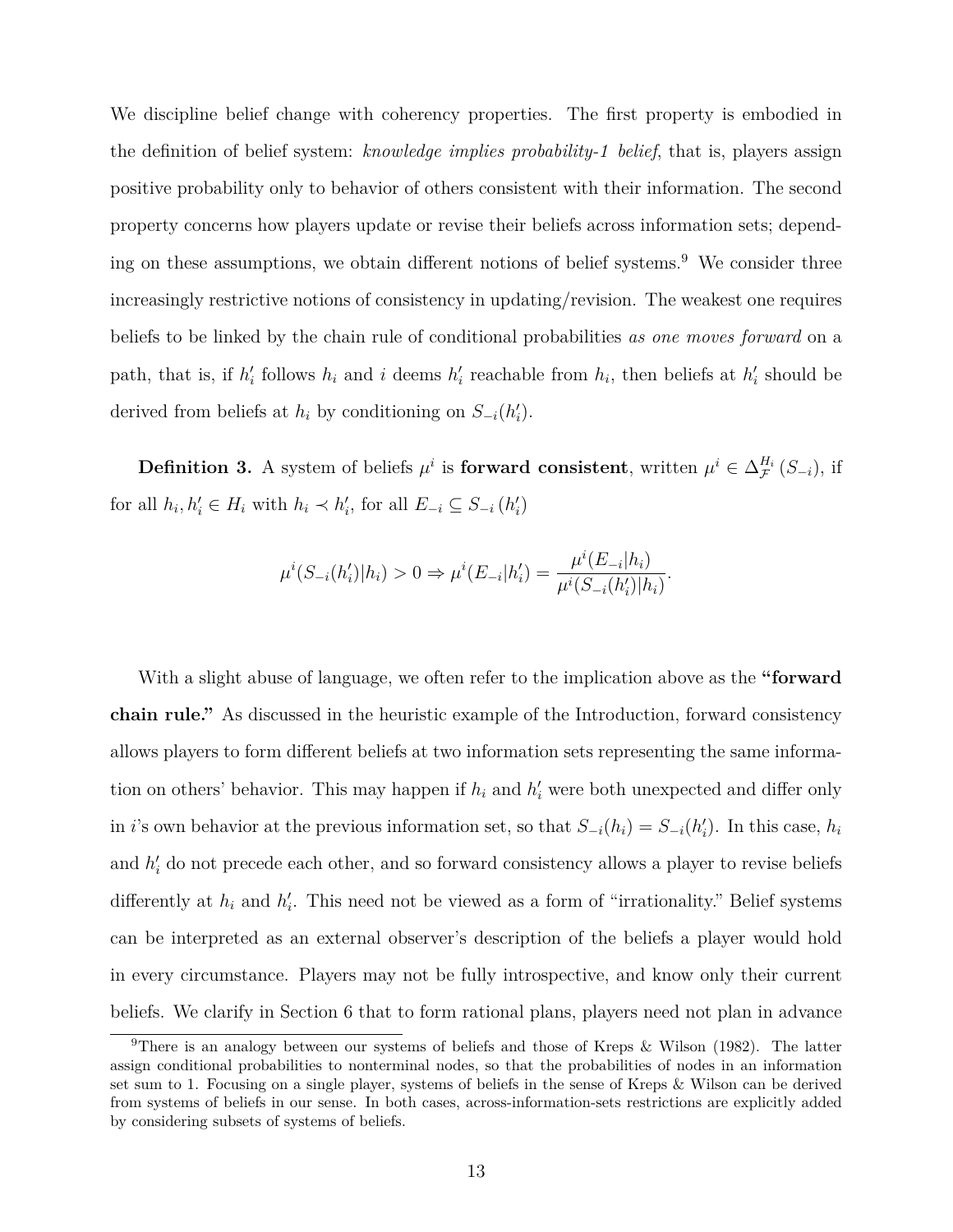how they would behave at unexpected contingencies, and hence need not think in advance about what they would believe in such occurrences. For some psychological reasons, players may then revise their beliefs in different ways depending on their past actions.

Yet, one may still want to assume that players do not form different beliefs about others depending on their own behavior. Our intermediate restriction on belief systems excludes such cases by deriving belief systems from CPSs on  $(S_{-i}, \mathcal{H}_i)$ . CPSs embody by construction the property that same knowledge on others' behavior implies same beliefs. Indeed, if  $S_{-i}(h_i) = S_{-i}(h'_i)$ , then  $h_i$  and  $h'_i$  correspond to the same element of  $\mathcal{H}_i$ , and hence for a CPS  $\bar{\mu}^i$  we have by construction  $\bar{\mu}^i(\cdot|S_{-i}(h_i)) = \bar{\mu}^i(\cdot|S_{-i}(h'_i))$ .

**Definition 4.** A system of beliefs  $\mu^i$  is **standard**, written  $\mu^i \in \Delta^{H_i}(S_{-i})$ , if there exists a CPS  $\bar{\mu}^i \in \Delta^{\mathcal{H}_i}(S_{-i})$  such that  $\mu^i(\cdot|h_i) = \bar{\mu}^i(\cdot|S_{-i}(h_i))$  for every  $h_i \in H_i$ .

(We call them "standard" because CPSs on  $(S_{-i}, \mathcal{H}_i)$  have been widely used in the literature on strategic reasoning in games since Battigalli & Siniscalchi 1999.)

**Remark 3**. A belief system  $\mu^i$  is standard if and only if for all  $h_i, h'_i \in H_i$  with  $S_{-i}(h'_i) \subseteq$ *S*<sup>−*i*</sup>(*h*<sup>*i*</sup>), for all *E*<sup>−*i*</sup> ⊆ *S*<sup>−*i*</sup>(*h*<sup>'</sup><sub>*i*</sub>) we have

$$
\mu^{i}(S_{-i}(h'_{i})|h_{i}) > 0 \Rightarrow \mu^{i}(E_{-i}|h'_{i}) = \frac{\mu^{i}(E_{-i}|h_{i})}{\mu^{i}(S_{-i}(h'_{i})|h_{i})}.
$$

By perfect recall,  $h_i \prec h'_i$  implies  $S_{-i}(h'_i) \subseteq S_{-i}(h_i)$ ; thus, all standard belief systems are forward consistent.

As already noted,  $H_i$  typically has a larger cardinality than  $H_i$  because information sets may also represent information about player *i*'s behavior, not just the behavior of the coplayers  $-i$ . For example, in game Γ' of Figure 1,  $H_i = \{\{\emptyset\}, \{(L, C)\}, \{(R, C)\}\}\$  has three elements, while  $\mathcal{H}_i = \{S_j, \{C.\ell, C.\r\}\}\$  has two elements. Despite this, the set of standard belief systems  $\Delta^{H_i}(S_{-i})$  is isomorphic to  $\Delta^{H_i}(S_{-i})$ . Indeed, for every standard belief system  $\mu^i$ ,  $S_{-i}(h''_i) = S_{-i}(h'_i)$  implies  $\mu^i(\cdot|h'_i) = \mu^i(\cdot|h''_i)$ ; with this, given a standard belief system  $\mu^i$ , the array  $(\bar{\mu}^i(\cdot|C))_{C \in \mathcal{H}_i}$  where  $\bar{\mu}^i(\cdot|S_{-i}(h_i)) = \mu^i(\cdot|h_i)$  for each  $h_i \in H_i$  defines uniquely a CPS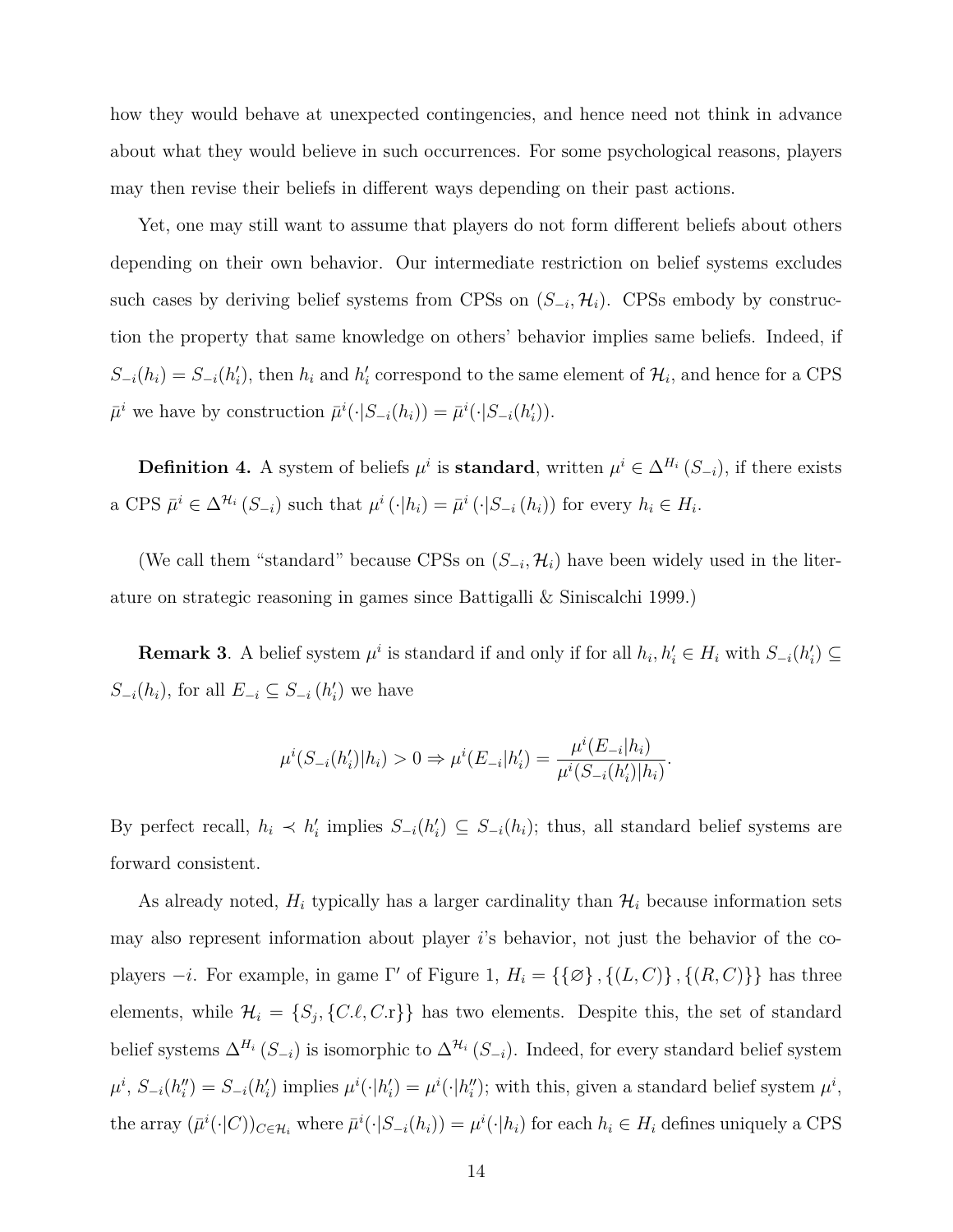on  $(S_{-i}, \mathcal{H}_i)$ . So  $\mu^i(\cdot|h_i) \longleftrightarrow \bar{\mu}^i(\cdot|S_{-i}(h_i))$  is a bijection between  $\Delta^{H_i}(S_{-i})$  and  $\Delta^{H_i}(S_{-i})$ . In Section 4, we characterize standard belief systems in games with observable actions.

The strongest notion of consistency requires a belief system to be induced by some complete CPS.

**Definition 5.** A system of beliefs  $\mu^i$  is **completely consistent**, written  $\mu^i \in \Delta_{\mathcal{C}}^{H_i}(S_{-i}),$ if there exists a complete CPS  $\bar{\mu}^i \in \Delta^*(S_{-i})$  such that  $\mu^i(\cdot|h_i) = \bar{\mu}^i(\cdot|S_{-i}(h_i))$  for every  $h_i \in H_i$ .

By Remark 2, complete consistency is more restrictive than standard consistency. To give a sense of the strength of these restrictions, complete consistency implies that the odds ratio of any pair of strategy profiles of the co-players (if well-defined) is the same at all the information sets that are compatible with both strategy profiles.

**Remark 4**. If belief system  $\mu^i$  is completely consistent then, for all  $h_i, h'_i \in H_i$  and *s−<sup>i</sup> , t−<sup>i</sup> ∈ S−<sup>i</sup>* (*hi*) *∩ S−<sup>i</sup>* (*h ′ i* ),

$$
\mu^{i} (t_{-i}|h_{i}), \mu^{i} (t_{-i}|h'_{i}) > 0 \Rightarrow \frac{\mu^{i} (s_{-i}|h_{i})}{\mu^{i} (t_{-i}|h_{i})} = \frac{\mu^{i} (s_{-i}|h'_{i})}{\mu^{i} (t_{-i}|h'_{i})}.
$$

*Proof*: Consider a belief system  $\mu^i$  derived from some complete CPS  $\bar{\mu}^i$ . Fix any  $h_i, h'_i \in$  $H_i$  and  $s_{-i}, t_{-i} \in S_{-i}(h_i) \cap S_{-i}(h'_i)$  such that  $\mu^i(t_{-i}|h_i) > 0$  and  $\mu^i(t_{-i}|h'_i) > 0$ . Since  $\bar{\mu}^i$  is a complete CPS, the chain rule relates  $\bar{\mu}^i(\cdot|S_{-i}(h_i))$  and  $\bar{\mu}^i(\cdot|S_{-i}(h_i'))$  to  $\bar{\mu}^i(\cdot|\{s_{-i},t_{-i}\})$ . Hence,

$$
\mu^{i}(s_{-i}|h_{i}) = \bar{\mu}^{i}(s_{-i}|S_{-i}(h_{i})) = \bar{\mu}^{i}(s_{-i}|s_{-i},t_{-i}) \cdot \bar{\mu}^{i}(\{s_{-i},t_{-i}\}|S_{-i}(h_{i})),
$$

$$
\mu^{i}(s_{-i}|h'_{i}) = \bar{\mu}^{i}(s_{-i}|S_{-i}(h'_{i})) = \bar{\mu}^{i}(s_{-i}|\{s_{-i}, t_{-i}\}) \cdot \bar{\mu}^{i}(\{s_{-i}, t_{-i}\}|S_{-i}(h'_{i})).
$$

Since  $\mu^{i}(t_{-i}|h_i), \mu^{i}(t_{-i}|h'_i) > 0$  we have  $\bar{\mu}^{i}(\{s_{-i}, t_{-i}\}|S_{-i}(h_i)) = \mu^{i}(\{s_{-i}, t_{-i}\}|h_i) > 0$  and so

$$
\frac{\mu^i(s_{-i}|h_i)}{\mu^i(\{s_{-i},t_{-i}\}|h_i)} = \bar{\mu}^i(s_{-i}|\{s_{-i},t_{-i}\}) = \frac{\mu^i(s_{-i}|h_i')}{\mu^i(\{s_{-i},t_{-i}\}|h_i')}.
$$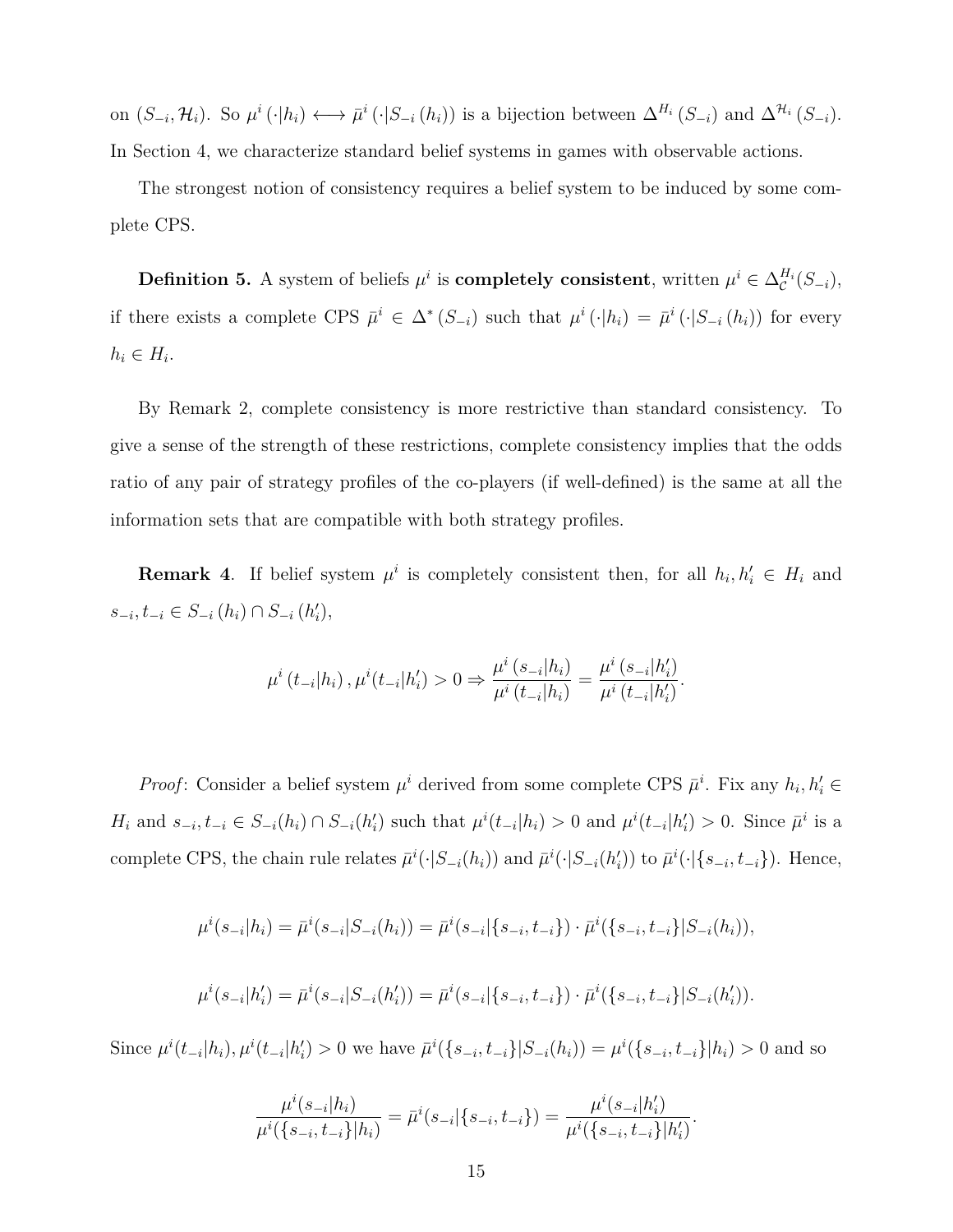It can be analogously verified for *t−<sup>i</sup>* that

$$
\frac{\mu^{i}(t_{-i}|h_i)}{\mu^{i}(\{s_{-i},t_{-i}\}|h_i)} = \bar{\mu}^{i}(t_{-i}|\{s_{-i},t_{-i}\}) = \frac{\mu^{i}(t_{-i}|h_i')}{\mu^{i}(\{s_{-i},t_{-i}\}|h_i')}
$$

*.*

■

The last two equations yield, dividing the former by the latter,

$$
\frac{\mu^i(s_{-i}|h_i)}{\mu^i(t_{-i}|h_i)} = \frac{\mu^i(s_{-i}|h_i')}{\mu^i(t_{-i}|h_i')}.
$$

Standard belief systems need not satisfy this property, as shown in Example 1 of Section 4. Yet, this necessary condition, although quite strong, is not sufficient for complete consistency. We provide in Section 5 an example of this fact, as well as the exact characterization of complete consistency in terms of coherency of odds ratios at different information sets. It is also worth noting that complete consistency is connected to Kreps & Wilson's (1982) consistency in the following sense:

**Remark 5.** A system of beliefs  $\mu^i$  is completely consistent if and only if there is a sequence of strictly positive probability measures  $(\nu_n)_{n \in \mathbb{N}}$  on  $S_{-i}$  such that

$$
\forall h_i \in H_i, \forall s_{-i} \in S_{-i}(h_i), \, \mu^i(s_{-i}|h_i) = \lim_{n \to \infty} \frac{\nu_n(s_{-i})}{\nu_n(s_{-i}(h_i))}.
$$

This is implied by Remark 10 in the Appendix. Kreps & Wilson (1982) put forward an across-players notion of consistency of assessments derived from Selten's (1975) "trembling hand" idea. Remark 5 implies that, in two-person games, complete consistency is equivalent to a single-player version of Kreps & Wilson's consistency. See the Appendix for details.

To summarize, we defined three nested subsets of belief systems (the inclusions may be strict):

$$
\Delta_{\mathcal{C}}^{H_i}(S_{-i}) \subseteq \Delta^{H_i}(S_{-i}) \subseteq \Delta_{\mathcal{F}}^{H_i}(S_{-i}).
$$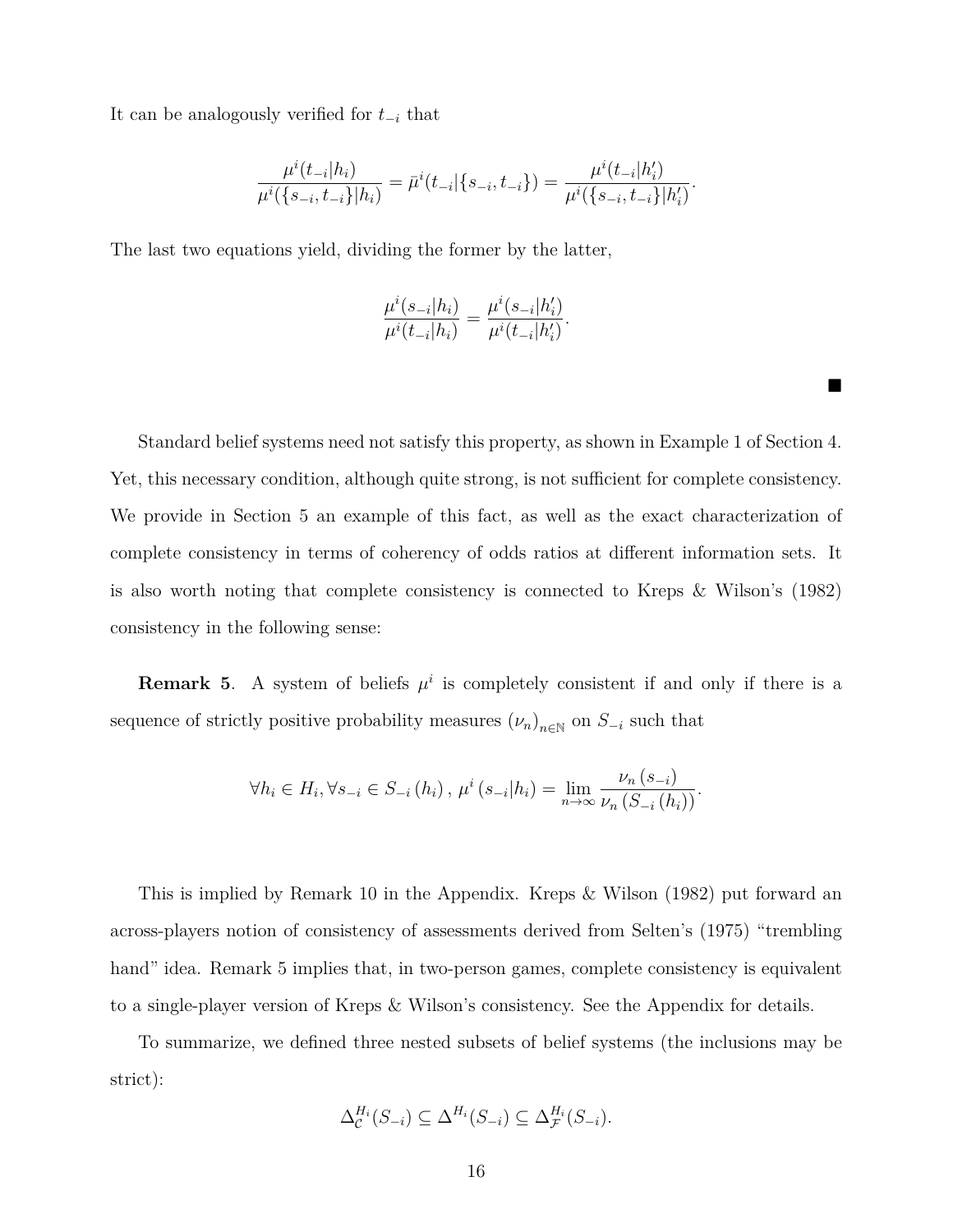In the next sections, we shed further light on the interpretation of these belief systems by providing a characterization of standard consistency in games with observable actions and a characterization of complete consistency. Then we move to solution concepts, and we show that in spite of a considerable difference in the degree of consistency assumed by these types of belief systems, these differences are inconsequential for the analysis of strategic reasoning, as we obtain equivalent versions of rationalizability for sequential games.

## **4 Standard belief systems in games with observable actions**

In this section, we provide a characterization of standard belief systems in *games with observable actions*. We show that a belief system is standard if and only if it is forward consistent and it assigns the same beliefs at histories that differ only in player *i*'s own action at the immediate predecessor —i.e., beliefs are independent of own behavior. Then we show that in perfect-information games, forward consistency and "standard" consistency coincide.

It is first convenient to study the structure of the "strategic-form information sets" *S−<sup>i</sup>* (*h*)  $(h \in H)$  in games with observable actions. In such games, non-terminal histories and information sets coincide; therefore, for every  $h \in H$ , we have  $S(h) = \times_{i \in I} S_i(h)$ . For each  $i \in I$ ,  $h \in H$ , and  $a_{-i} \in \mathcal{A}_{-i}(h)$ , let

$$
S_{-i}(h, a_{-i}) = \{s_{-i} \in S_{-i}(h) : s_{-i}(h) = a_{-i}\}
$$

denote the set of co-players' strategy profiles consistent with *h* that select *a−<sup>i</sup>* at *h*. For any  $h', h'' \in H$ , let  $\pi(h', h'') \in H$  be the **last common predecessor** (longest common prefix) of h' and h''. For any  $h \prec h'$ , let  $\alpha(h, h') = (\alpha_j(h, h'))_{j \in I} \in \mathcal{A}(h)$  be the unique action profile such that  $(h, \alpha(h, h')) \leq h'$ , and let  $f(h, h')$  be the **immediate follower** of *h* (weakly) **preceding** *h'*. Note, by definition,  $S_{-i}(f(h, h')) = S_{-i}(h, \alpha_{-i}(h, h'))$ . The following lemma is crucial to characterize standard belief systems.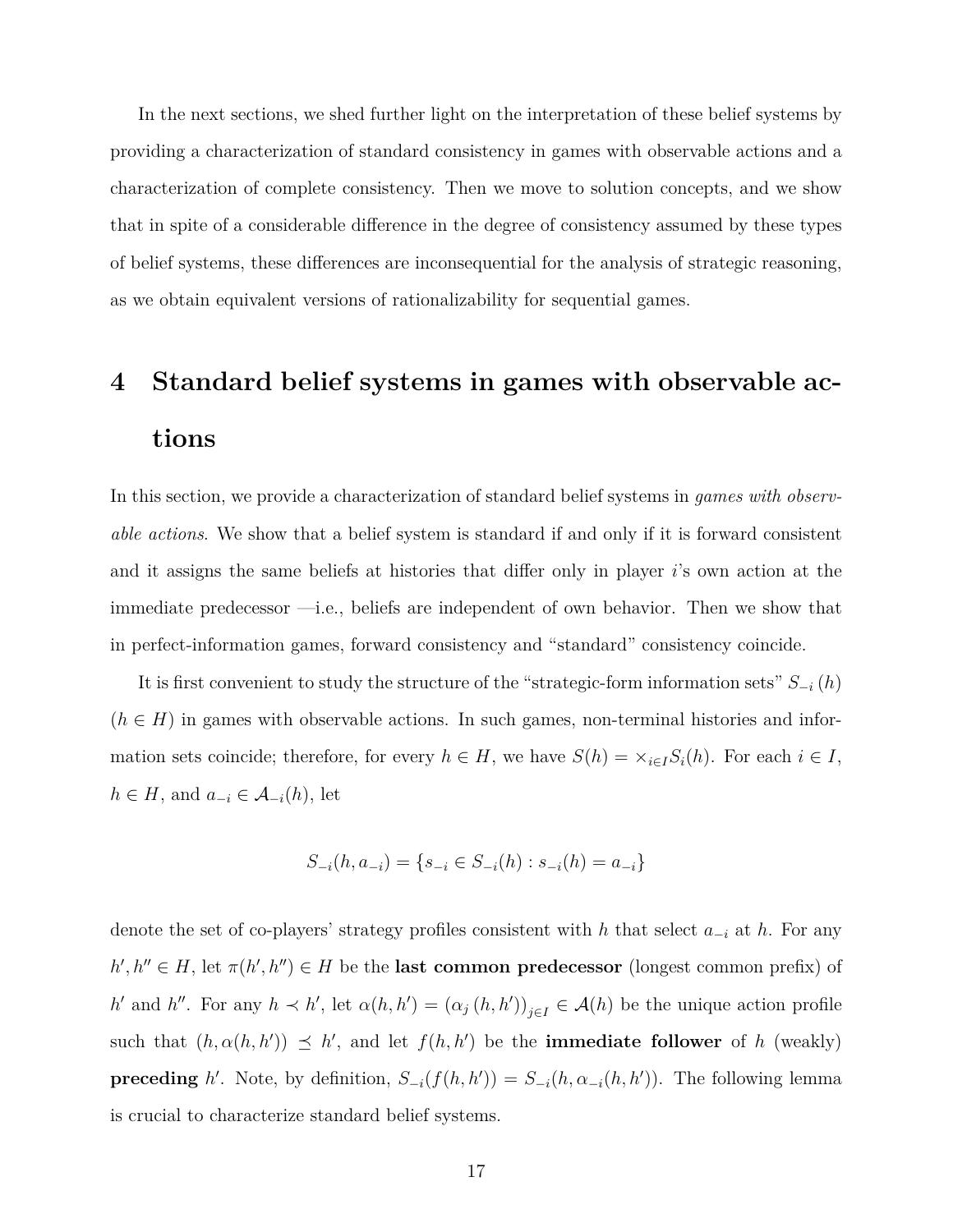**Lemma 1.** In games with observable actions, if two histories  $h', h'' \in H$  are not ordered *by precedence and*  $\bar{h}$  *is their longest common predecessor, then*  $S_{-i}(h') \subseteq S_{-i}(h'')$  *implies that* (a)  $\alpha_{-i}(\bar{h}, h') = \alpha_{-i}(\bar{h}, h'')$  and (b)  $S_{-i}(h'') = S_{-i}(f(\bar{h}, h'')) = S_{-i}(f(\bar{h}, h')).$ 

*Proof*: Take any two histories  $h', h'' \in H$  not ordered by precedence and consider their last common predecessor  $\bar{h} = \pi(h', h'')$ . We first prove by contraposition that, if  $S_{-i}(h') \subseteq$ *S*<sub>−*i*</sub>(*h*<sup>*′′*</sup>), then only player *i* can be active at histories *h* such that  $\bar{h} \prec h \prec h$ <sup>*′′*</sup>. Indeed, suppose that some player  $j \neq i$  is active at such *h*; then, *j* has an action  $a_j^* \in A_j(h) \setminus \{ \alpha_j(h, h'') \},$ which implies that there exists  $a_{-i}^* \in \mathcal{A}_{-i}(h)$  such that  $a_{-i}^* \neq \alpha_{-i}(h, h'')$ . Take any  $s_{-i}^* \in S_{-i}$ such that (i) for all  $\tilde{h} \prec h', s_{-i}(\tilde{h}) = \alpha_{-i}(\tilde{h}, h'),$  so that  $s_{-i}^* \in S_{-i}(h'),$  and (ii)  $s_{-i}(h) = \alpha_{-i}^*$ , so that  $s_{-i}^* \notin S_{-i}(h'')$  (noting that  $h \not\prec h'$ , this does not conflict with (i)). With this, there exists  $s_{-i}^* \in S_{-i}(h') \backslash S_{-i}(h'')$ , that is,  $S_{-i}(h') \nsubseteq S_{-i}(h'')$ .

Now suppose that  $S_{-i}(h') \subseteq S_{-i}(h'')$ . Then  $\alpha_{-i}(\bar{h}, h') = \alpha_{-i}(\bar{h}, h'')$ , otherwise  $S_{-i}(h')$  and  $S_{-i}(h'')$  would be disjoint. This implies  $S_{-i}(f(\bar{h}, h')) = S_{-i}(f(\bar{h}, h''))$ . Since only player i can be active at histories *h* with  $\bar{h} \prec h \prec h''$ , we have  $S_{-i}(h'') = S_{-i}(f(\bar{h}, h''))$ . ■

Using this result, we can characterize standard belief systems by means of a property of independence of beliefs from own behavior.

**Definition 6.** A system of beliefs  $\mu^i$  satisfies **own-action independence** (**OI**) if  $\mu^{i}(\cdot|h') = \mu^{i}(\cdot|h'')$  for all  $h' = (h, a')$  and  $h'' = (h, a'')$  with  $a'_{-i} = a''_{-i}$ .

Denote by  $\Delta_{\mathcal{F},OI}(S_{-i})$  and  $\Delta_{OI}(S_{-i})$  the sets of forward consistent and standard belief systems that satisfy OI.

**Remark 6**. In games with observable actions, all standard belief systems satisfy OI, i.e.,  $\Delta_{OI}(S_{-i}) = \Delta^H(S_{-i})$ . Indeed, if  $h' = (h, a')$  and  $h'' = (h, a'')$  are such that  $a'_{-i} = a''_{-i}$ , then  $S_{-i}(h') = S_{-i}(h'')$ . Then by Remark 3 the chain rule applies to the pair  $(h', h'')$ , which implies, for equal conditioning events, equal conditional measures.

**Theorem 1.** *In games with observable actions, a system of beliefs is standard if and only if it is forward consistent and satisfies OI, that is,*  $\Delta^H(S_{-i}) = \Delta^H_{\mathcal{F},OI}(S_{-i})$ *.*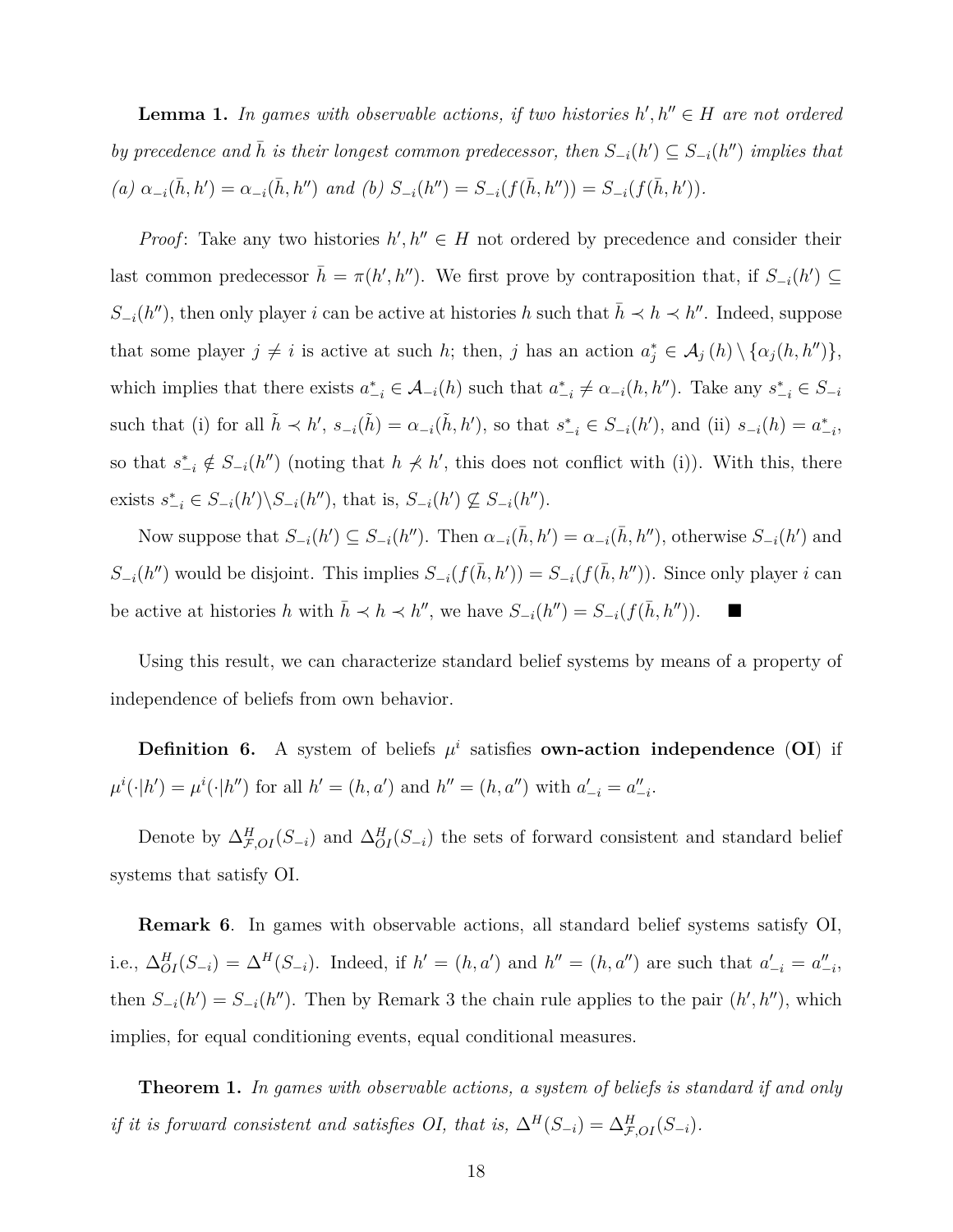*Proof*: The inclusion  $\Delta^H(S_{-i}) = \Delta^H_{OI}(S_{-i}) \subseteq \Delta^H_{F,OI}(S_{-i})$  is obvious. We show the other inclusion. Take any  $\mu^i \in \Delta_{\mathcal{F},OI}(S_{-i})$  and two histories  $h', h'' \in H$  with  $S_{-i}(h') \subseteq S_{-i}(h'')$ . By Remark 3, it is enough to show that the forward chain rule relates  $\mu^{i}(\cdot|h'')$  to  $\mu^{i}(\cdot|h')$ . If  $h'' \preceq h'$  the forward chain rule relates  $\mu^i(\cdot|h'')$  to  $\mu^i(\cdot|h')$ . If  $h''$  and  $h'$  are not related by precedence, then let  $h = \pi(h', h'')$ ,  $a' = \alpha(h, h')$  and  $a'' = \alpha(h, h'')$ . Since  $S_{-i}(h') \subseteq S_{-i}(h'')$ , Lemma 1 implies (a)  $a'_{-i} = a''_{-i}$  and (b)  $S_{-i}(h'') = S_{-i}((h, a'')) = S_{-i}((h, a'))$ . Since  $(h, a'') \preceq$ h'', the forward chain rule relates  $\mu^i(\cdot|(h, a''))$  to  $\mu^i(\cdot|h'')$ . Since  $S_{-i}(h'') = S_{-i}((h, a''))$ , this implies  $\mu^i(\cdot|h'') = \mu^i(\cdot|(h, a''))$ . Since  $a'_{-i} = a''_{-i}$  and  $\mu^i$  satisfies OI, we have  $\mu^i(\cdot|(h, a''))$  $\mu^{i}(\cdot|(h, a'))$ . Finally, since  $(h, a') \leq h'$ , the forward chain rule relates  $\mu^{i}(\cdot|(h, a'))$  to  $\mu^{i}(\cdot|h')$ . Thus,  $\mu^{i}(\cdot|h'') = \mu^{i}(\cdot|(h, a'')) = \mu^{i}(\cdot|(h, a'))$  and the forward chain rule indirectly relates  $\mu^{i}(\cdot|h')$  to  $\mu^{i}(\cdot|h')$ .  $\blacksquare$ 

This characterization is useful in constructive proofs when working with "standard" CPSs in games with observable actions: it is often easier to show that a system of beliefs satisfies the forward chain rule and OI than showing directly standard consistency.

Note, OI is key to be able to conclude that  $\mu^{i}(\cdot|(h, a')) = \mu^{i}(\cdot|(h, a''))$  in the proof. Otherwise, if  $\mu^{i}(S_{-i}(h, a'_{-i})|h) = 0$ , forward consistency does not guarantee that *i* revises her beliefs at  $(h, a')$  and  $(h, a'')$  in the same way and hence we would not be guaranteed that the forward chain rule indirectly relate  $\mu^{i}(\cdot|h')$  and  $\mu^{i}(\cdot|h'')$ .

On the other hand, a forward consistent belief system  $\mu^i$  may violate OI at two histories  $h' = (h, a'), h'' = (h, a'')$  with  $a'_{-i} = a''_{-i}$  only if (a)  $a'_i \neq a''_i$ , which implies that i is active at *h*, and (b)  $\mu^{i}(S_{-i}(h, a'_{-i})|h) = 0$ , which implies that at least one co-player of *i* is active at *h*, since otherwise  $S_{-i}(h, a'_{-i}) = S_{-i}(h)$  and thus  $\mu^{i}(S_{-i}(h, a'_{-i})|h) = \mu^{i}(S_{-i}(h)|h) = 1 > 0$ . So, forward consistent belief systems might feature own-action *dependence* only in games where there are simultaneous moves at some stage, which yields the following result:

**Corollary 1.** *In games with perfect information, a system of beliefs is standard if and only if it is forward consistent:*  $\Delta^H(S_{-i}) = \Delta^H_{\mathcal{F}}(S_{-i})$ *.* 

Since these results are independent of players' interactive knowledge of the profile of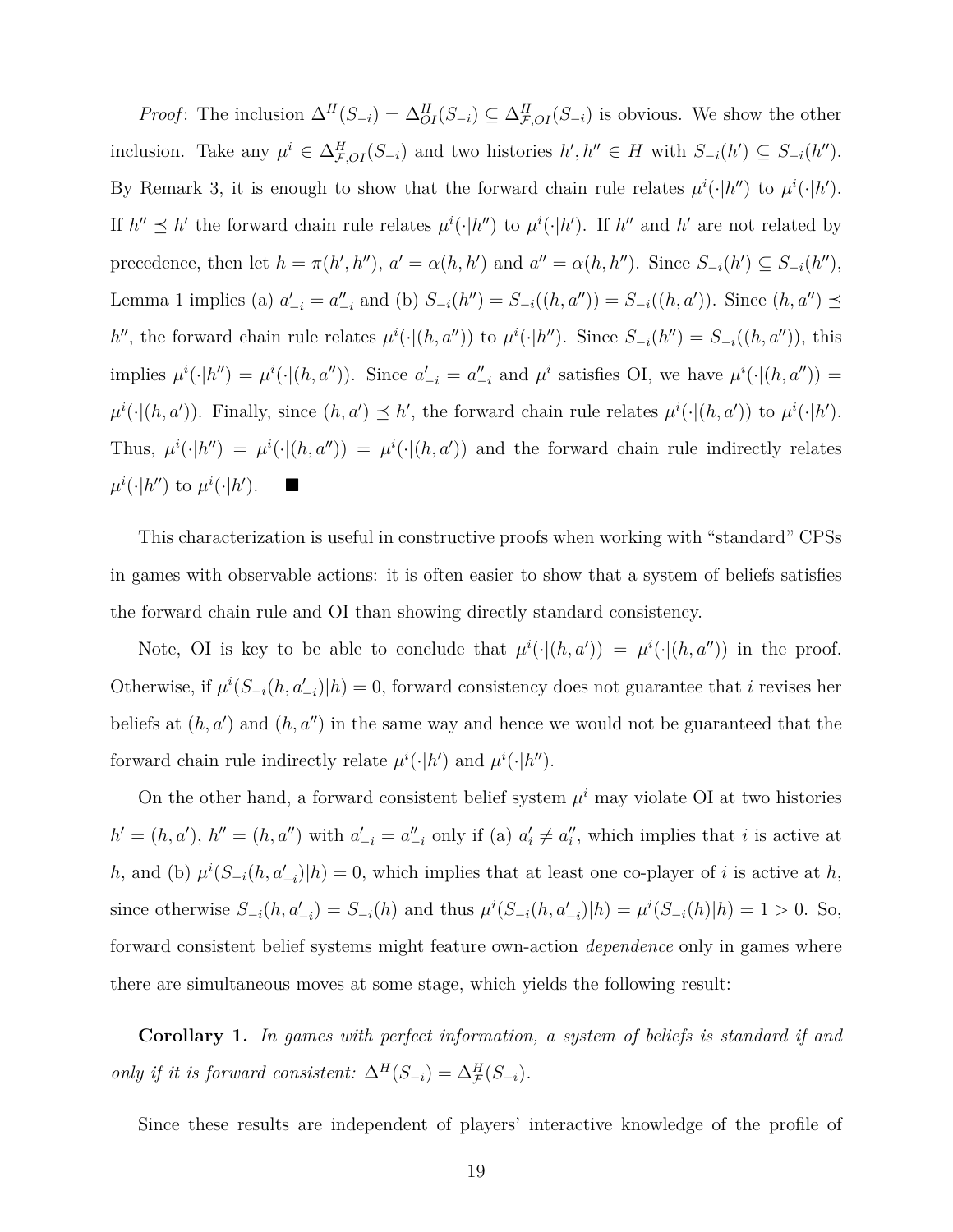payoff functions, they extend to games with incomplete information and observable actions.

As for complete consistency, we typically have that it is stronger than forward/standard consistency, even in games with perfect information, as shows the example below.



Figure 4:

**Example 1.** Consider histories  $h' = (L, d')$  and  $h'' = (R, d'')$  in the perfect-information game structure depicted in Figure 4. For strategies  $s_{-i} = d' d'' \ell$ ,  $s'_{-i} = d' d'' \ell$ , and  $s_{-i}^* =$  $a'.a''.\ell$  (where  $-i = j$  is Joe), we have  $s_{-i}, s'_{-i} \in S_{-i}(h') \cap S_{-i}(h'')$ ,  $s_{-i}^* \notin S_{-i}(h')$ , and  $s_{-i}^* \notin S_{-i}(h'')$ . Take a forward consistent (hence, by Corollary 1, *standard*) belief system  $\mu^i$ of Isa such that  $\mu^{i}(s_{-i}^{*}|\varnothing) = 1$ . Isa's beliefs after *L* and *R* coincide with her initial belief, because Joe is not active at the root. It follows that  $\mu^{i}(S_{-i}(h')|L) = 0$  and  $\mu^{i}(S_{-i}(h'')|R) = 0$ , so that Isa has to revise her beliefs at both *h'* and *h''*. Since  $S_{-i}(h')$  and  $S_{-i}(h'')$  are different and not nested, we can set  $\mu^{i}(s_{-i}|h') = 1$  and  $\mu^{i}(s'_{-i}|h'') = 1$ . But this violates the odds-ratio property of Remark 4, which would require in this specific case that  $\mu^{i}(s_{-i}|h') = \mu^{i}(s_{-i}|h'')$ . Thus,  $\mu^i$  is a standard belief system that is not completely consistent.  $\blacktriangle$ 

## **5 A characterization of complete consistency**

In this section, we show that complete consistency is characterized by a strong coherency condition relating probability ratios across different information sets.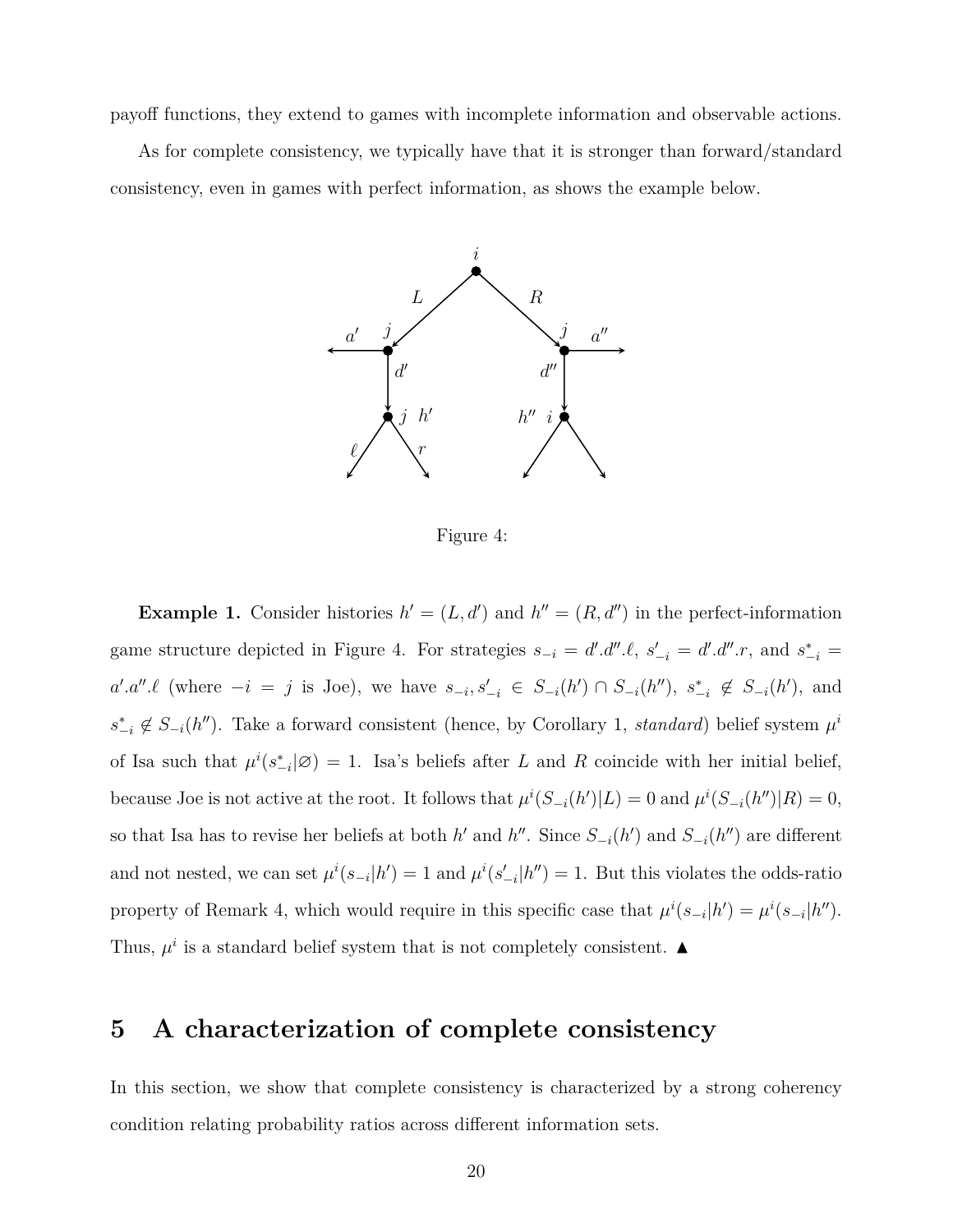We already noted that complete consistency implies constant odds ratios between pair of opponents' strategy profiles at all information sets consistent with both strategy profiles. Yet, this condition is not sufficient for complete consistency, as shown by the following example.



Figure 5:

**Example 2.** Consider the game structure depicted in Figure 5. Note that there is no pair  $(h_i, h'_i)$  of third-stage information sets of Isa such that  $S_j(h_i) \cap S_j(h'_i)$  contains two distinct actions/strategies of Joe. Thus, if belief system  $\mu^i$  is forward consistent it also satisfies the "odds-ratio" property of Remark 4, which applies only if either  $h_i$  or  $h'_i$ , is the initial information set of Isa. Suppose that Isa is initially certain of termination, that is,  $\mu^{i}(t|\emptyset) = 1$ , then forward consistency and the "odds-ratios" property are trivially satisfied by  $\mu^i$ . Yet,  $\mu^i$ need not be completely consistent. To see this, let  $[xy] = \{(x, xy), (y, xy)\}\$  denote the thirdstage information set of Isa after she chose *xy* and Joe chose either *x* or *y* (both different from *t*). Since  $\mu^{i}(t|\mathcal{Q}) = 1$ , forward consistency puts no constraints on beliefs at such information sets. Then we may have  $\mu^{i}(a|[ab]) > \frac{1}{2}$  $\frac{1}{2}$ ,  $\mu^{i} (b | [bc]) > \frac{1}{2}$  $\frac{1}{2}$ , and  $\mu^{i} (c | [ac]) > \frac{1}{2}$  $\frac{1}{2}$ , which violates complete consistency. Indeed, any complete CPS  $\bar{\mu}^i \in \Delta^*$  ( $S_j$ ) defines *i*'s belief conditional on  ${a, b, c}$  ⊂  $S_j$ , and hence the chain rule relates beliefs conditional on  ${a, b}$ ,  ${b, c}$  and  ${a, c}$  to  $\bar{\mu}^i$  (⋅|{*a, b, c*}). ▲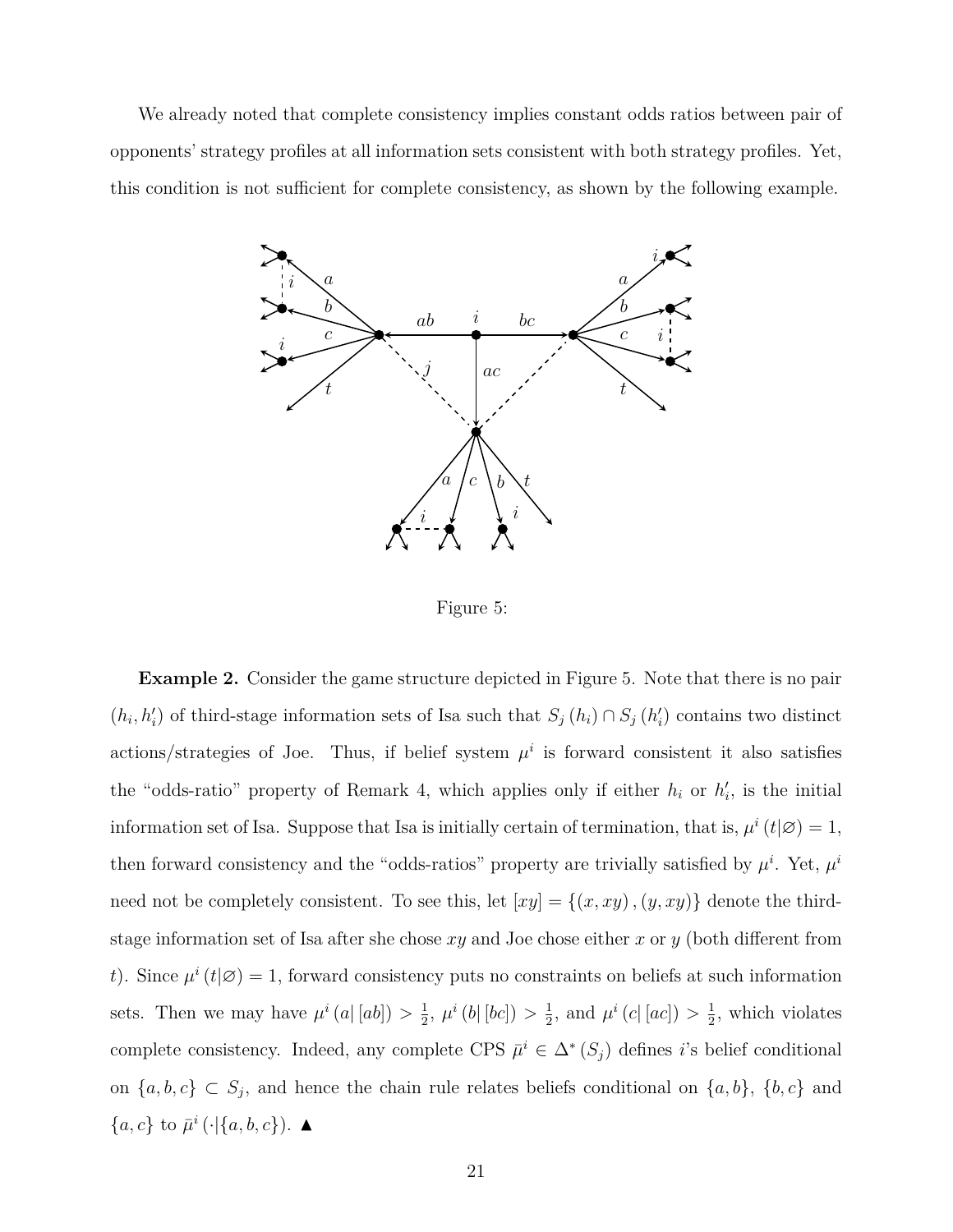A standard odds ratio is computed using the conditional probabilities of two elements *s−<sup>i</sup>* and  $s'_{-i}$  at the same information set. As such, it does not allow to compare the probabilities of *s−<sup>i</sup>* and *s ′ −i* at different information sets. This comparison is made possible by the following notion of "generalized odds ratio."

**Definition 7.** Given a belief system  $(\mu^{i}(\cdot|h_i))_{h_i \in H_i}$  and a pair  $s_{-i}, s'_{-i} \in S_{-i}$ , a (possibly infinite) **generalized odds ratio** between *s−<sup>i</sup>* and *s ′ −i* is the product of a finite concatenation of odds ratios, namely:

$$
q = \frac{\mu^{i}(s_{-i}|h_i^1)}{\mu^{i}(s_{-i}^1|h_i^1)} \cdot \frac{\mu^{i}(s_{-i}^1|h_i^2)}{\mu^{i}(s_{-i}^2|h_i^2)} \cdot \ldots \cdot \frac{\mu^{i}(s_{-i}^{n-1}|h_i^n)}{\mu^{i}(s_{-i}'|h_i^n)},
$$

where  $s_{-i}^{k-1}$  $\binom{k-1}{-i}, s_{-i}^k \in S_{-i} (h_i^k)$  for all  $k \in \{1, ...n\}$ , with  $s_{-i}^0 = s_{-i}, s_{-i}^n = s'_{-i}$ , and if one odds ratio is infinite, no odds ratio is zero.

For instance, if player *i* deems  $s_{-i}$  twice more likely than another strategy  $s'_{-i}$  at some information set where both  $s_{-i}$  and  $s'_{-i}$  are still possible, and deems  $s'_{-i}$  twice more likely than  $s''_{-i}$  at some other information set where  $s'_{-i}$  and  $s''_{-i}$  are still possible, then we can say that there is a generalized odds ratio of 4 between  $s_{-i}$  and  $s''_{-i}$  in player *i*'s belief system.

A generalized odds ratio can be zero or infinite (but not indeterminate). A zero generalized odds ratio between *s−<sup>i</sup>* and *s ′ −i* can be given the following interpretation: If player *i* was to make an indirect assessment of the relative likelihood of  $s_{-i}$  and  $s'_{-i}$  by looking at the relative likelihoods between these and other strategies at different information sets, she must conclude that  $s_{-i}$  has zero probability whenever  $s'_{-i}$  is deemed possible. Whether she actually does so depends on the degree of consistency in her belief system. Complete consistency implies that all generalized odds ratios for any pair of co-players' strategy profiles are equal.<sup>10</sup>

**Theorem 2.** A belief system  $\mu^i$  is completely consistent if and only if for every pair  $s_{-i}, s'_{-i} \in S_{-i}$ , all generalized odds ratios of  $\mu^i$  between  $s_{-i}$  and  $s'_{-i}$  are identical.

 $10$ The (2020) working-paper version of Siniscalchi (2021) provides an alternate characterization of complete consistency closely connected to ours.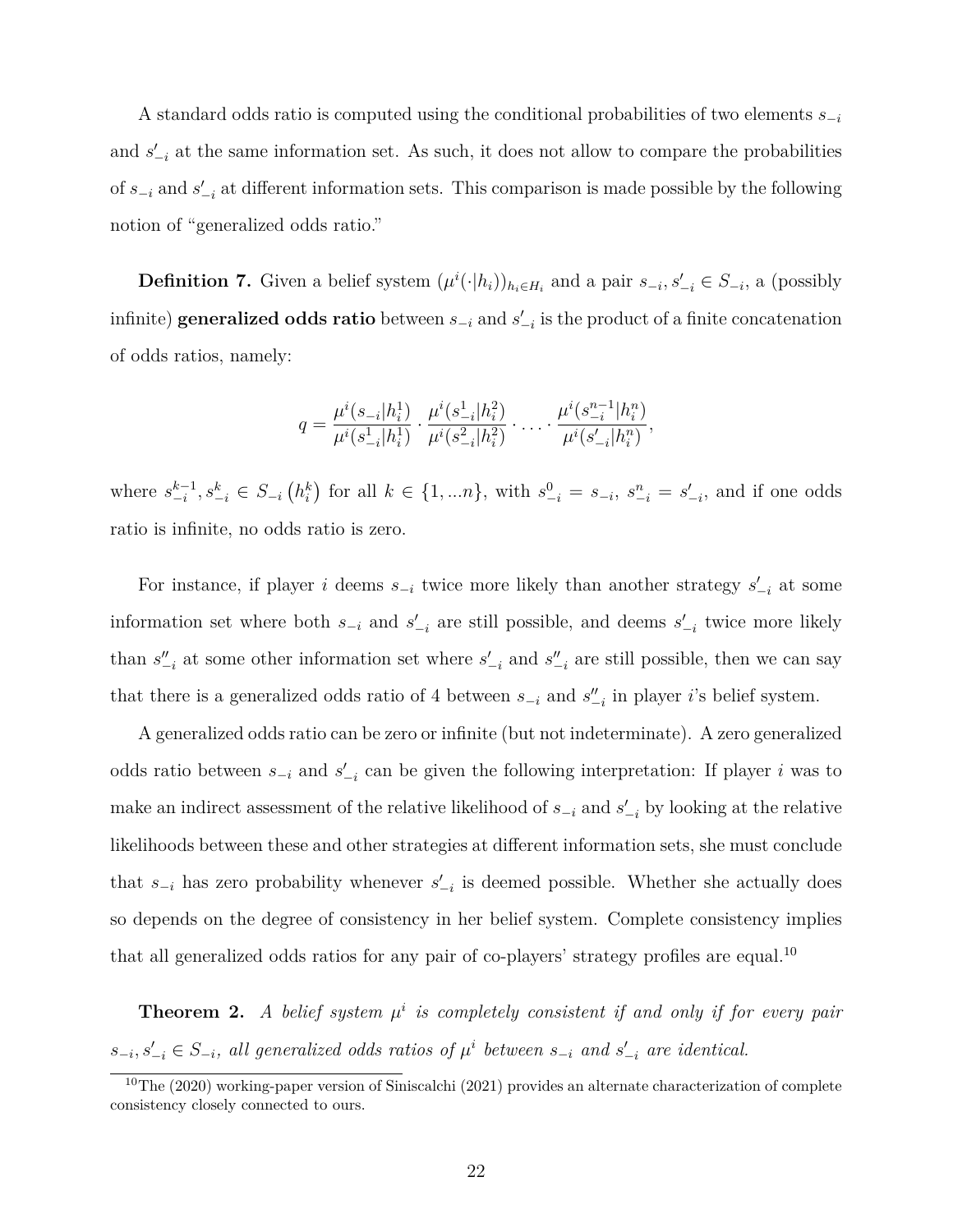*Proof.* The part showing that constant generalized odds ratios (GORs) given  $\mu^i$  implies complete consistency of  $\mu^i$  is rather technical and is proved by Catonini (2021). We provide a direct proof that complete consistency implies constant GORs. Fix a pair  $(s_{-i}, s'_{-i})$  and consider two GORs

$$
\begin{array}{lcl} q^1 & = & \frac{\mu^i(s_{-i}|h^1_i)}{\mu^i(s^1_{-i}|h^1_i)} \cdot \frac{\mu^i(s^1_{-i}|h^2_i)}{\mu^i(s^2_{-i}|h^2_i)} \cdot \ldots \cdot \frac{\mu^i(s^{n-1}_{-i}|h^n_i)}{\mu^i(s'_{-i}|h^n_i)}, \\ q^2 & = & \frac{\mu^i(s_{-i}|h^m_i)}{\mu^i(s^{m-1}_{-i}|h^m_i)} \cdot \frac{\mu^i(s^{m-1}_{-i}|h^{m-1}_i)}{\mu^i(s^{m-2}_{-i}|h^{m-1}_i)} \cdot \ldots \cdot \frac{\mu^i(s^{n+1}_{-i}|h^{n+1}_i)}{\mu^i(s'_{-i}|h^{n+1}_i)}, \end{array}
$$

where we use a labeling convention so that  $m > n$ . We want to show that  $q^1 = q^2$ . If they are both zero or both infinite, we are done. Otherwise, suppose without loss of generality that  $q^2 \ge q^1$ , so that  $q^1 \ne \infty$  and  $q^2 > 0$ . Calling  $s_{-i}^n = s_{-i}'$  and  $s_{-i}^0 = s_{-i}$ , let

$$
q := \frac{q^1}{q^2} = \frac{\mu^i(s_{-i}^0 | h_i^1)}{\mu^i(s_{-i}^1 | h_i^1)} \cdot \ldots \cdot \frac{\mu^i(s_{-i}^{n-1} | h_i^n)}{\mu^i(s_{-i}^n | h_i^n)} \cdot \frac{\mu^i(s_{-i}^n | h_i^{n+1})}{\mu^i(s_{-i}^{n+1} | h_i^{n+1})} \cdot \ldots \cdot \frac{\mu^i(s_{-i}^{m-1} | h_i^m)}{\mu^i(s_{-i}^0 | h_i^m)}.
$$

Thus, all denominators are positive. Clearly,  $q^1 = q^2$  if  $q = 1$ . To show  $q = 1$ , we proceed as follows: Let  $\bar{\mu}^i = (\bar{\mu}^i(\cdot|h_i))_{2^{S-i}\setminus\{\emptyset\}}$  be a complete CPS that extends  $\mu^i$ . Let

$$
C = \bigcup_{k=1}^{m} S_{-i}(h_i^k).
$$

Since  $\bar{\mu}^i(C|C) = 1$ , there is  $k \in \{1, ..., m\}$  such that  $\bar{\mu}^i(S_{-i}(h_i^k)|C) > 0$ . Since  $\bar{\mu}^i(s_{-i}^k|S_{-i}(h_i^k)) =$  $\mu^{i}(s_{-i}^{k}|h_{i}^{k}) > 0$ , by the chain rule  $\bar{\mu}^{i}(s_{-i}^{k}|C) > 0$ . By definition of the odds ratios,  $s_{-i}^{k} \in$ *S−<sup>i</sup>*(*h k*+1  $\bar{h}$ <sup>*k*+1</sup>) (whenever  $k + 1 \leq m$ ), hence  $\bar{\mu}$ <sup>*i*</sup>( $S_{-i}$ ( $h_i^{k+1}$ )  $\binom{k+1}{i}$   $|C| > 0$ . Expanding this reasoning we obtain that  $\bar{\mu}^i(S_{-i}(h_i^p))$  $\binom{p}{i}|C\rangle > 0$  for every  $p = k, ..., m$ . Now, note that  $s^{m}_{-i} = s^{0}_{-i}$ , and that  $s_{-i}^0 \in S_{-i}(h_i^1)$ . So,  $\bar{\mu}^i(S_{-i}(h_i^m)|C) > 0$  implies  $\bar{\mu}^i(s_{-i}^0|C) > 0$  by the chain rule with  $\bar{\mu}^i(\cdot|S_{-i}(h_i^m))$  and  $\bar{\mu}^i(s_{-i}^0|S_{-i}(h_i^m)) > 0$ . Thus,  $\bar{\mu}^i(S_{-i}(h_i^1)|C) > 0$ , and repeating the above argument we have  $\bar{\mu}^i(S_{-i}(h_i^p))$  $\binom{p}{i}|C| > 0$  for all  $p = 1, ..., m$ . Therefore, by the chain rule

$$
\frac{\mu^i(s_{-i}^{p-1}|h_i^p)}{\mu^i(s_{-i}^p|h_i^p)} = \frac{\bar{\mu}^i(s_{-i}^{p-1}|C)}{\bar{\mu}^i(s_{-i}^p|C)}.
$$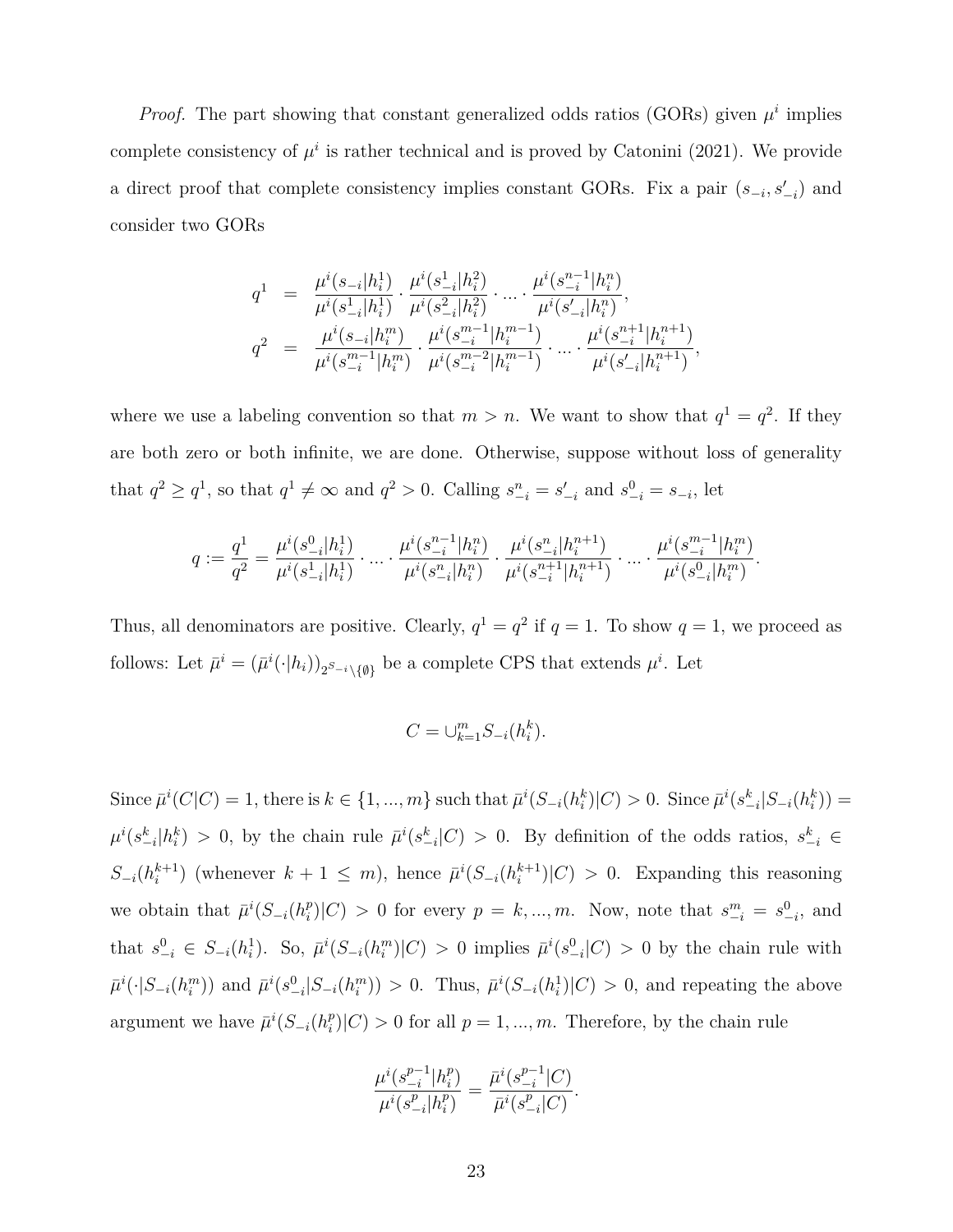Hence,

$$
q = \frac{\bar{\mu}^i(s_{-i}^0|C)}{\bar{\mu}^i(s_{-i}^1|C)} \cdot \frac{\bar{\mu}^i(s_{-i}^1|C)}{\bar{\mu}^i(s_{-i}^2|C)} \cdot \dots \cdot \frac{\bar{\mu}^i(s_{-i}^{m-1}|C)}{\bar{\mu}^i(s_{-i}^0|C)} = 1.
$$

■

Thus, complete consistency assumes a very high degree of coherency concerning how players revise their beliefs at different information sets. Yet this coherency need not be viewed as a consequence of conscious calculations of a fully introspective player about his conditional beliefs. A player may still be partially introspective about how she would revise her beliefs at unexpected contingencies, yet complete consistency could be a "wired-in" property of belief formation. Catonini (2021) relates complete consistency to the possibility of being "dutchbooked", suggesting that individuals violating it may be willing to undertake detrimental courses of actions.

## **6 Rational planning**

In this section, we define standard criteria of optimality for strategies given a system of beliefs and develop a novel interpretation in terms of "partial planning", which does not require players to be fully introspective about their conditional beliefs, but only requires players to know their current beliefs. We then relate this interpretation to the degree of consistency that belief systems may feature.

Recall that  $H_i(s_i)$  is the collection of information sets that may occur if *i* implements strategy  $s_i$ . For any  $s_i$ ,  $h_i \in H_i(s_i)$ , and belief system  $\mu^i$ , the conditional expected payoff of  $s_i$  given  $h_i$  under  $\mu^i$  is

$$
U_i(s_i, \mu^i(\cdot|h_i)) = \sum_{s'_{-i} \in S_{-i}(h_i)} u_i(\zeta(s_i, s'_{-i})) \mu^i(s'_{-i}|h_i).
$$

**Remark 7**. Fix  $s_i$ ,  $\mu^i$ , and  $h_i \in H_i(s_i)$  arbitrarily. By Remark 1, expected payoff  $U_i(s_i, \mu^i(\cdot|h_i))$  is independent of how  $s_i$  is specified at information sets that cannot occur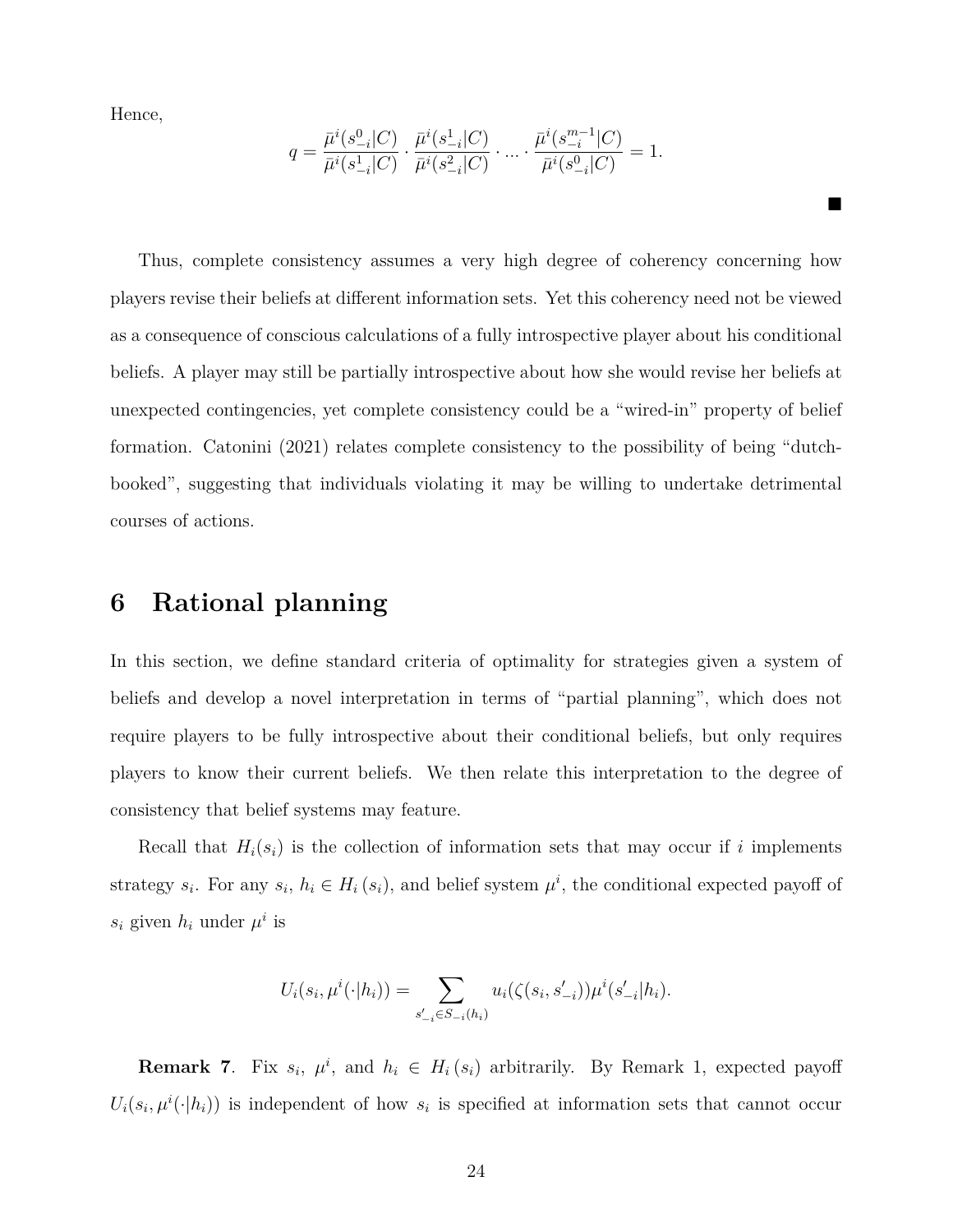under  $s_i$ :  $U_i(s_i, \mu^i(\cdot|h_i)) = U_i(s'_i, \mu^i(\cdot|h_i))$  for every  $s'_i$  that selects the same actions as  $s_i$  on the sub-domain  $H_i(s_i)$ , that is, for every  $s'_i \equiv_i s_i$ .

For every  $h_i \in H_i$ , let  $\rho_i [s_i/h_i]$  denote the " $h_i$ -replacement" strategy that, at every  $h'_i \prec h_i$ , chooses the unique action  $\alpha_i(h'_i, h_i)$  leading from  $h'_i$  toward  $h_i$ , and coincides with  $s_i$ at all other information sets, that is,

$$
\forall h'_i \in H_i, \, \rho_i \left[ s_i / h_i \right] (h'_i) = \begin{cases} \alpha_i(h'_i, h_i) & \text{if } h'_i < h_i, \\ s_i(h'_i) & \text{if } h'_i \nless h_i. \end{cases}
$$

By definition,  $\rho_i [s_i/h_i] \in S_i(h_i)$  and  $U_i(\rho_i [s_i/h_i], \mu^i(\cdot|h_i))$  is well posed for all  $s_i \in S_i$  and  $h_i \in H_i$ . The most demanding notion of optimality of behavior consists in planning and implementing a strategy that maximizes expected payoff starting from every information set.

**Definition 8.** A strategy  $\bar{s}_i$  is **sequentially optimal** under belief system  $\mu^i$ , written  $\bar{s}_i \in BR_i^*(\mu^i)$ , if

$$
\forall h_i \in H_i, \forall s_i' \in S_i(h_i), \quad U_i(\rho_i[\bar{s}_i/h_i], \mu^i(\cdot|h_i)) \ge U_i(s_i', \mu^i(\cdot|h_i)).
$$

Note that, if belief system  $\mu^i$  is not forward consistent, the set of sequentially optimal strategies under  $\mu^i$  may be empty because of conflicts between expected-payoff maximization at different ordered information sets.

**Example 3.** In game Γ<sup>*′′′*</sup> of Figure 3, the chain rule implies that Isa must hold the same belief about Joe at the first and second node, because at both nodes she has no information about Joe. Thus, if she initially believes  $\mu^{i}(\ell|\mathcal{Q}) > \frac{1}{2}$  $\frac{1}{2}$  and the chain rule holds, strategy *c'*.*c''* is sequentially optimal. If instead  $\mu^{i}(\ell|\mathcal{Q}) > \frac{1}{2}$  $\frac{1}{2}$  and  $\mu^{i}(\ell|\epsilon') < \frac{1}{4}$  $\frac{1}{4}$ , violating the chain rule, then the maximization problem at the root is still solved by  $c'.c''$ , but the one at history/node (*c*<sup>'</sup>) is solved by *c*'.*d*<sup>*''*</sup>, and no strategy is sequentially optimal under  $\mu^i$ .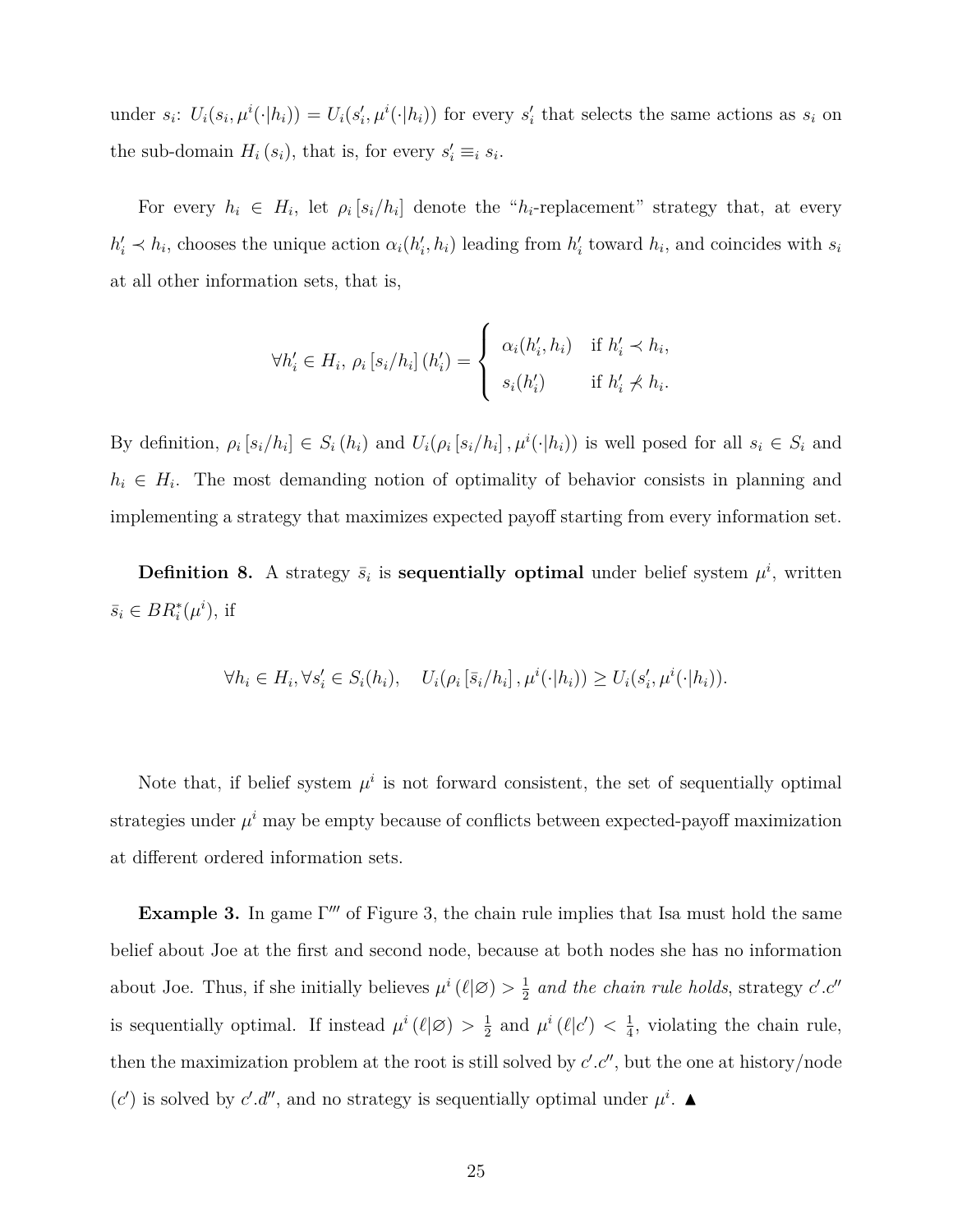The aforementioned issue of conflicting conditional preferences is circumvented by an "intra-personal equilibrium" property that can always be satisfied in finite games with perfect recall: one-step optimality. For any strategy  $s_i \in S_i$ , information set  $h_i \in H_i$ , and action  $a_i \in \mathcal{A}_i(h_i)$ , let  $\lambda_i$  [s<sub>i</sub>/h<sub>i</sub>, a<sub>i</sub>] denote the "local (h<sub>i</sub>, a<sub>i</sub>)-replacement" strategy of i that chooses  $a_i$  at  $h_i$  and coincides with  $\rho_i$  [ $s_i/h_i$ ] at all other information sets of *i*, that is,

$$
\forall h'_i \in H_i, \, \lambda_i \left[ s_i / h_i, a_i \right] (h'_i) = \begin{cases} a_i & \text{if } h'_i = h_i, \\ \alpha_i(h'_i, h_i) & \text{if } h'_i \prec h_i, \\ s_i(h'_i) & \text{if } h'_i \not\preceq h_i. \end{cases}
$$

**Definition 9.** A strategy  $\bar{s}_i \in S_i$  is **one-step optimal** under belief system  $\mu^i$  if

$$
\forall h_i \in H_i, \forall a_i \in \mathcal{A}_i(h_i), \quad U_i(\rho_i[\bar{s}_i/h_i], \mu^i(\cdot|h_i)) \ge U_i(\lambda_i[\bar{s}_i/h_i, a_i], \mu^i(\cdot|h_i)).
$$

One-step optimality can be interpreted as the result of a *folding-back planning* algorithm: A fully introspective player  $i$  who knows her belief system  $\mu^i$  first considers the information sets  $h_i$  with height 0 in  $H_i$ , that is, those where she makes a last move;<sup>11</sup> for any such information set *h<sup>i</sup>* , she plans to choose an expected-payoff-maximizing action given belief  $\mu^i(\cdot|h_i)$  about the co-players (breaking ties arbitrarily). In step  $\ell > 0$  of the algorithm, as she considers any information set  $h_i$  with height  $\ell$  in  $H_i$ , that is, one that followed by at most *l* moves of her, she plans to choose an expected-payoff-maximizing action given belief  $\mu^i(\cdot|h_i)$ about the co-players and the prediction that she would behave as already planned in earlier steps of the algorithm at the following information sets of height  $k < \ell$  (again, breaking ties arbitrarily). Note that this algorithm is equivalent to one-step optimality even if the chain rule does not hold.

**Example 4.** Go back to game  $\Gamma'''$ . If  $\mu^{i}(\ell|\mathcal{D}) > \frac{1}{2}$  $\frac{1}{2}$  and  $\mu^{i}(\ell|\epsilon') < \frac{1}{4}$  $\frac{1}{4}$ , the only one-step

 $11$ For the sake of this discussion, the distinction between information sets where  $i$  is active or inactive is immaterial.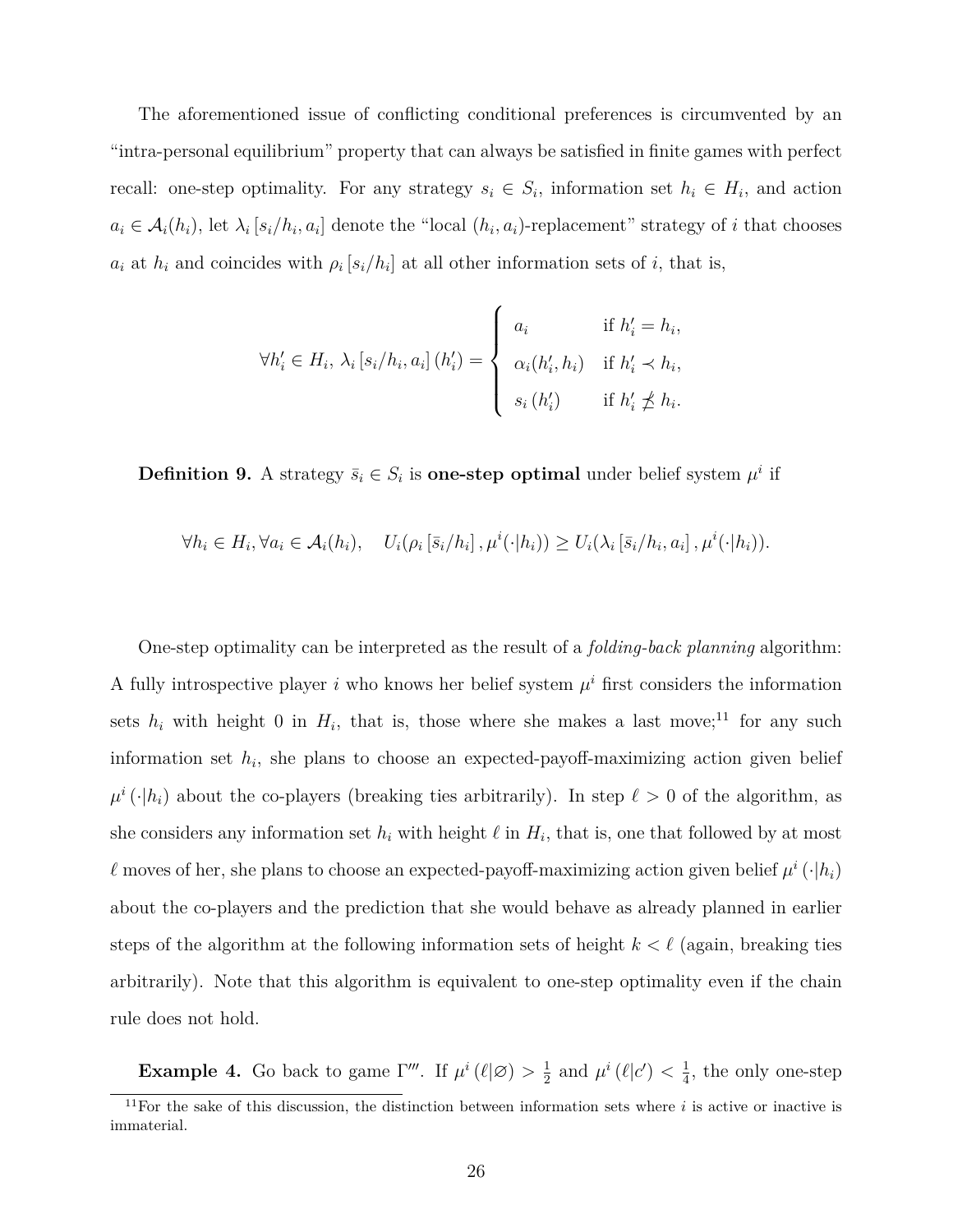optimal strategy is  $d'.d''$ : Isa understands how she would change her beliefs and that she would choose  $d''$  at the second node, if reached; thus, she chooses  $d'$  at the root. In other words,  $d''$  is just a conditional prediction of Isa about herself, not something that she initially deems optimal conditional on *c ′* . ▲

Finiteness and perfect recall imply that a one-step optimal (pure) strategy can always be found by folding back:

**Remark 8**. For every belief system  $\mu^i$ , at least one strategy is one-step optimal under  $\mu^i.$ 

When the chain rule holds, conditional preferences are dynamically consistent and by a relatively standard dynamic programming argument—one can show that a strategy is sequentially optimal if and only if can be obtained by folding-back planning. This implies that sequential and one-step optimality are equivalent, a result known as the *one-shot-deviation principle*. Notably, Perea (2002) proves that the one-shot-deviation principle holds also for the weakest form of chain rule considered here, forward consistency.<sup>12</sup>

**Theorem 3.** *(Perea 2002) For every forward consistent belief system*  $\mu^{i}$ , a strategy is sequentially optimal under  $\mu^i$  if and only if it is one-step optimal under  $\mu^i$ .

Clearly, since  $\Delta_{\mathcal{C}}^{H_i}(S_{-i}) \subseteq \Delta^{H_i}(S_{-i}) \subseteq \Delta_{\mathcal{F}}^{H_i}(S_{-i})$ , the one-shot deviation principle also holds for standard and completely consistent belief systems. Intuitively, the reason why the equivalence between sequential and one-step optimality holds despite possible violations of strong versions of the chain rule is the following. Under a forward consistent belief system, player *i* may hold conflicting beliefs at information sets  $h'_{i}$  and  $h''_{i}$  only if they follow (a) different actions of her and (b) unexpected actions of the co-players, such as  $h'_{i} = \{(L, C)\}\$ and  $h''_i = \{(R, C)\}\$  for Isa in game  $\Gamma'$ , if she initially assigns probability 0 to action *C* of Joe. In this case, the decision problems of *i* at  $h'_{i}$  and  $h''_{i}$  are mutually independent; furthermore,

<sup>12</sup>Perea shows the result for two-person games, but the extension to *n*-person games is straightfoward. The proof is available upon request.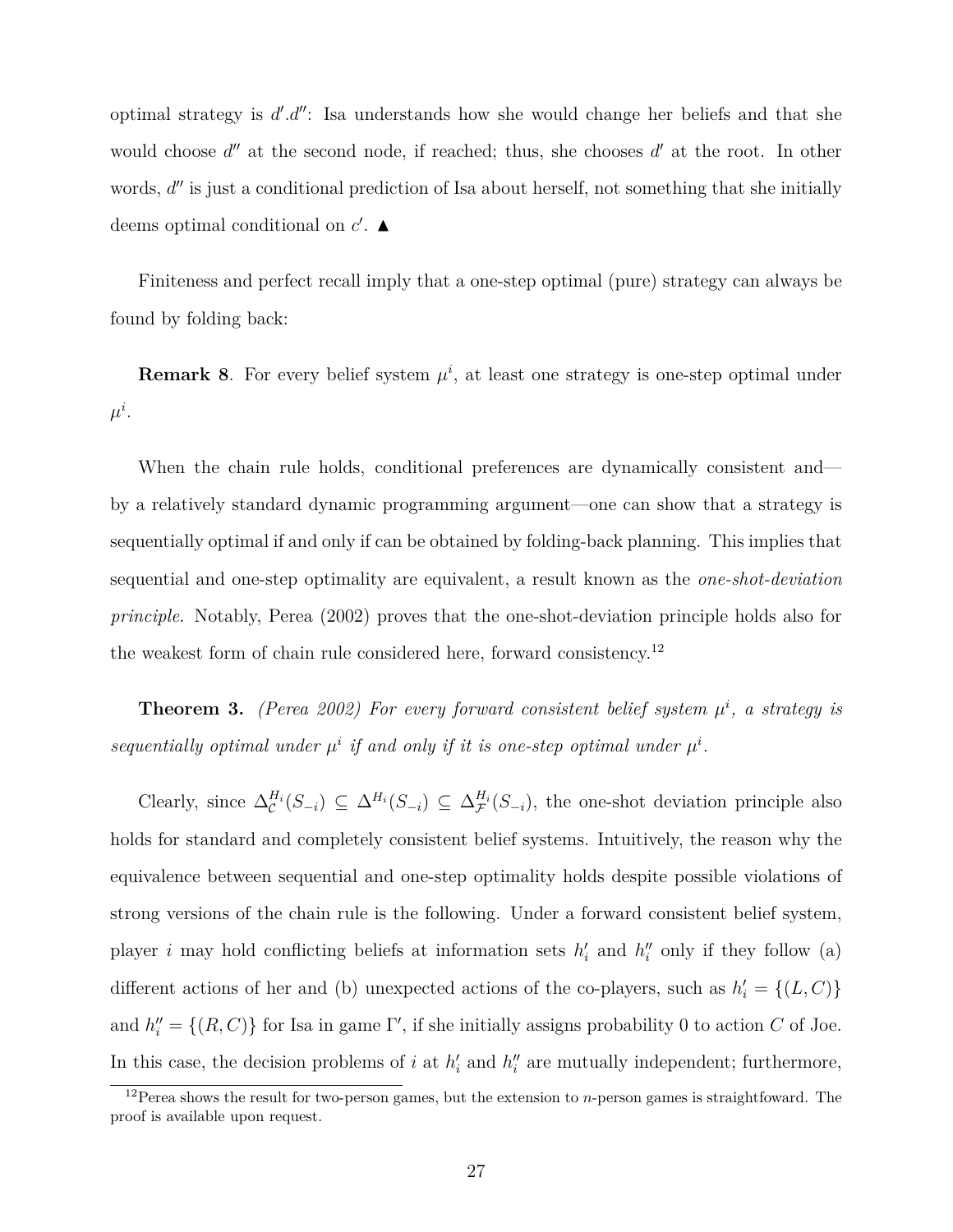from the perspective of earlier information sets (the root for Isa in Γ *′* ), planning at *h ′ i* and  $h''_i$  does not affect expected payoffs, because *i* deems both  $h'_i$  and  $h''_i$  unreachable.

Theorem 3 and Remark 8 imply the following:

**Corollary 2.** For every forward consistent belief system  $\mu^i$ , at least one strategy is *sequentially optimal under*  $\mu^i$ , that is,  $BR_i^*(\mu^i) \neq \emptyset$ .

We now turn to a seemingly less demanding notion of rationality.

**Definition 10.** A strategy  $\bar{s}_i$  is weakly sequentially optimal under belief system  $\mu^i$ , written  $\bar{s}_i \in BR_i(\mu^i)$ , if

$$
\forall h_i \in H_i(\bar{s}_i), \forall s_i \in S_i(h_i), \quad U_i(\bar{s}_i, \mu^i(\cdot|h_i)) \ge U_i(s_i, \mu^i(\cdot|h_i)).
$$

Like sequential optimality, also weak sequential optimality may be unsatisfiable if  $\mu^i$ is not forward consistent. Focusing on forward consistent belief systems, weak sequential optimality can be given the following *"forward-planning"* interpretation. Suppose player *i* forms her beliefs according to  $\mu^i \in \Delta_{\mathcal{F}}^{H_i}(S_{-i})$  as the play unfolds, although she may not know how she would revise her beliefs upon observing unexpected information, i.e., she may not be fully introspective. At the root, she plans to follow a (possibly partial) strategy that maximizes her expected payoff restricted to the collection of information sets  $H_i(\mu^i|\varnothing)$ she deems possible under  $\mu^i(\cdot | \varnothing)$ . Let  $\bar{s}_{i,\varnothing}$  be such a strategy. One way to compute  $\bar{s}_{i,\varnothing}$ is to perform a folding-back planning algorithm on the restricted collection  $H_i(\mu^i|\emptyset)$ , that is, starting from information sets that are terminal within  $H_i(\mu^i|\varnothing)$ , and then focusing on behavior in the subcollection of information sets in  $H_i(\mu^i|\varnothing)$  that are possible if such partial plan is implemented; indeed, by Remark 7, the specification of  $\bar{s}_{i,\varnothing}$  at information sets in  $H_i(\mu^i|\mathcal{Q})$  that cannot occur under  $\bar{s}_{i,\mathcal{Q}}$  is immaterial for the maximization problem. Since conditional beliefs within  $H_i(\mu^i|\varnothing)$  are obtained by updating, player *i* would have no incentive to deviate from  $\bar{s}_{i, \varnothing}$  at any  $h_i \in H_i(\mu^i | \varnothing)$ .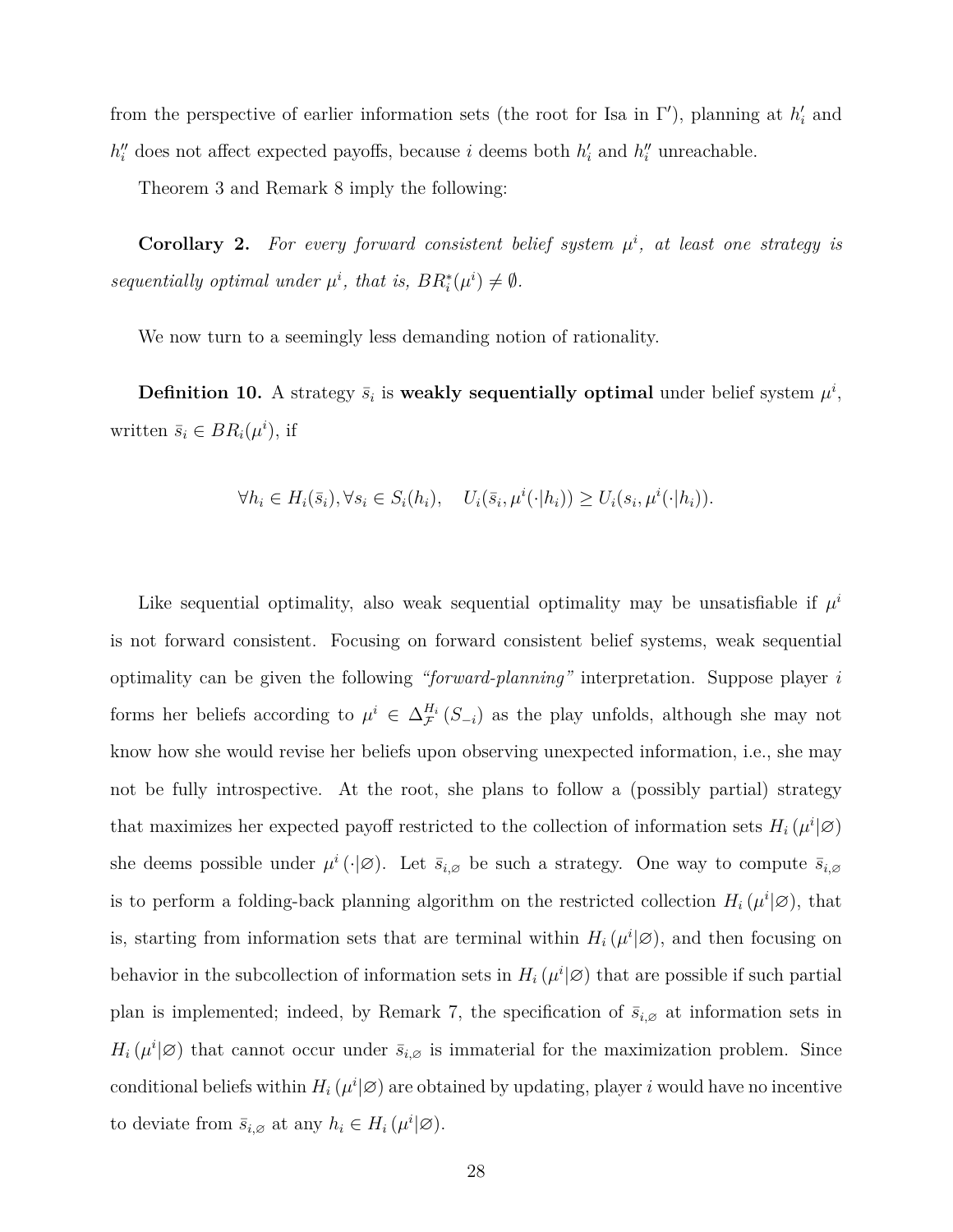**Example 5.** Consider again game  $\Gamma'''$  and let  $\mu^{i}$  be a forward consistent belief system of Is a such that  $\mu^i(\ell|\mathcal{Q}) < \frac{1}{2}$  $\frac{1}{2}$ , then it is optimal to go down immediately,  $\bar{s}_{a,\varnothing}(\varnothing) = d'$ ,  $(c')$  is inconsistent with  $\bar{s}_{a,\emptyset}$ , and the specification of  $\bar{s}_{i,\emptyset}$  at  $(c')$  does not matter.  $\blacktriangle$ 

If, implementing  $\bar{s}_{i,0}$ , player *i* unexpectedly obtains information  $h_i$ , where  $h_i$  is a first follower in  $H_i \backslash H_i (\mu^i | \varnothing)$  of the information sets in  $H_i (\mu^i | \varnothing)$ , then *i* comes up with a new belief  $\mu^{i}(\cdot|h_i) \in \Delta(S_{-i}(h_i))$  and plans to follow a (possibly partial) continuation strategy  $\bar{s}_{i,h_i}$  within the collection  $H_i(\mu^i|h_i)$  of information sets weakly following  $h_i$  that she deems possible under  $\mu^{i}(\cdot|h_i)$ . If an hypothetical external observer knew  $\mu^{i}$  (and how *i* breaks ties), she could determine  $\bar{s}_i$  for all information sets consistent with  $\bar{s}_i$ , that is, those in  $H_i(\bar{s}_i)$ , and  $\bar{s}_i$  would be weakly sequentially optimal under  $\mu^{i}$ .<sup>13</sup>

The following result shows that the two notions of planning – weak sequential optimality and sequential optimality – are behaviorally equivalent.

**Lemma 2.** *A strategy is weakly sequentially optimal under a forward consistent belief* system  $\mu^i$  if and only if it is behaviorally equivalent to some strategy that is sequentially *optimal under*  $\mu^i$ .

*Proof:* Suppose that  $\bar{s}_i$  is weakly sequentially optimal under  $\mu^i \in \Delta_{\mathcal{F}}^{H_i}(S_{-i})$ . By Corollary 2, there is some strategy  $\hat{s}_i$  that is sequentially optimal under  $\mu^i$ . Let  $\vec{s}'_i$  denote the strategy coincides with  $\bar{s}_i$  on  $H_i(\bar{s}_i)$  and with  $\hat{s}_i$  on  $H_i\backslash H_i(\bar{s}_i)$ . By construction,  $\bar{s}'_i$  is behaviorally equivalent to  $\bar{s}_i$ . We must show that  $\bar{s}'_i$  is sequentially optimal under  $\mu^i$ .

Since  $\bar{s}_i$  is weakly sequentially optimal under  $\mu^i$ , Remark 7 implies that

$$
\forall h_i \in H_i(\bar{s}_i), \forall s_i \in S_i(h_i), \quad U_i(\bar{s}'_i, \mu^i(\cdot|h_i)) = U_i(\bar{s}_i, \mu^i(\cdot|h_i)) \ge U_i(s_i, \mu^i(\cdot|h_i)).
$$

<sup>&</sup>lt;sup>13</sup>The strategies obtained by "folding-back" on the collections  $H_i(\mu^i|h_i)$  of information sets deemed possible by beliefs  $\mu^i(\cdot|h_i)$   $(h_i \in H_i)$  form a subset of  $BR_i(\mu^i)$ , those weakly sequentially optimal under  $\mu^i$  (and a superset of  $BR_i^*(\mu^i)$ ). But, for each one of them, there is a structurally equivalent strategy in  $BR_i(\mu^i)$ . We omit the details.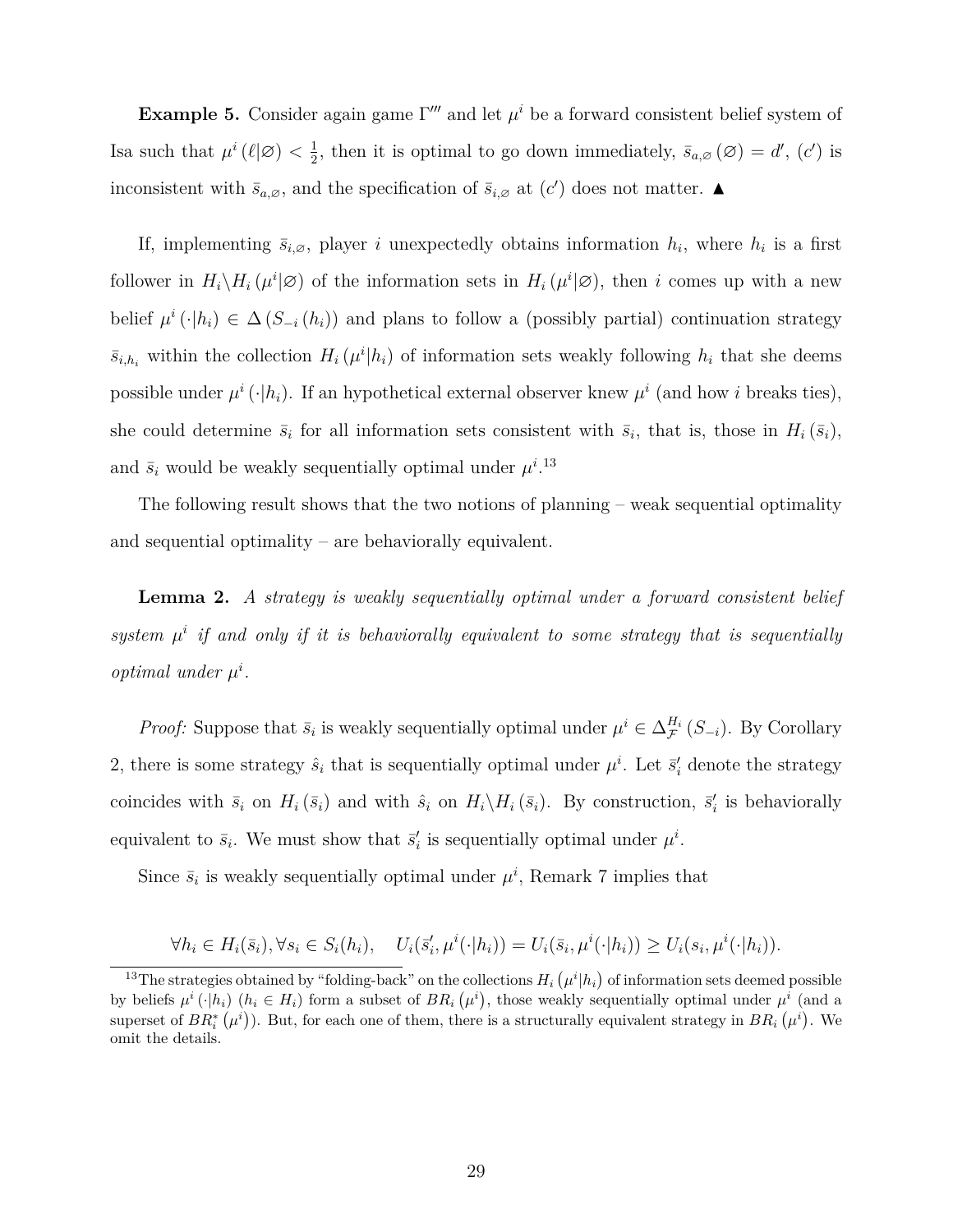Since  $\hat{s}_i$  is sequentially optimal under  $\mu^i$  and  $\bar{s}'_i$  coincides with  $\hat{s}_i$  on  $H_i \backslash H_i(\bar{s}_i)$ ,

$$
\forall h_i \in H_i \setminus H_i(\bar{s}_i), \forall s_i \in S_i(h_i), \quad U_i(\rho_i[\bar{s}'_i/h_i], \mu^i(\cdot|h_i)) = U_i(\rho_i[\hat{s}_i/h_i], \mu^i(\cdot|h_i)) \ge U_i(s_i, \mu^i(\cdot|h_i)).
$$

It follows that  $\bar{s}'_i$  is sequentially optimal under  $\mu^i$ . ■

Clearly, the equivalence result also holds for standard and completely consistent belief systems.

**Example 6.** Strategy *R.a′ .a′′* of Isa in game Γ *′* of Figure 1 is not sequentially optimal under any standard belief system, because there is no common value  $\mu^{i}(C.\ell|(L, C))$  =  $\mu^{i}(C.\ell|(R, C))$  that makes *a*' a best reply given  $(L, C)$  (which requires  $\mu^{i}(C.\ell|(L, C)) \leq$ 2  $\frac{2}{5}$ , and *a''* a best reply given  $(R, C)$  (which requires  $\mu^{i}(C.\ell | (R, C)) \geq \frac{1}{2}$  $(\frac{1}{2})$ . Yet, there is a continuum of standard belief systems that make the behaviorally equivalent strategy *R.d'*.a'' sequentially optimal, including all the  $\mu^{i} \in \Delta^{H_i}(S_{-i})$  with  $\mu^{i}(\{Q.\ell,Q.r\}) = 1$  and  $\mu^{i} (C.\ell | (L, C)) = \mu^{i} (C.\ell | (R, C)) \geq \frac{1}{2}$  $\frac{1}{2}$  (there are more if  $\varepsilon > 0$ ).  $\blacktriangle$ 

To summarize, the analysis and discussion of this section clarifies two points:

- 1. In order to rationally decide what to do at an information set  $h_i$ , player *i* only has to know her current belief at *h<sup>i</sup>* and what she whould believe at followers she deems possible given  $h_i$ , that is, information sets  $h'_i \in H_i(\mu^i|h_i)$ . The resulting plan is dynamically consistent (optimal at each  $h'_i \in H_i(\mu^i|h_i)$ , or at least the elements of  $H_i(\mu^i|h_i)$ possible under the plan itself) as long as the forward chain rule holds. Therefore, *partial introspection and the forward chain rule embedded in forward consistent belief systems are sufficient for rational planning.*
- 2. *Forward planning* (iterated whenever a player is surprised, as explained above) *determines reduced rather than full strategies*, as anticipated in Section 2.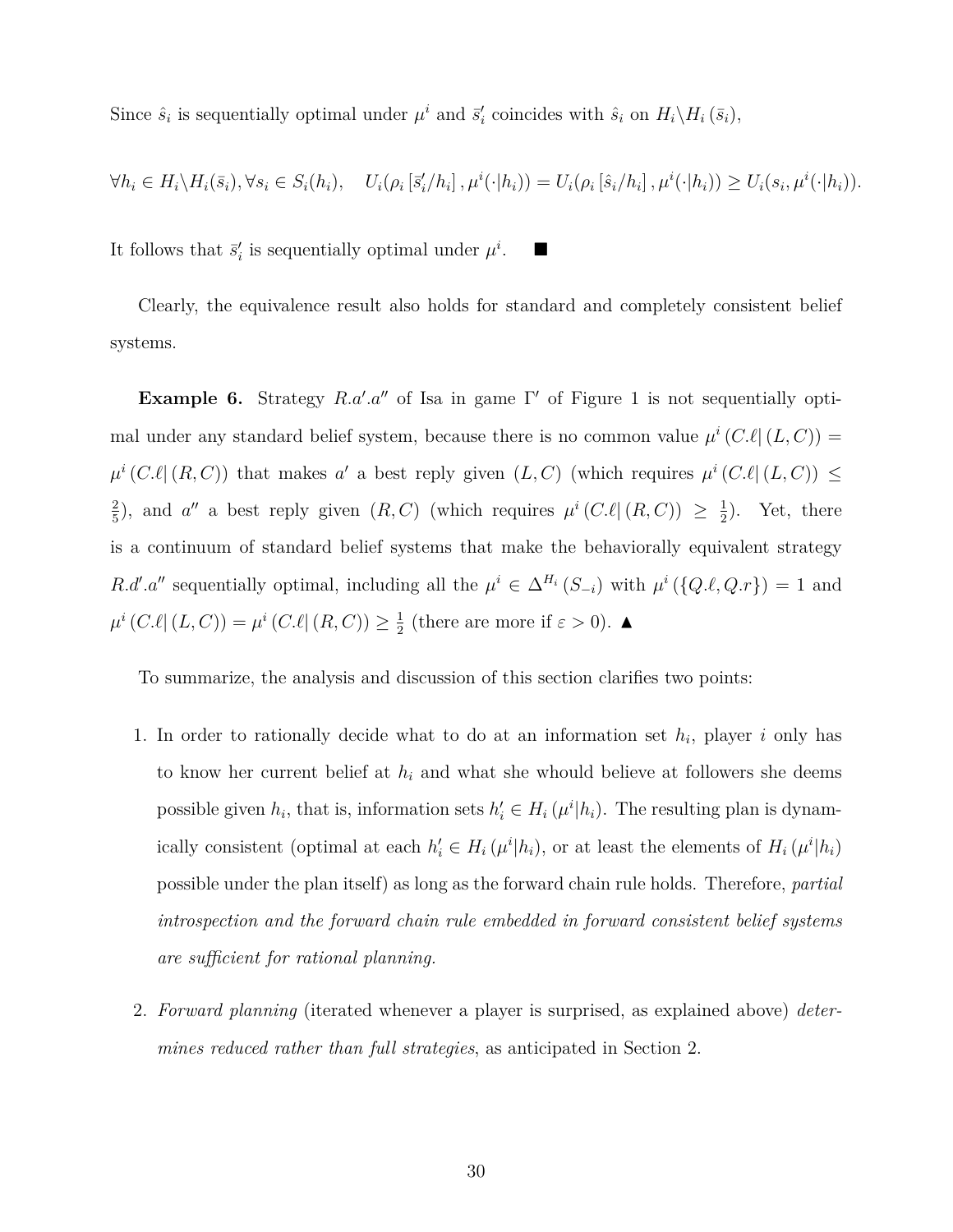## **7 Belief change and strategic reasoning: equivalence results**

In this section, we argue that the behavioral implications of rationality and different versions of "common belief in rationality" do not depend on coherency restrictions of conditional beliefs across information sets beyond those implied by forward consistency. The literature on the epistemic foundations of solution concepts shows that such behavioral implications are characterized by extensions of the rationalizability idea from simultaneous-move to sequential games.

#### **7.1 Strong rationalizability**

The idea of common belief in rationality has been extended from simultaneous-move games to sequential games in different ways, depending on how players are assumed to revise their beliefs after unexpected moves. In this section, we analyze Strong Rationalizability,<sup>14</sup> which is based on the idea that players "strongly believe" in the rationality and strategic sophistication of co-players. A player strongly believes an event if she would be always certain of that event unless observing evidence in direct contradiction with it. Strong Rationalizability captures the implications of rationality and common strong belief in rationality, a formalization of the *"best rationalization principle"*: players always ascribe to their co-players the highest degree of strategic sophistication consistent with their past behavior, even when surprised by their behavior. This form of reasoning is also often referred to as "forward-induction." See Battigalli (1996) and Battigalli & Siniscalchi (2002).

A belief system  $\mu^i$  strongly believes event  $E_{-i} \subseteq S_{-i}$  if  $\mu^i(E_{-i}|h_i) = 1$  for every  $h_i \in H_i$ such that  $E_{-i} \cap S_{-i}(h_i) \neq \emptyset$ . Similarly, a complete CPS  $\mu^i \in \Delta^* (S_{-i})$  strongly believes  $E_{-i}$ if  $\mu^{i}(E_{-i}|C_{-i}) = 1$  for every conditioning event  $C_{-i} \subseteq S_{-i}$  such that  $C_{-i} \cap E_{-i} \neq \emptyset$ . We let

<sup>14</sup>Strong Rationalizability used to be called "extensive-form rationalizability" (Pearce 1984, Battigalli 1997). We avoid this terminology because there are different ways to define "rationalizability" for the extensive-form analysis of sequential games; see, e.g., *Initial Rationalizability*, which captures rationality and common *initial* belief in rationality (Ben-Porath 1997, Battigalli & Siniscalchi 1999) and *Backwards Rationalizability*, which we analyze in the next section.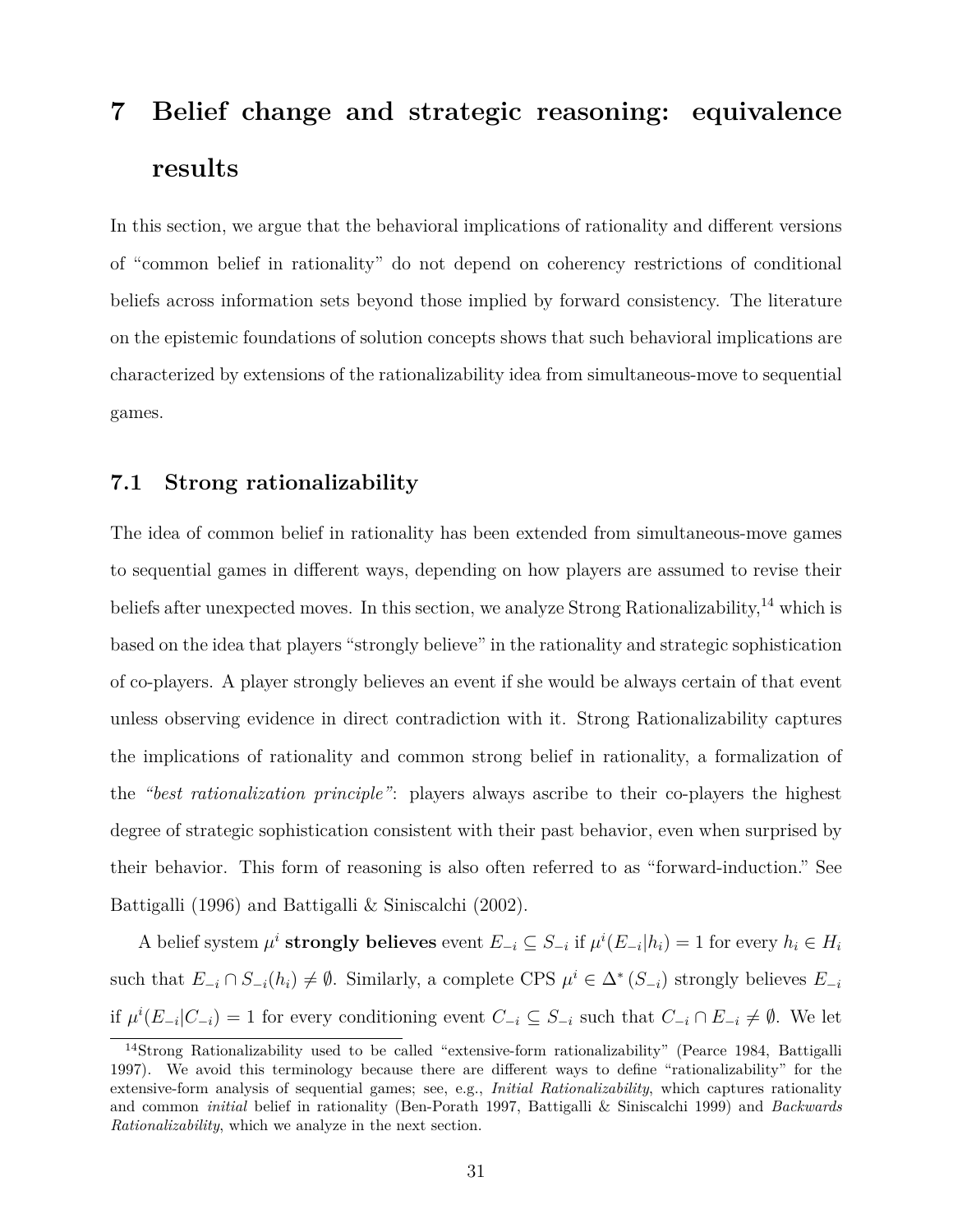$SB<sub>i</sub>(E<sub>-i</sub>)$  denote the set of either belief systems or complete CPSs (which one will be clear from the context) that strongly believe *E−<sup>i</sup>* .

To define Strong Rationalizability, it is convenient to use weak sequential optimality as our notion of best reply.<sup>15</sup> When we consider a complete CPS  $\bar{\mu}^i \in \Delta^* (S_{-i})$ , with a slight abuse of notation, we let  $BR_i(\bar{\mu}^i)$  denote the set of strategies of *i* that are weakly sequentially optimal under the (completely consistent) belief system  $\mu^i$  derived from  $\bar{\mu}^i$  (that is, with  $\mu^{i}(\cdot|h_{i}) = \bar{\mu}^{i}(\cdot|S_{-i}(h_{i}))$  for all  $h_{i} \in H_{i}$ ). Depending on which kind of beliefs we consider for the definition, we let  $\Delta_i$  denote either forward consistent, or standard, or completely consistent belief systems, or complete CPSs, which yields four distinct definitions of strong rationalizability.<sup>16</sup>

 $\textbf{Definition 11. Fix } \Delta=\left(\Delta_i\right)_{i\in I}\in \Big\{\left(\Delta_{\mathcal{F}}^{H_i}\left(S_{-i}\right)\right)_{i\in I}, \left(\Delta_{i}^{H_i}\left(S_{-i}\right)\right)_{i\in I}, \left(\Delta_{\mathcal{C}}^{H_i}\left(S_{-i}\right)\right)_{i\in I}, \left(\Delta^*\left(S_{-i}\right)\right)_{i\in I}\Big\}.$ Let  $(S_i^{\Delta,0})$  $\binom{\Delta,0}{i}$ <sub>*i*∈*I*</sub> =  $(S_i)$ <sub>*i*∈*I*</sub> and define inductively for each  $m \in \mathbb{N}_0$  and *i*:

$$
S_i^{\Delta, m+1} = \{ s_i \in S_i : \exists \mu^i \in \Delta_i \cap (\cap_{k=0}^m \text{SB}_i(S_{-i}^{\Delta, k})), s_i \in BR_i(\mu^i) \}.
$$

The set of **strongly rationalizable** strategies for *i* (given  $\Delta$ ) is  $S_i^{\Delta,\infty} = \bigcap_{k=0}^{\infty} S_i^{\Delta,k}$  $\frac{i}{i}^{\Delta,k}$ .

The sequence  $(S_i^{\Delta,m})$  $\binom{\Delta,m}{i}$   $\infty$  is by definition a weakly decreasing sequence of events. Notice that at step  $m+1$ , we require strong belief in each  $S_{-i}^{\Delta,k}$  with  $k \leq m$ , not just  $S_{-i}^{\Delta,m}$ *−i* . The reason for this demanding requirement is that the strong belief operator is not monotone: suppose that  $E_{-i} \subset F_{-i}$ ; although  $\mu^{i}(E_{-i}|h_i) = 1$  implies  $\mu^{i}(F_{-i}|h_i) = 1$  for any given  $h_i$ , strong belief in  $E_{-i}$  does not imply strong belief in  $F_{-i}$ , because  $E_{-i}$  might be consistent with a strictly smaller collection of information sets than  $F_{−i}$ ; in this case, strong belief in  $F_{−i}$  implies

<sup>&</sup>lt;sup>15</sup>Battigalli & De Vito (2021) define strong rationalizability and provide epistemic justifications using the notion of sequential best reply to a (standard) belief system. They discuss the equivalence between the two approaches.

<sup>16</sup>One may wonder why we consider separate definitions for completely consistent belief systems and complete CPSs. Indeed, (i) completely consistent belief systems are the "projection" of complete CPSs, and (ii) for any complete CPS  $\bar{\mu}^i \in \Delta^*$  ( $S_{-i}$ ), the set of (weakly) sequentially optimal strategies under  $\bar{\mu}^i$  depends only on the conditional beliefs at information sets  $(\bar{\mu}^i(\cdot|S_{-i}(h_i)))_{h_i \in H_i}$ . Yet, the strong-belief requirement is more demanding for complete CPSs than for belief systems, which might, in principle, cause a difference between the two solution concepts.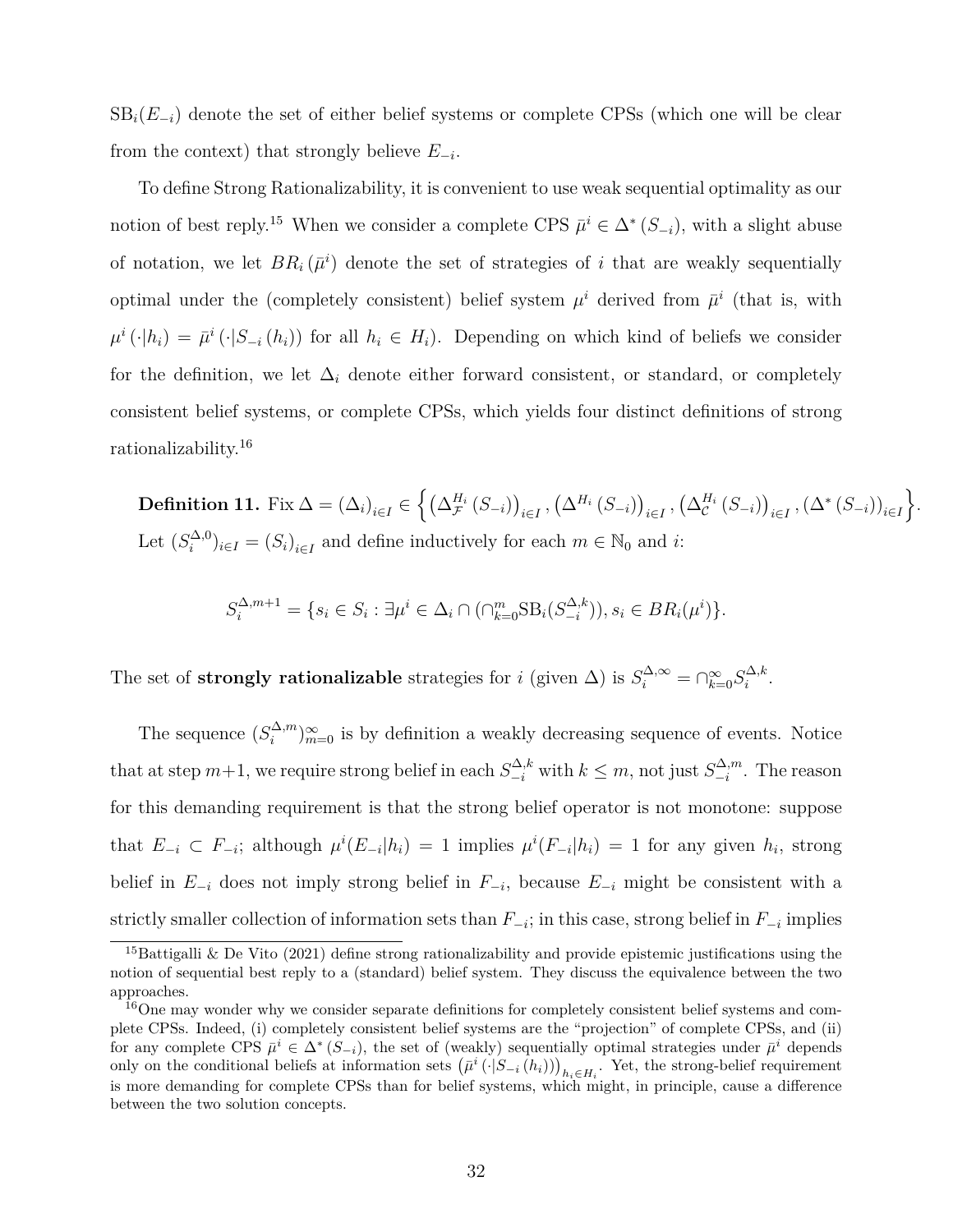restrictions on conditional beliefs not implied by strong belief in *E−<sup>i</sup>* . The best rationalization principle is captured by strong belief in the whole sequence  $(S_{-i}^{\Delta,m})$ *−i* ) *∞ <sup>m</sup>*=0: once a degree *m* of strategic rationality is contradicted at information set  $h_i$  (i.e.,  $S_{-i}(h_i) \cap S_{-i}^{\Delta,m} = \emptyset$ ), player *i* interprets her information on co-players' past behavior by assuming they are implementing plans of the highest degree of strategic rationality compatible with such information, i.e., she infers that  $s_{-i} \in S^{\Delta, k^*}_{-i}$  $\sum_{i=1}^{N} (h_i) \cap S_{-i}^{\Delta, k^*}$  for the highest  $k^*$  such that  $S_{-i}(h_i) \cap S_{-i}^{\Delta, k^*}$  $\frac{dA}{dt}$ ,  $\neq$  **Ø**. This form of strategic sophistication shapes how players revise their beliefs upon reaching unexpected histories.

The main result of this section is that these definitions obtained with different notions of belief change are all equivalent.

#### **Theorem 4.** *The strong rationalizability procedures of Definition 11 coincide.*

Before turning to the proof, we introduce some preliminary results.

**Lemma 3.** *Fix a strategy*  $s_i$ , a subset  $E_{-i} \subseteq S_{-i}$ , and a forward consistent belief *system*  $\mu^i$  that strongly believes  $E_{-i}$ . Then there exists a complete CPS  $\bar{\mu}^i$  such that (i)  $\mu^i(\cdot|h_i) = \bar{\mu}^i(\cdot|S_{-i}(h_i))$  for all  $h_i \in H_i(s_i)$  and (ii)  $\bar{\mu}^i$  strongly believes  $E_{-i}$ .

*Proof*: See the Appendix.

This first lemma establishes that we can map a forward consistent belief system that strongly believes in an event into a complete CPS that (i) coincides with the original belief system at all information sets consistent with a strategy *s<sup>i</sup>* and (ii) strongly believes in the event. Property (i) implies that weak sequential optimality of  $s_i$  under  $\mu^i$  is preserved by the transformation.

Lemma 3, however, can only be used for strong belief in one event, while the strong rationalizability procedures require strong belief in a sequence of events. Yet, the strong rationalizability procedures with complete CPSs and FBSs can be characterized by procedures that require strong belief only in one event at each step: $17$ 

<sup>&</sup>lt;sup>17</sup>As a corollary of Theorem 4, we show in the Appendix that all our procedures are characterized by the one-memory procedure.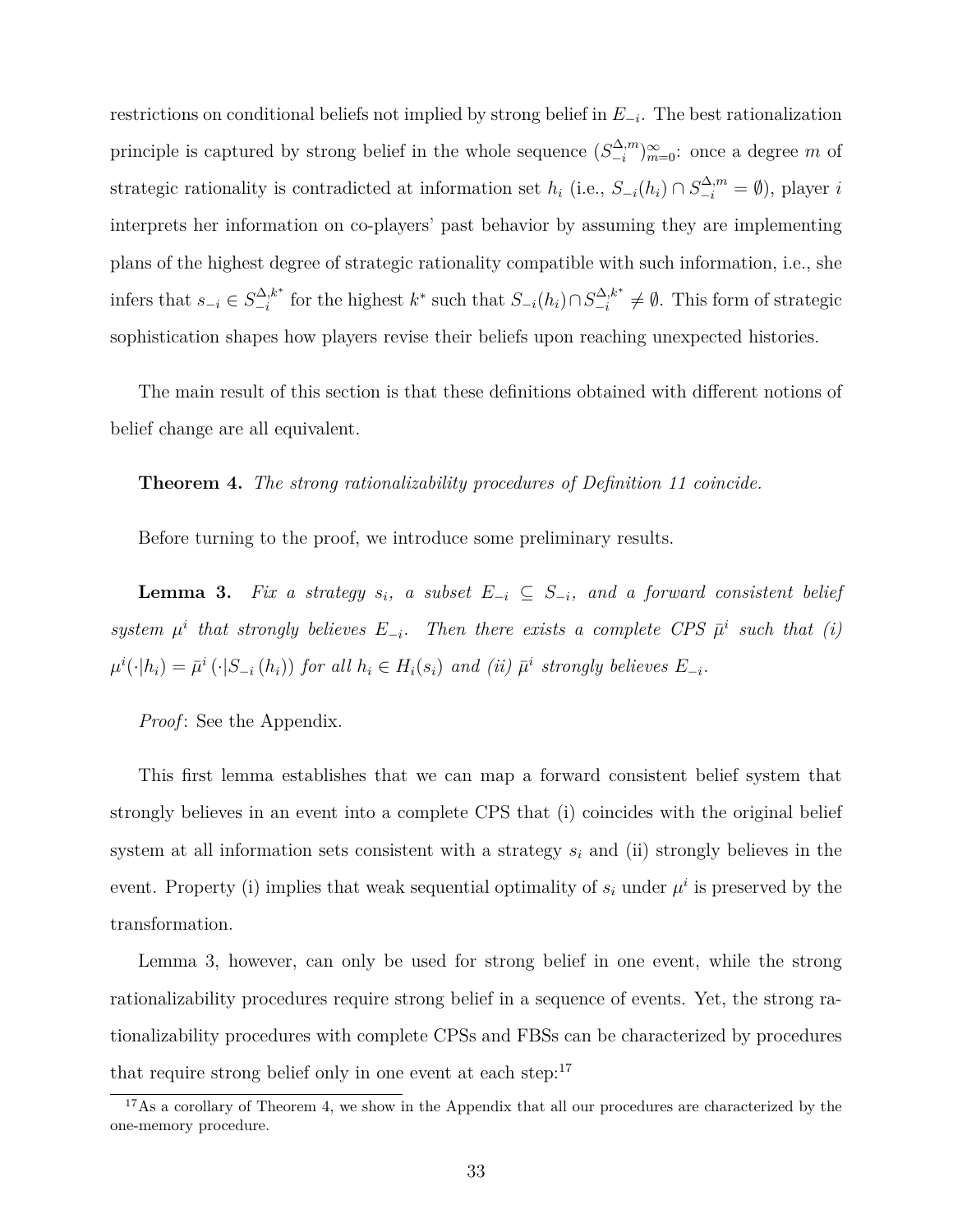**Definition 12.** Given  $\Delta = (\Delta_i)_{i \in I}$  as in Definition 11, let  $(\bar{S}_i^{\Delta,0})_{i \in I} = (S_i)_{i \in I}$  and define inductively for each  $m \in \mathbb{N}_0$  and *i*:

$$
\bar{S}_i^{\Delta, m+1} = \{ s_i \in \bar{S}_i^{\Delta, m} : \exists \mu^i \in \Delta_i \cap \text{SB}_i(\bar{S}_{-i}^{\Delta, m}), s_i \in BR_i(\mu^i) \}.
$$

Let  $\bar{S}_i^{\Delta,\infty} = \bigcap_{k=0}^{\infty} \bar{S}_i^{\Delta,k}.$ 

**Lemma 4.** Let  $\Delta = (\Delta_{\mathcal{F}}^{H_i}(S_{-i}))_{i \in I}$  or  $\Delta = (\Delta^*(S_{-i}))_{i \in I}$ . Then  $S_i^{\Delta,m} = \bar{S}_i^{\Delta,m}$  for every  $i$  and  $m \in \mathbb{N}$ .

*Proof*: See the Appendix.

This result allows us to exploit Lemma 3 for the proof of Theorem 4. To see why Lemma 4 is true, note that a key difference between the definitions of  $S_i^{\Delta,m+1}$  $\bar{S}_i^{\Delta, m+1}$  and  $\bar{S}_i^{\Delta, m+1}$  is that at step  $m + 1$ , the latter requires  $s_i \in \bar{S}_i^{\Delta,m}$ . But then, recursively,  $s_i \in \bar{S}_i^{\Delta,k}$  for all  $k \leq m$ , and thus for each  $k \leq m$  we can find a belief system  $\mu^{i,k}$  that strongly believes  $\bar{S}_{-i}^{\Delta,k}$  and justifies  $s_i$  as a weak sequential best reply. Then, we show that we can compose these belief systems to construct one that strongly believes the whole sequence  $(\bar{S}_{-i}^{\Delta,k})_{k=1}^m$  and justifies  $s_i$ as a weak sequential best reply. We are now in a position to prove the theorem.

*Proof of Theorem 4*: We begin to show that the procedures obtained with complete CPSs and forward consistent belief systems (FBSs), denoted respectively  $(S^{\mathcal{C},k})_{k=0}^{\infty}$  and  $(S^{\mathcal{F},k})_{k=0}^{\infty}$ , coincide at each step. Then we conclude by showing that for any notion of belief system in between forward consistency and complete consistency, the induced procedure is equal to the one of complete CPSs and FBSs.

CLAIM 1:  $S^{\mathcal{C},m} = S^{\mathcal{F},m}$  *for all*  $m \in \mathbb{N}_0$ .

*Proof:* The basis step for  $m = 0$  holds by definition:  $S_i^{\mathcal{C},0} = S_i = S_i^{\mathcal{F},0}$  $i^{f,0}$  for every *i*. Suppose by way of induction that for some  $m \geq 0$ ,  $S_i^{\mathcal{C},m} = S_i^{\mathcal{F},m}$  $i^{f,m}$  for every *i*. We show that  $S_i^{\mathcal{C},m+1} = S_i^{\mathcal{F},m+1}$  $\bar{S}^{\mathcal{F},m+1}_{i}$ , or equivalently, by Lemma 4, that  $\bar{S}^{\mathcal{C},m+1}_{i} = \bar{S}^{\mathcal{F},m+1}_{i}$ . Note that by the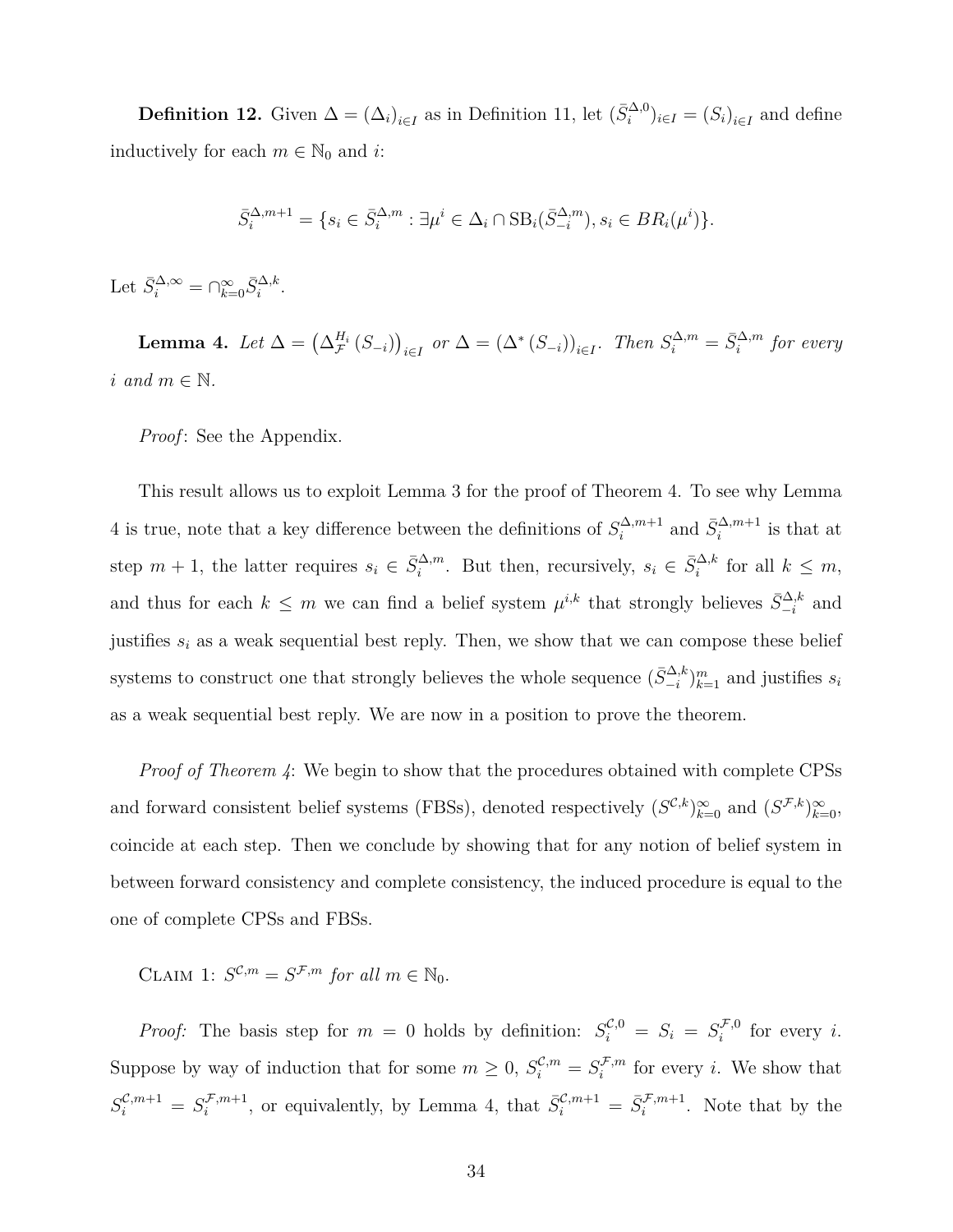inductive hypothesis and Lemma 4,  $\bar{S}^{\mathcal{C},m}_{i} = \bar{S}^{\mathcal{F},m}_{i}$  for every *i*. Fix  $i \in I$ . We show both inclusions.

Take any  $s_i \in \bar{S}_i^{\mathcal{C},m+1}$ . Then  $s_i \in \bar{S}_i^{\mathcal{C},m}$ , and thus  $s_i \in \bar{S}_i^{\mathcal{F},m}$  since  $\bar{S}_i^{\mathcal{F},m} = \bar{S}_i^{\mathcal{C},m}$ . Moreover, there exists a complete CPS  $\mu^i$  that strongly believes  $\bar{S}_{-i}^{\mathcal{C},m}$ , hence  $\bar{S}_{-i}^{\mathcal{F},m}$ , such that  $s_i \in$ *BR*<sub>*i*</sub>( $\mu$ <sup>*i*</sup>). The belief system  $\bar{\mu}$ <sup>*i*</sup> induced by  $\mu$ <sup>*i*</sup> strongly believes  $\bar{S}_{-i}^{\mathcal{F},m}$ , is forward consistent, and we have  $s_i \in BR_i(\bar{\mu}^i)$ . This shows that  $s_i \in \bar{S}_i^{\mathcal{F},m+1}$ .

Conversely, take any  $s_i \in \bar{S}_i^{\mathcal{F},m+1}$ . Then  $s_i \in \bar{S}_i^{\mathcal{F},m}$ , hence  $s_i \in \bar{S}_i^{\mathcal{C},m}$  since  $\bar{S}_i^{\mathcal{F},m} = \bar{S}_i^{\mathcal{C},m}$ . Moreover, there exists an FBS  $\mu^i$  that strongly believes  $\bar{S}_{-i}^{\mathcal{F},m}$ , hence strongly believes  $\bar{S}_{-i}^{\mathcal{C},m}$ , such that  $s_i \in BR_i(\mu^i)$ . It follows by Lemma 3 that there exists a complete CPS  $\bar{\mu}^i$  that strongly believes  $\bar{S}_{-i}^{\mathcal{C},m}$  such that  $\bar{\mu}^i(\cdot|S_{-i}(h_i)) = \mu^i(\cdot|h_i)$  for every  $h_i \in H_i(s_i)$ , which implies, since  $s_i \in BR_i(\mu^i)$ , that  $s_i \in BR_i(\bar{\mu}^i)$ . Therefore  $s_i \in \bar{S}_i^{\mathcal{C},m+1}$ .  $\Box$ 

CLAIM 2: Let  $\Delta = (\Delta_i)_{i \in I}$  be such that for every  $i \in I$ ,  $\Delta_{\mathcal{C}}^{H_i}(S_{-i}) \subseteq \Delta_i \subseteq \Delta_{\mathcal{F}}^{H_i}(S_{-i})$ . *Then*  $S^{\Delta,m} = S^{\mathcal{C},m}$  *for every m*.

*Proof:* The proof is by induction on  $m \in \mathbb{N}_0$ . The basis step is immediate:  $S_i^{\mathcal{C},0} = S_i^{\Delta,0} =$  $S_i^{\mathcal{F},0}$ <sup> $f,0$ </sup> for every *i*. Suppose by way of induction that for some  $m \in \mathbb{N}_0$ , we have for every  $k \leq m$  and  $i \in I$  that  $S_i^{\mathcal{C},k} = S_i^{\Delta,k} = S_i^{\mathcal{F},k}$  $i^{\mathcal{F},k}$ . Fix *i* ∈ *I*. By inspection of the definitions and the inductive hypothesis, because  $\Delta_i \subseteq \Delta_{\mathcal{F}}^{H_i}(S_{-i})$  it is immediate that  $S_i^{\Delta, m+1} \subseteq S_i^{\mathcal{F}, m+1}$  $i^{f,m+1}$ . Moreover, it is easy to see that  $S_i^{\mathcal{C},m+1} \subseteq S_i^{\Delta,m+1}$  $\sum_{i}^{n} m+1$ . Suppose  $s_i \in S_i^{\mathcal{C},m+1}$  $i^{c,m+1}$ . Then there is a complete CPS  $\mu^i$  that strongly believes  $(S_{-i}^{\mathcal{C},k})$  $\binom{C,k}{-i}$ <sup>*m*</sup><sub>*k*=0</sub> =  $(S_{-i}^{\Delta,k})$  $\sum_{i=1}^{N} m \choose k}$  such that  $s_i \in BR_i(\mu^i)$ . But then the belief system  $\bar{\mu}^i$  induced by  $\mu^i$  is completely consistent (hence  $\mu^i \in \Delta_i$  since  $\Delta_c^{H_i}(S_{-i})$  ⊆  $\Delta_i$ ), strongly believes  $(S_{-i}^{\Delta,k})$  $\sum_{i=1}^{\infty}$ ,  $\sum_{i=1}^{m}$  and  $s_i \in BR_i(\bar{\mu}^i)$ . Hence  $s_i \in S_i^{\Delta, m+1}$  $i^{\Delta,m+1}$ . To conclude, we have that  $S_i^{\mathcal{C},m+1} \subseteq S_i^{\Delta,m+1} \subseteq S_i^{\mathcal{F},m+1}$  $S_i^{\mathcal{F},m+1}$ . Since by Claim 1 we have  $S_i^{\mathcal{F},m+1}$  =  $S_i^{\mathcal{C},m+1}$  $S_i^{C,m+1}$ , it follows that  $S_i^{C,m+1} = S_i^{\Delta,m+1} = S_i^{\mathcal{F},m+1}$  $i^{f,m+1}$ .  $\Box$ 

Since  $\Delta$  defined as standard belief systems or completely consistent belief systems satisfy the assumption of Claim 2, the result follows. ■

Theorem 4 implies, in particular, that the set of strategies that can be justified as weak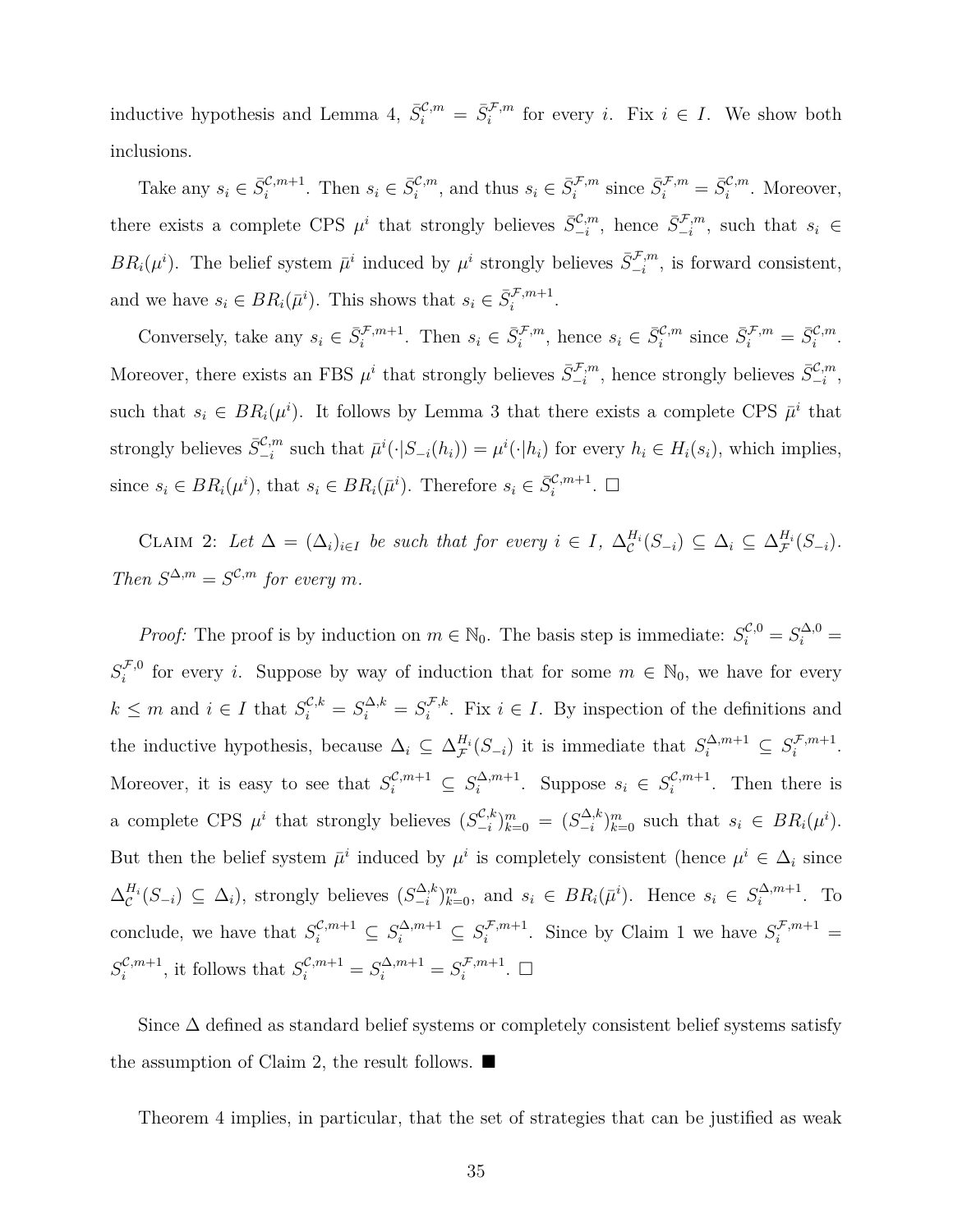sequential best replies to at least one belief system is invariant to consistency restrictions beyond the forward chain rule.

#### **7.2 Backwards rationalizability**

Backwards Rationalizability characterizes the behavioral implications of rationality and common belief in continuation rationality starting from every information set (cf. Perea 2014, Battigalli & De Vito 2021). In generic games with perfect information, backwards rationalizability coincides with subgame perfect equilibrium and can therefore be computed by backward induction. Catonini & Penta (2021) show that in more general games backwards rationalizability can be computed by means of a convenient Backwards Procedure.<sup>18</sup> A result by Chen & Micali (2013) on the order-independence of iterated dominance procedures in sequential games implies that the set of strongly rationalizable paths is (weakly) contained in the set of backwards rationalizable path. Therefore, backwards rationalizability (possibly computed with the backward procedure) can help find the strongly rationalizable paths.

In this section, we focus on games with **observable actions** and consider the definition of backwards rationalizability given by Battigalli & De Vito  $(2021)$ ,<sup>19</sup> which is behaviorally equivalent to the one of Perea (2014) for this class of games, as it yields the same *reduced* strategies.<sup>20</sup> To justify this solution concept, Battigalli & De Vito  $(2021)$  start from the following epistemic assumptions: Each player is fully introspective about her belief system and plans rationally by folding back, thus obtaining a strategy that is sequentially optimal under her belief system. The player is rational if her behavior complies with her strategy. Players initially believe that co-players are rational. The key assumption is that when a player observes unexpected behavior she keeps believing that the co-players planned rationally and that, even if in the past they deviated from their plans, they will nonetheless comply with their

<sup>18</sup>In a related vein, Perea (2014) introduces the Backward Dominance procedure, a generalization of the backward induction algorithm which is more permissive than Backwards Rationalizability, also in terms of induced paths.

<sup>&</sup>lt;sup>19</sup>Catonini & Penta (2021) define Backwards Rationalizability for games with incomplete information. Their definition coincides with the definition of Battigalli & De Vito (2021) in games with complete information.

<sup>&</sup>lt;sup>20</sup>Perea (2014) only considers reduced strategies. Battigalli & De Vito (2021) consider full strategies.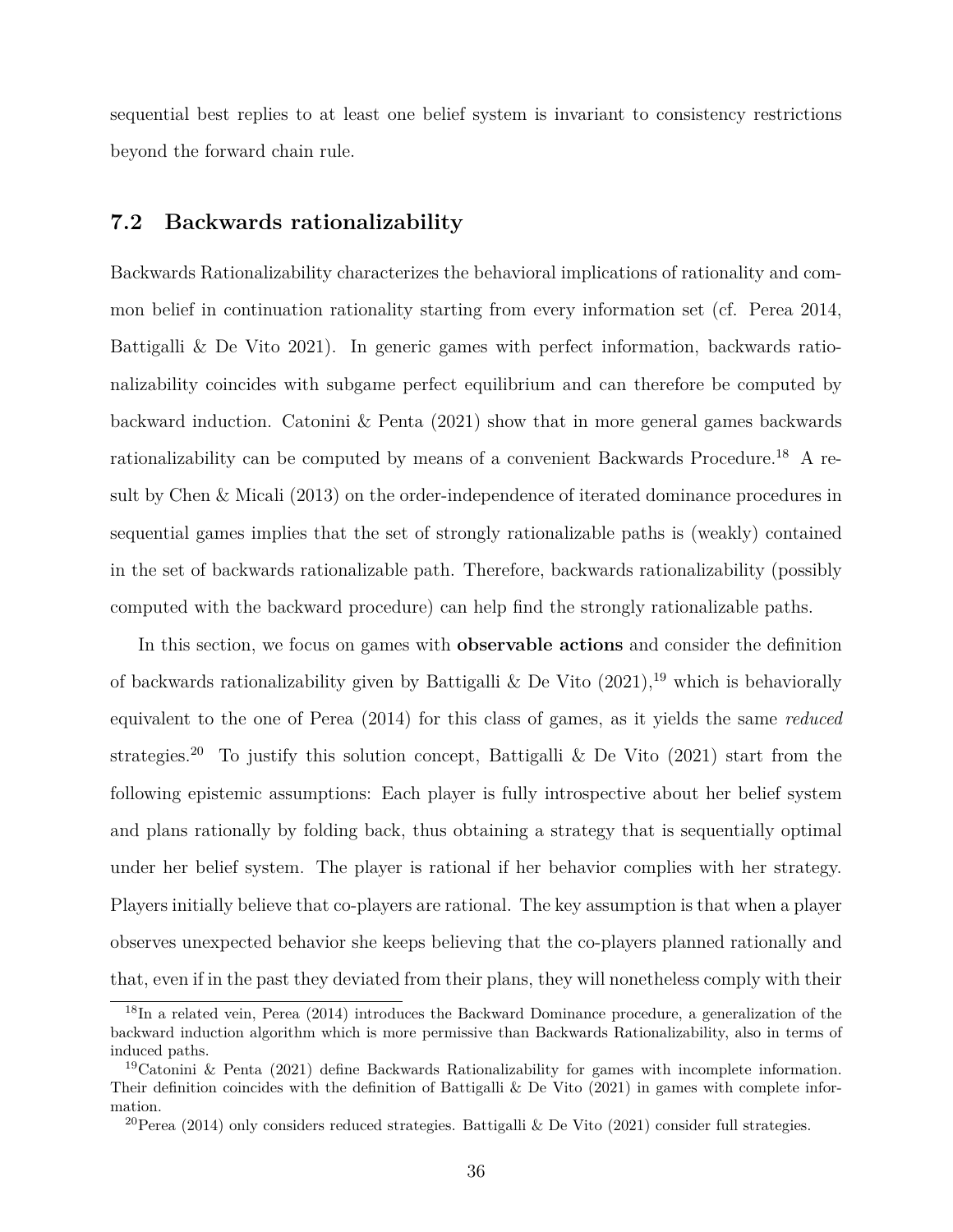plans in the subgame (according to strong rationalizability, instead, surprised players change their beliefs about the plans that their supposedly rational co-players are implementing). The assumptions concerning higher levels of mutual belief in rationality have a similar flavor.

With this, we want to express the idea that a player in a subgame believes that her coplayers are going behave according to plans having some properties, even if such properties were violated in the past. For example, a nonterminal history  $h \in H$  may be unreachable if the co-players' are rational, and yet player *i* may believe that in the subgame with root *h* the co-players will implement *continuation strategies* consistent with their rationality *in the subgame*. With this in mind, given a subset of *j*'s strategies  $E_j \subseteq S_j$  and a history  $h \in H$ , let

$$
\chi_j^h(E_j) = \left\{ s_j \in S_j\left( h \right) : \exists s'_j \in E_j, \forall \bar{h} \in H, h \preceq \bar{h} \Rightarrow s'_j\left( \bar{h} \right) = s_j\left( \bar{h} \right) \right\}
$$

denote the set of strategies  $s_j$  consistent with h that behave like some strategy in  $E_j$  in the subgame with root *h*. As we consider all the co-players, for each profile of strategy subsets  $(E_j)_{j\neq i}$ , we obtain  $\chi^h_{-i}(E_{-i}) = \chi_{j\neq i}\chi^h_j(E_j)$ , where  $E_{-i} = \chi_{j\neq i}E_j$ . With this, we define the set of belief systems  $\mu^i$  that "persistently believe" in the projection of  $E_{-i} = \times_{j \neq i} E_j$  in each subgame:

$$
PB_i(E_{-i}) = \{ \mu^i \in \times_{h \in H} \Delta(S_{-i}(h)) : \forall h \in H, \mu^i(\chi^h_{-i}(E_{-i}) | h) = 1 \}.
$$

Note that, unlike the strong belief operator  $SB_i(\cdot)$ , operator  $PB_i(\cdot)$  is monotone. Depending on which kind of belief systems we use for the definition of backwards rationalizability, we let  $\Delta_i$  denote the set of either forward consistent, or standard, or completely consistent belief systems. The main result of this section is that the notions of backwards rationalizability obtained by considering these different kinds of belief system are behaviorally equivalent.

Recall that  $BR_i^*(\mu^i)$  is the set of strategies of *i* that are sequentially optimal under belief system  $\mu^i$ ; given the observability of actions, it is the set of strategies whose continuations maximize *i*'s expected payoff in each subgame with root  $h \in H$  given belief  $\mu^i(\cdot|h)$ .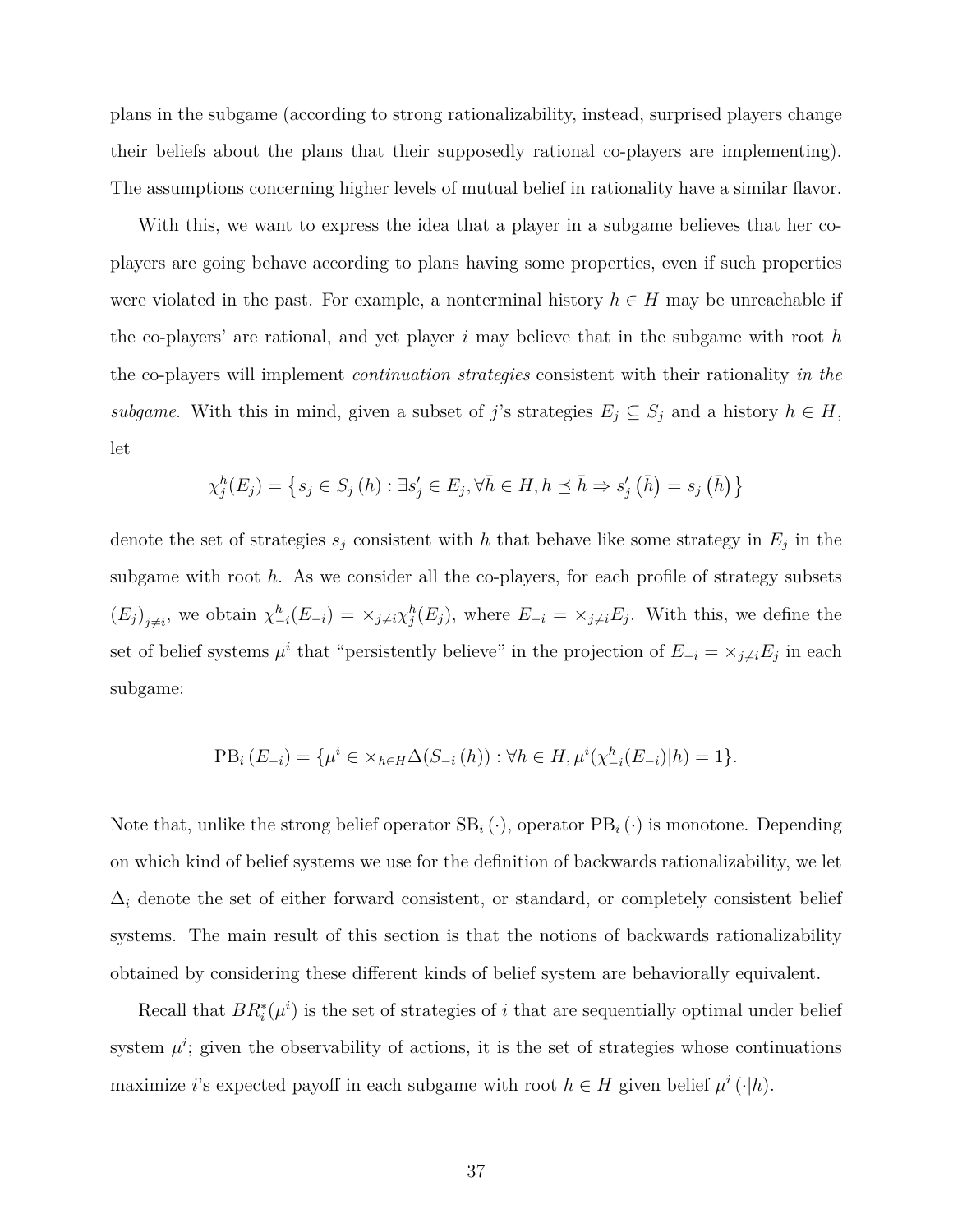**Definition 13.** Let  $\Delta_i = \Delta_{\mathcal{F}}^{H_i}(S_{-i})$ , or  $\Delta_i = \Delta_{i}^{H_i}(S_{-i})$ , or  $\Delta_i = \Delta_{\mathcal{C}}^{H_i}(S_{-i})$  for each i, and let  $\Delta = (\Delta_i)_{i \in I}$ . With this, let  $(\hat{S}_i^{\Delta,0})$  $\binom{\hat{S}^{\Delta,m}}{i \in I}$  suppose  $\left(\hat{S}^{\Delta,m}_i\right)$  $\sum_{i \in I}$  has been defined; then, for each *i*, let

$$
\hat{S}_i^{\Delta, m+1} = \{ s_i \in S_i : \exists \mu^i \in \Delta_i \cap \text{PB}_i(\hat{S}_{-i}^{\Delta, m}), s_i \in BR_i^*(\mu^i) \}.
$$

Strategies in  $\hat{S}_i^{\Delta,\infty} = \bigcap_{k=0}^{\infty} \hat{S}_i^{\Delta,k}$  are **backwards rationalizable** for player *i*.

**Theorem 5.** *The backwards rationalizability procedures of Definition 13 coincide.*

*Proof*: See the Appendix. ■

#### **7.3 Beliefs systems defined on active information sets**

In the foundational works on the theory of games of von Neumann & Morgenstern (1944) and Kuhn (1953), and in most of the following game theoretic work, the information of players is specified only at information sets where they are active. Indeed, it was either argued or taken as self-evident that the information of inactive players is irrelevant for the strategic analysis of games. The results of this section confirm to some extent this intuition.

Consider systems of beliefs where players form their beliefs only at the information sets where they are active, i.e., with domain  $\hat{H}_i = \{h_i \in H_i : |\mathcal{A}_i(h_i)| \geq 2\} \cup \{\emptyset\}$ . (We assume  $\emptyset \in \hat{H}_i$  even if *i* is not active at the initial history.)

A unifying definition of weak sequential optimality for both  $\hat{H}_i$ -based and  $H_i$ -based belief systems consists in requiring maximization of conditional expected utility only at active information sets. Next we show that strong rationalizability coincides with both models of beliefs defined only on active information sets and those defined on all information sets.

We show that we can always extend a forward consistent belief system on active information sets to a forward consistent belief system on all information sets whose restriction to active information sets is equal to the original belief system. Then it is immediate that the strong rationalizability procedures with both kind of belief systems are equal.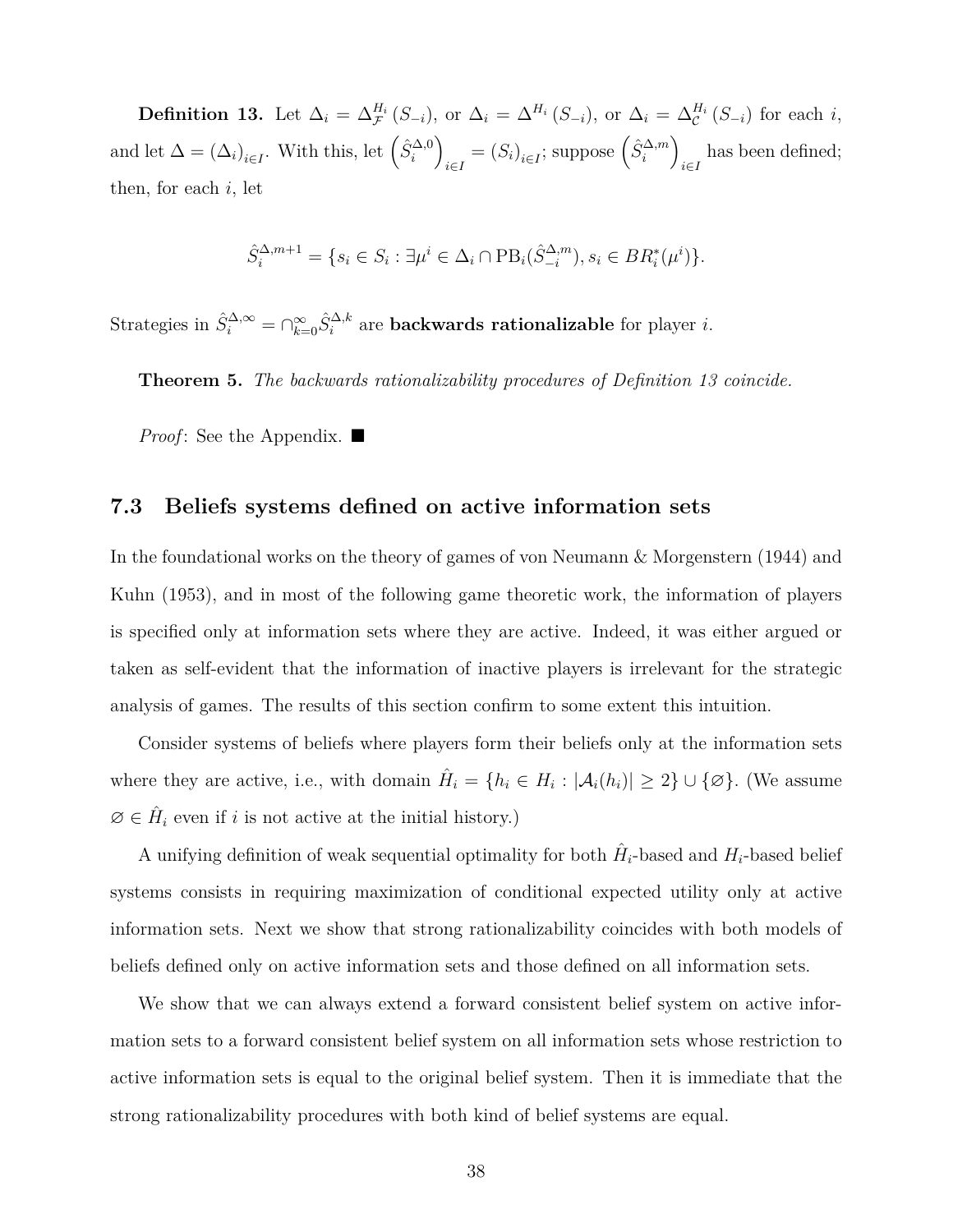**Lemma 5.** Fix a set  $E_{-i}$  and an  $\hat{H}_i$ -based FBS  $\mu^i$  that strongly believes  $E_{-i}$ *. There exists* an  $H_i$ -based FBS  $\bar{\mu}^i$  that strongly believes  $E_{-i}$  such that  $\mu^i(\cdot|h_i) = \bar{\mu}^i(\cdot|h_i)$  for all  $h_i \in \hat{H}_i$ .

*Proof*: Fix an  $\hat{H}_i$ -based FBS  $\bar{\mu}$  that strongly believes  $E_{-i}$  and an  $H_i$ -based FBS  $\tilde{\mu}$  that strongly believes *E−<sup>i</sup>* .

For each  $h_i \in \hat{H}_i$ , denote by  $\mathscr{H}_+(h_i)$  the set of all information sets  $h'_i$  that weakly follow  $h_i$  such that  $\mu(S_{-i}(h'_i)|h_i) > 0$  and by  $\mathscr{H}_0(h_i)$  the set of all  $h'_i$  that weakly follow  $h_i$  such that  $\bar{\mu}(S_{-i}(h'_i)|h_i) = 0$ . Furthermore, let  $\mathcal{H}_0^*(h_i)$  be the collection of earliest  $h_i^*$  in  $\mathcal{H}_0(h_i)$ . For every  $h_i \in H_i$ , let  $H_i(h_i)$  be the information sets that weakly follow  $h_i$ , and  $\hat{H}_i^*(h_i)$  the *earliest* active information sets that follow  $h_i$ , and by  $[h_i, \hat{H}_i^*(h_i))$  the information sets that weakly follow  $h_i$  and precede some element of  $\hat{H}_i^*(h_i)$ . Also, let  $\hat{H}_i^*(h_i, E_{-i})$  be the information sets in  $\hat{H}^*_i(h_i)$  consistent with  $E_{-i}$ . Denote by  $H^-_i(h_i, E_{-i})$  the *earliest* information sets in  $[h_i, \hat{H}_i^*(h_i))$  that are not in  $[h_i, \hat{H}_i^*(h_i, E_{-i}))$ 

Now we construct a partition  $\{\mathcal{H}_1, \mathcal{H}_2, ...\} \cup \{\mathcal{H}\}\$  of  $H_i$  as follows:  $\mathcal{H}_1^* = \{\emptyset\}$  and  $\mathscr{H}_1 = \mathscr{H}_+(\varnothing)$ , and for  $m \in \mathbb{N}$ , let

$$
\mathscr{H}_{m+1}^*=\cup_{h_i\in\hat{\mathscr{H}}_m}\mathscr{H}^*_0(h_i)
$$

and from this, let  $\mathscr{H}_{m+1}^- = \cup_{h_i \in \mathscr{H}_{m+1}^*} [h_i, \hat{H}_i^*(h_i))$  and

$$
\mathscr{H}^+_{m+1}=\cup_{h^*_i\in\hat{H}^*_i(\mathscr{H}^*_{m+1})}\mathscr{H}_+(h^*_i).
$$

and we set  $\mathscr{H}_{m+1} = \mathscr{H}_{m+1}^- \cup \mathscr{H}_{m+1}^+$ .

Let  $\mathscr{H}^* = \bigcup_{m \in \mathbb{N}} \mathscr{H}_m^*$  and  $\mathscr{H} = \bigcup_{m \in \mathbb{N}} \mathscr{H}_m$ . Finally, let  $\mathscr{H} = H_i \setminus \mathscr{H}$ . Naturally  $H_i =$  $\mathscr{H} \cup \widetilde{\mathscr{H}}$  and the sets in  $\{\mathscr{H}_1, \mathscr{H}_2, \ldots\} \cup \widetilde{\mathscr{H}}$  are pairwise disjoint, so it is indeed a partition of  $H_i$ . Note that  $\widetilde{\mathscr{H}} \cap \hat{H}_i = \emptyset$ .

We use the arrays of measures  $\bar{\mu}$  and  $\tilde{\mu}$  to construct an  $H_i$ -based FBS  $\mu$  that strongly believes  $E_{-i}$  such that  $\mu(\cdot|h_i) = \bar{\mu}(\cdot|h_i)$  for all  $h_i \in \hat{H}_i$ .

Define  $\mu$  as follows: For each  $m$  and  $h_i^* \in \mathcal{H}_m^*$ , let  $\mu(\cdot|h_i^*)$  be the equiprobable convex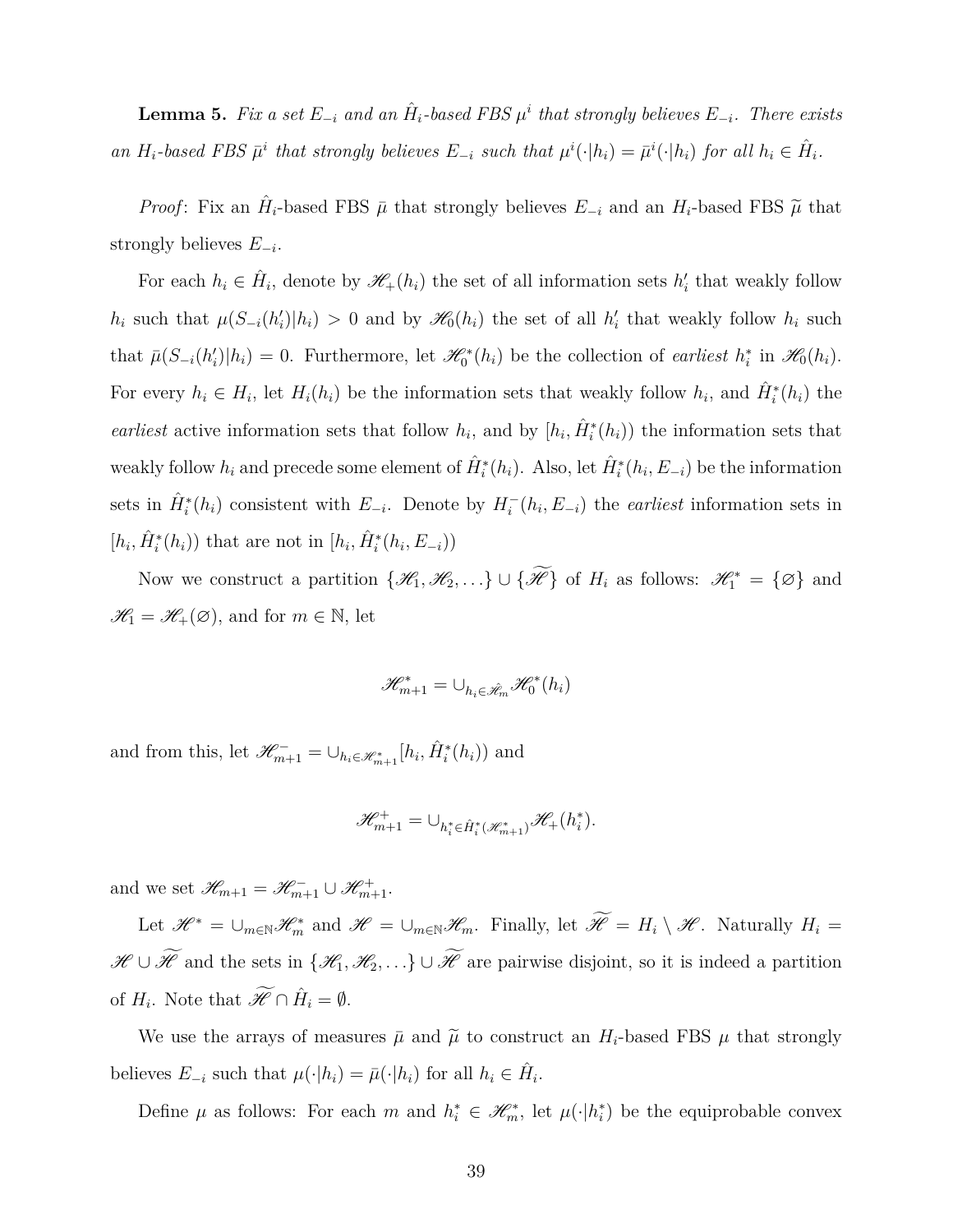combination of the measures  $(\mu(\cdot|h_i))_{h_i \in \hat{H}_i^*(h_i^*, \overline{S}_{-i})}$  (if any), and for all  $h_i \in H_i(h_i^*)$  such that  $\mu(S_{-i}(h_i)|h_i^*)$  > 0, derive  $\mu(\cdot|h_i)$  by conditioning from  $\mu(\cdot|h_i^*)$ . This derivation preserves strong belief in  $E_{-i}$  and ensures that  $\mu(\cdot|h_i) = \bar{\mu}(\cdot|h_i)$  for every  $h_i \in \hat{H}_i^*(h_i^*, E_{-i})$ . Derive all measures at the remaining information sets of  $\mathcal{H}_m$  with the same operation as we did for  $h_i^*$ starting from each element of  $\bar{h}_i \in H_i^-(h_i^*, E_{-i})$ . We covered all  $\mathscr{H}_m$  in a way that satisfies the forward chain rule, and we have by construction  $\mu(\cdot|h_i) = \bar{\mu}(\cdot|h_i)$  for every  $h_i \in \mathscr{H}_m \cap \hat{H}_i$ . Finally, set  $\mu(\cdot|h_i) = \tilde{\mu}(\cdot|h_i)$  for every  $h_i \in \mathcal{H}$ , which preserves strong belief of  $\mu$  in  $E_{-i}$ . It is easy to see that our  $\mu$  satisfies all the desired properties.

Note,  $\hat{H}_i$ -based standard belief systems, whose set is denoted by  $\Delta^{\hat{H}_i}(S_{-i})$ , is obtained from CPSs on  $(S_{-i}, \hat{\mathcal{H}}_i)$ , where  $\hat{\mathcal{H}}_i = \{S_{-i}(h_i) \subseteq S_{-i} : h_i \in \hat{H}_i\}$ . Extendibility for such belief systems is not always possible because when  $\hat{\mathcal{H}}_i \subset \mathcal{H}_i$ , these belief systems may embody less coherency restrictions across information sets not ordered by precedence than the standard ones. Yet, our results show that this is irrelevant for the predictions. Indeed, notice that:

**Lemma 6.** Fix an  $\hat{H}_i$ -based FBS  $\mu^i$  that strongly believes  $E_{-i}$  and a strategy  $s_i \in BR_i(\mu^i)$ . *Then there is a complete CPS*  $\bar{\mu}^i$  *such that*  $\bar{\mu}^i$  *strongly believes*  $E_{-i}$  *and*  $s_i \in BR_i(\bar{\mu}^i)$ *.* 

*Proof*: Fix a  $\hat{H}_i$ -based FBS  $\mu$  that strongly believes  $E_{-i}$  and  $s_i \in BR_i(\mu)$ . By Lemma 5 there is an  $H_i$ -based FBS  $\tilde{\mu}$  that strongly believes  $E_{-i}$  with  $\tilde{\mu}(\cdot|h_i) = \mu(\cdot|h_i)$  for all  $h_i \in \hat{H}_i$ , so  $s_i \in BR_i(\tilde{\mu})$ . Lemma 3 in turn implies that there is a complete CPS  $\bar{\mu}$  that strongly believes  $E_{-i}$  with  $\bar{\mu}(\cdot|S_{-i}(h_i)) = \tilde{\mu}(\cdot|h_i)$  for all  $h_i \in H_i(s_i)$ , so that  $s_i \in BR_i(\mu)$ .

Since  $\Delta_{\mathcal{C}}^{\hat{H}_i}(S_{-i}) \subseteq \Delta^{\hat{H}_i}(S_{-i}) \subseteq \Delta_{\mathcal{F}}^{\hat{H}_i}(S_{-i}),$  the equivalence between strong rationalizability with  $\hat{H}_i$ -based belief systems and with complete CPSs is shown with the same sandwitch argument used in the proof of Theorem 4, which by Theorem 4 further implies equivalence with the other procedures.

**Theorem 6.** *The strong rationalizability procedures with our notions of belief systems defined on all or only active information sets coincide.*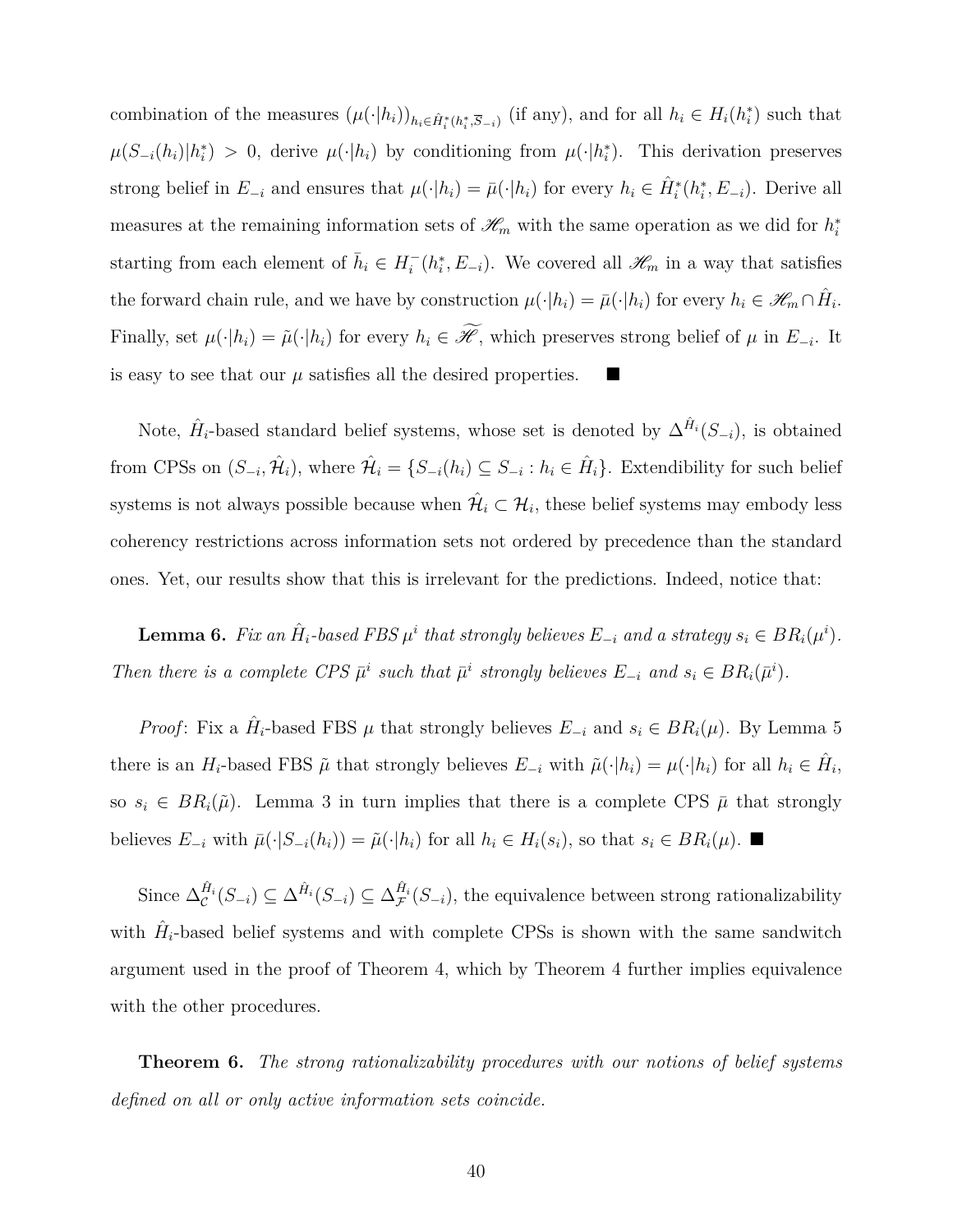### **8 Relation to previous work**

Most of the literature on rationalizability in sequential games defined the algorithms using forward consistent belief systems, such as Battigalli & Siniscalchi (2003) on strong ∆ rationalizability, or Perea (2014) on backwards rationalizability, among others. A large body of the literature on strong rationalizability, such as Pearce (1984), Battigalli (1997), Shimoji & Watson (1998), and Shimoji (2004) use a notion of "consistent updating systems" that is equivalent to forward consistent belief systems in terms of sequential optimality. Complete CPSs were used by Battigalli (1996) to define strong rationalizability.

On the other hand, most works on the epistemic foundations of those same solution concepts use "standard" CPSs, Battigalli & Siniscalchi (1999, 2002), Battigalli & De Vito (2021). From a technical point of view, our results establish the bridge between the predictions of solution concepts that were defined with forward consistent belief systems, and the epistemic foundations that have been established for procedures defined with "standard" CPSs.

Finally, our results also connect to known characterizations of rationalizability procedures in sequential games. Shimoji & Watson's (1998) characterization of strong rationalizability in terms of iterated conditional dominance was proved with forward consistent systems of beliefs. Theorem 4 implies that the characterization holds for all our three kinds of belief systems, and similarly for Shimoji's (2004) result of generic equivalence between strong rationalizability and iterated admissibility.

## **9 Conclusion**

In dynamic games, players must update or completely change their beliefs about the behavior of co-players upon the arrival of new information regarding their past moves. Various restrictions on how players revise their beliefs have been used in the literature, but the very meaning of these requirements and their implications for optimal planning and strategic reasoning remain unclear. We put forward and analyze three ordered notions of coherency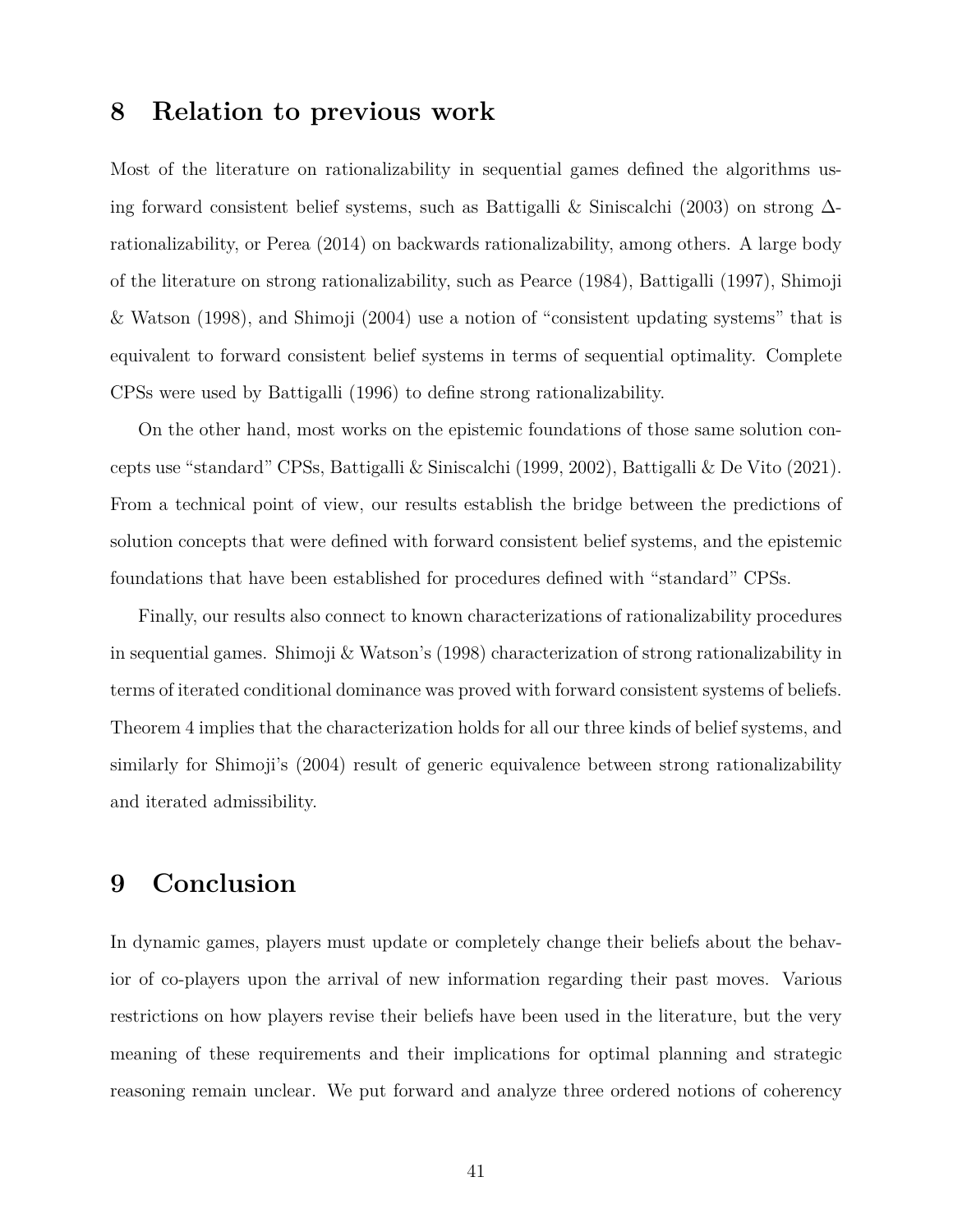among beliefs at different information sets, and we offer interpretations in terms of players' level of introspection.

The weakest notion, forward consistency, only requires belief updating by conditioning, as long as possible, along every path of play. Forward consistency takes the viewpoint of a player who, at each information set, only asks herself how the co-players will behave in the contingencies that she currently deems possible. When surprised by moves that she previously deemed impossible, such a player might form different beliefs depending on her own past moves. Our intermediate notion of belief system, standard belief system, rules this out by requiring that the beliefs at different information sets satisfy the chain rule of probability; hence, same information (about others) implies same belief. Standard belief systems are isomorphic to conditional probability systems a la Renyi (1955), defined over the collection of conditional events that correspond to some information set. Our strongest notion of coherency, complete consistency, requires instead that the beliefs at the information sets are consistent with a conditional probability system over the power set of the space of uncertainty, which also contains conditional events that cannot be observed at any point in the game. Such virtual events can be interpreted as "mental exercises" of a fully introspective player, who asks herself "what would I believe if I were to observe this event", and derives her beliefs at the actual information sets accordingly. Complete consistency implies that the relative probabilities of pairs of co-players' strategy profiles are mutually consistent across all information sets where such profiles are possible, a property that standard belief systems may violate, as we show by example.

Although complete consistency is much more restrictive than forward consistency for players' belief systems, the main result of the paper shows that weak sequential optimality and strong rationalizability are invariant to the choice of any of the three notions of belief system. Perhaps even more surprisingly, also backwards rationalizability, an algorithm that makes use of (non-weak) sequential rationality, is invariant to the chosen notion of belief system. The key observation for these results is that forward consistency is sufficient to identify a player's courses of action that are optimal also under a completely consistent belief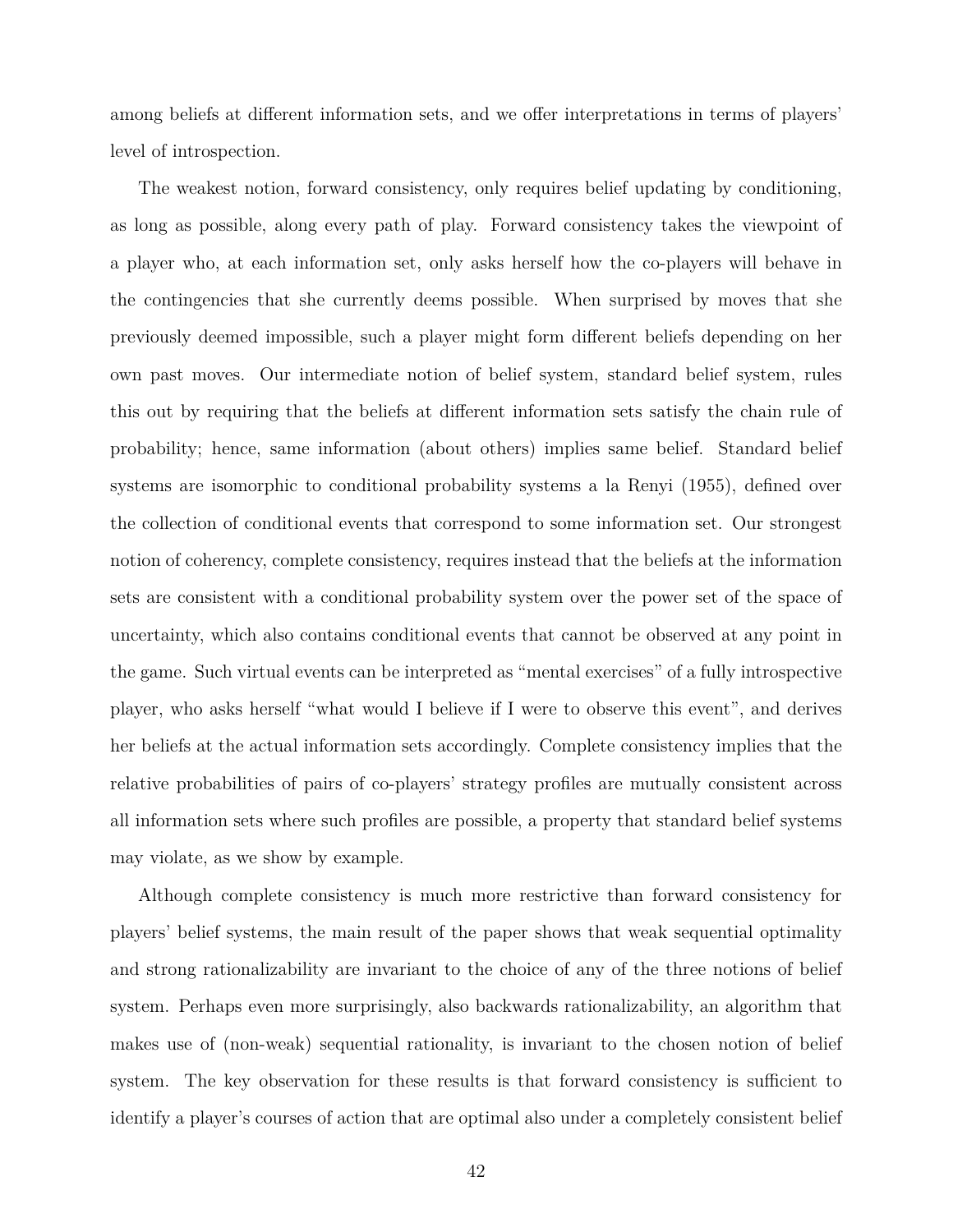system, along every path.

## **Appendix A: Proofs of Section 7.1**

In this section, we provide the omitted proofs of the section on strong rationalizability. In order to show that strong rationalizability with FBSs and complete CPSs is characterized by the one-memory procedure, we proceed with a preliminary lemma.

**Lemma 7.** Fix a chain of events  $E_{-i}^n \subseteq ... \subseteq E_{-i}^1 \subseteq E_{-i}^0$ . Take any strategy  $s_i \in S_i$ *and two complete CPSs (or FBSs)*  $\mu$  *and*  $\mu^0$  *such that*  $\mu$  *strongly believes*  $E_{-i}^n, \ldots, E_{-i}^1, \mu^0$ strongly believes  $E_{-i}^0$ ,  $s_i \in BR_i(\mu)$  and  $s_i \in BR_i(\mu^0)$ . Then the array  $\mu^*$  defined for all  $C\in\mathscr{S}_{-i}$  as  $\mu^*(\cdot|C)=\mu(\cdot|C)$  if  $E^1_{-i}\cap C\neq\emptyset$  and  $\mu^*(\cdot|C)=\mu^0(\cdot|C)$  if  $E^1_{-i}\cap C=\emptyset$  is a *complete CPS that strongly believes*  $E_{-i}^n, \ldots, E_{-i}^0$  such that  $s_i \in BR_i(\mu^*)$ . The same is true for FBSs for the array  $\mu^*$  defined for all  $h_i \in H_i$  as  $\mu^*(\cdot|h_i) = \mu(\cdot|h_i)$  if  $E_{-i}^1 \cap S_{-i}(h_i) \neq \emptyset$ *and*  $\mu^*(\cdot|h_i) = \mu^0(\cdot|h_i)$  *if*  $E^1_{-i} \cap S_{-i}(h_i) = \emptyset$ .

*Proof:* We show the result for complete CPSs, the proof for FBSs is analogous. Take  $\mu^*$ as described in the statement of the lemma.

CLAIM 1:  $\mu^*$  is a complete CPS. Take any  $C_{-i}, D_{-i} \in \mathcal{S}_{-i}$  such that  $D_{-i} \subseteq C_{-i}$ . If  $D_{-i} \cap E_{-i}^1 \neq \emptyset$ , then also  $C_{-i} \cap E_{-i}^1 \neq \emptyset$  and so we have  $\mu^*(\cdot|C_{-i}) = \mu(\cdot|C_{-i})$  and  $\mu^*(\cdot|D_{-i}) = \mu(\cdot|D_{-i})$ . Hence the chain rule relates  $\mu^*(\cdot|C_{-i})$  to  $\mu^*(\cdot|D_{-i})$  since  $\mu$  is a complete CPS. If  $D_{-i} \cap E_{-i}^1 = \emptyset$  and  $C_{-i} \cap E_{-i}^1 \neq \emptyset$ , then  $\mu^*(\cdot | C_{-i}) = \mu(\cdot | C_{-i})$  and strong belief of  $\mu$  in  $E_{-i}^1$  implies  $\mu(E_{-i}^1|C_{-i}) = 1$ . Then, because  $D_{-i} \cap E_{-i}^1 = \emptyset$  we have  $\mu(D_{-i}|C_{-i}) = 0$ . So, the chain rule relates  $\mu^*(\cdot|C_{-i})$  to  $\mu^*(\cdot|D_{-i})$ . If  $C_{-i} \cap E_{-i}^1 = \emptyset$ , then  $D_{-i} \cap E_{-i}^1 = \emptyset$ , so that  $\mu^*(\cdot|C_{-i}) = \mu^0(\cdot|C_{-i})$  and  $\mu^*(\cdot|D_{-i}) = \mu^0(\cdot|D_{-i})$  and the chain rule relates  $\mu^*(\cdot|C_{-i})$  to  $\mu^*(\cdot|D_{-i})$  since  $\mu^0$  is a complete CPS. So,  $\mu^*$  is a complete CPS.

CLAIM 2:  $\mu^*$  strongly believes  $E_{-i}^n, \ldots, E_{-i}^0$ . Fix  $C \in \mathscr{S}_{-i}$  such that  $C \cap E_{-i}^k \neq \emptyset$  for some  $k > 0$ . Then  $C \cap E_{-i}^1 \neq \emptyset$  since  $E_{-i}^k \subseteq E_{-i}^1$ , and so  $\mu^*(\cdot | C) = \mu(\cdot | C)$ . Since  $\mu$  strongly believes  $E_{-i}^k$ , we have  $\mu^*(E_{-i}^k|C) = \mu(E_{-i}^k|C) = 1$ . Now fix C such that  $C \cap E_{-i}^0 \neq \emptyset$ . If  $C \cap E_{-i}^1 \neq \emptyset$ ,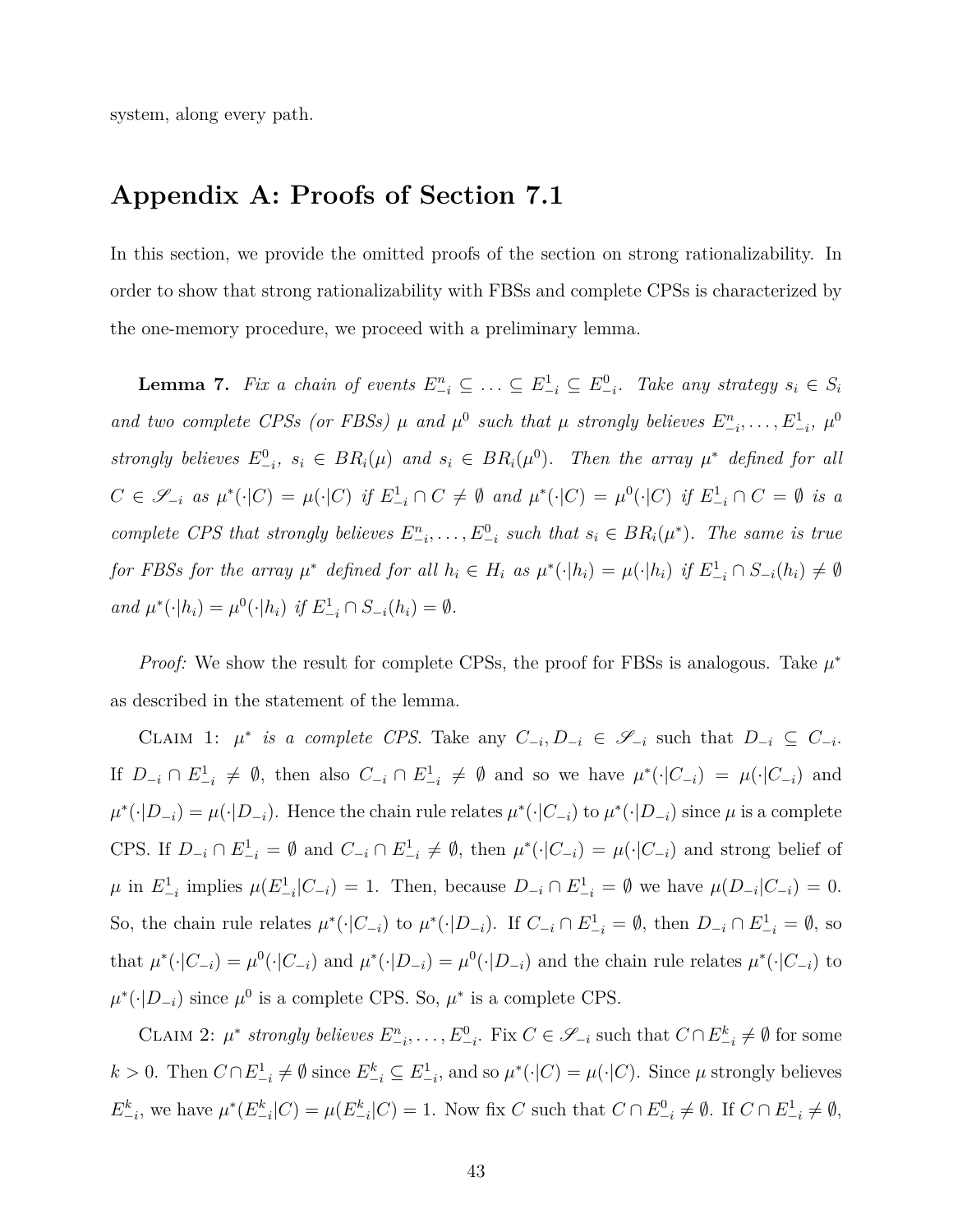then  $\mu^*(\cdot|C) = \mu(\cdot|C)$ , and since  $\mu$  strongly believes  $E^1_{-i}$ , we have  $\mu^*(E^0_{-i}|C) \geq \mu^*(E^1_{-i}|C)$  $\mu(E_{-i}^1|C) = 1$ . If  $C \cap E_{-i}^1 = \emptyset$ , then  $\mu^*(\cdot|C) = \mu^0(\cdot|C)$ , and since  $\mu^0$  strongly believes  $E_{-i}^0$ , we have  $\mu^*(E^0_{-i}|C) = \mu^0(E^0_{-i}|C) = 1.$ 

CLAIM 3:  $s_i$  *is a weak sequential best reply to*  $\mu^*$ . Take any  $h \in H_i(s_i)$ . We have either  $\mu^*(\cdot|S_{-i}(h)) = \mu(\cdot|S_{-i}(h))$  or  $\mu^*(\cdot|S_{-i}(h)) = \mu^0(\cdot|S_{-i}(h))$ . In both cases  $s_i^h$  maximizes player *i*'s expected payoff at *h* by weak sequential optimality of  $s_i$  under both  $\mu$  and  $\mu^0$ .

**Proof of Lemma 4**: Let  $\Delta$  denote FBSs or complete CPSs. We prove that  $S_i^{\Delta,m} = \bar{S}_i^{\Delta,m}$ for every *i* and  $m \in \mathbb{N}$ . The basis step is immediate, as  $S_i^{\Delta,1} = \overline{S}_i^{\Delta,1}$  for every *i* by inspection of the definitions. Suppose by way of induction that  $S_i^{\Delta,k} = \bar{S}_i^{\Delta,k}$  for every *i* and  $k \leq m$ . The inductive hypothesis implies, by inspection of the definitions, that  $S_i^{\Delta, m+1} \subseteq \overline{S}_i^{\Delta, m+1}$  for every *i*. We show the other inclusion. Take any  $s_i \in \bar{S}_i^{\Delta,m+1}$ . Then because  $(\bar{S}_i^{\Delta,k})_{k\in\mathbb{N}}$  is a weakly decreasing sequence of sets, we have  $s_i \in \bar{S}_i^{\Delta,k}$  for every  $k \leq m+1$ . This implies that for each  $k \leq m$ , there is  $\mu^k \in \Delta_i$  such that  $\mu^k$  strongly believes  $\bar{S}_{-i}^k$  and  $s_i \in BR_i(\mu^k)$ . We construct  $\mu^*$  that strongly believes the chain  $(\bar{S}^m_{-i}, \ldots, \bar{S}^1_{-i})$  such that  $s_i \in BR_i(\mu^*)$  by recursively applying Lemma 7. Take first  $\mu = \mu^m$  and  $\mu^0 = \mu^{m-1}$  to obtain  $\mu^{*,m-1}$  that strongly believes  $(\bar{S}_{-i}^m, \bar{S}_{-i}^{m-1})$  such that  $s_i \in BR_i(\mu^{*,m-1})$ ; for all  $k = m, \ldots, 1$ , recursively define  $\mu^{*,k-1}$  with the same operation with  $\mu = \mu^{*,k}$  and  $\mu^0 = \mu^{k-1}$ . Then letting  $\mu^* := \mu^{*,0}$ we have that  $\mu^* \in \Delta_i$  strongly believes  $(\bar{S}_{-i}^m, \ldots, \bar{S}_{-i}^1) = (S_{-i}^m, \ldots, S_{-i}^1)$ , where the equality holds by the inductive hypothesis, and  $s_i \in BR_i(\mu^*)$ . Thus,  $s_i \in S_i^{\Delta, m+1}$  $\int_i^{\Delta,m+1}$ .  $\blacksquare$ 

**Proof of Lemma 3:** Fix a strategy  $s_i$ , a forward consistent belief system  $\mu = (\mu(\cdot|h_i))_{h_i \in H_i}$ that strongly believes  $E_{-i}$ , and some probability measure  $\hat{\nu} \in \Delta(S_{-i})$  with Supp  $\hat{\nu} = E_{-i}$ .

In this proof, we consider a set of  $#H_i(s_i) + 1$  indexed measures obtained from  $\hat{\nu}$  and  $\mu$  restricted to  $H_i(s_i)$ . Specifically, each measure  $\mu(\cdot|h_i)$  with  $h_i \in H_i(s_i)$  is indexed by the conditioning information set  $h_i$ , and  $\hat{\nu}$  is indexed by an arbitrary symbol  $\hat{h}_i$  (where  $\hat{h}_i \notin H_i$ ). Formally, we consider the set of  $#H_i(s_i) + 1$  distinct pairs

$$
\{(\mu(\cdot|h_i), h_i)\}_{h_i \in H_i(s_i)} \cup \{(\hat{\nu}, \hat{h}_i)\},
$$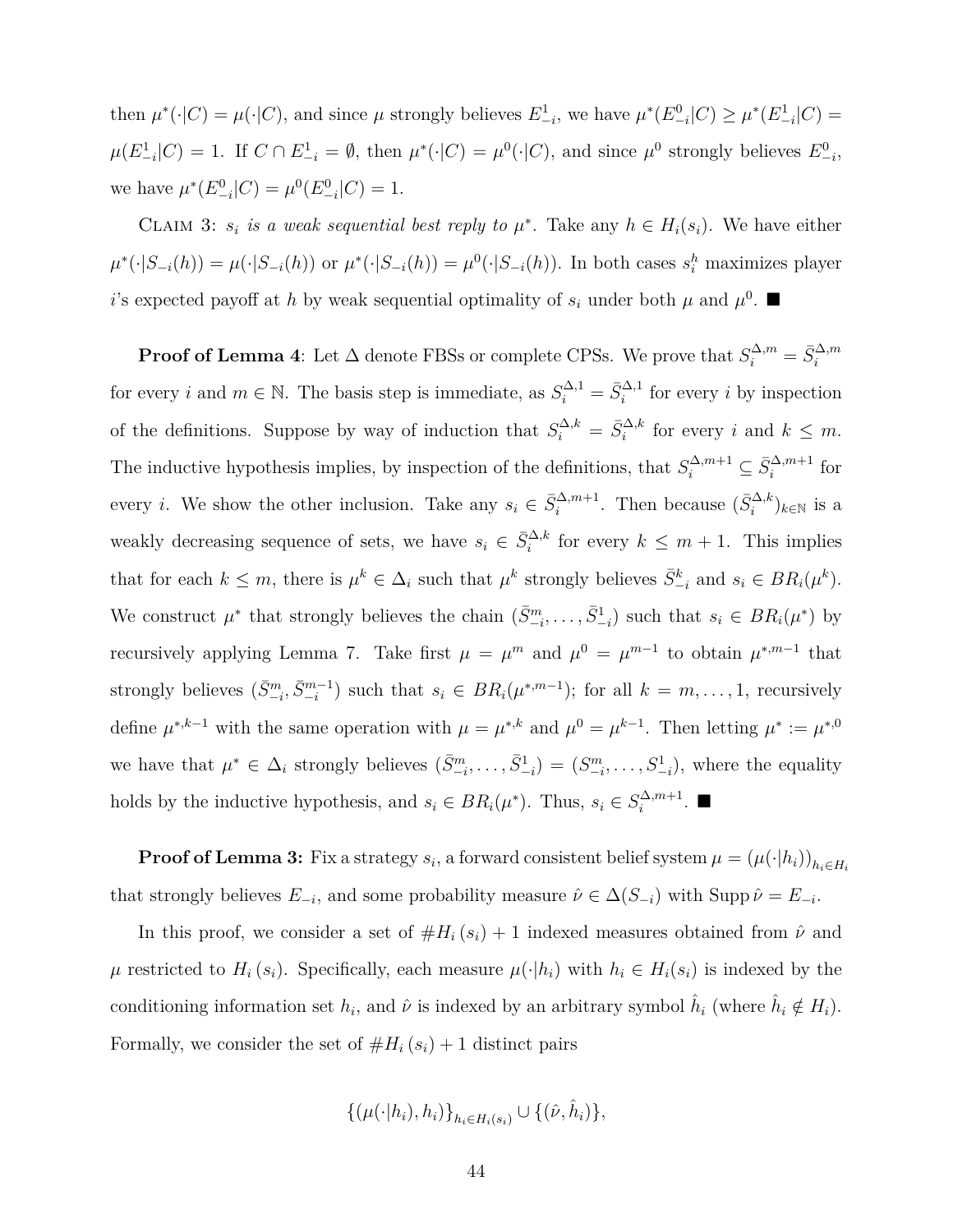so that, by definition,  $h'_i \neq h''_i$  implies  $(\mu(\cdot|h'_i), h'_i) \neq (\mu(\cdot|h''_i), h''_i)$  even if  $\mu(\cdot|h'_i) = \mu(\cdot|h''_i)$ , and  $(\mu(\cdot|h_i), h_i) \neq (\hat{\nu}, \hat{h}_i)$  even if  $\mu(\cdot|h_i) = \hat{\nu}$ . Yet, to ease notation, we just write  $\mu(\cdot|h_i)$ instead of pair  $(\bar{\mu}(\cdot|h_i), h_i)$ , and  $\hat{\nu}$  instead of pair  $(\hat{\nu}, \hat{h}_i)$ , since our measures are already labeled differently. We put a linear order *<* on this indexed set in such a way that for all  $h_i, h'_i \in H_i(s_i)$ , (C1) if  $h_i \prec h'_i$ , then  $\mu(\cdot|h_i) < \mu(\cdot|h'_i)$ ; (C2) if  $S_{-i}(h_i) \cap E_{-i} \neq \emptyset$ , then  $\mu(\cdot|h_i) < \hat{\nu}$ ; (C3) if  $S_{-i}(h_i) \cap E_{-i} = \emptyset$ , then  $\hat{\nu} < \mu(\cdot|h_i)$ .

CLAIM A: There is an order  $\langle on \{(\mu(\cdot|h_i), h_i)\}_{h_i \in H_i(s_i)} \cup \{(\hat{\nu}, \hat{h}_i)\}\$  that satisfies (C1)-(C3).

*Proof:* Construct an order  $\langle$  as follows: Let  $Z(E_{-i}) = \{z \in Z : \exists s_{-i} \in E_{-i}, \exists s_i \in E_{-i} \}$  $S_i$ ,  $\zeta(s_i, s_{-i}) = z$  denote the set of terminal histories that can realize if the co-players implement strategy profiles in  $E_{-i}$ . Order  $Z$  as  $z_1 < \ldots < z_{|Z|}$  such that each  $z_k \in Z(E_{-i})$ precedes all  $z_{\ell} \notin Z(E_{-i})$ . Begin to order all  $\mu(\cdot|h_i)$  with  $h_i$  such that  $S_{-i}(z_1) \subseteq S_{-i}(h_i)$ according to information-set precedence, that is, if  $h_i \prec h'_i$  then  $\mu(\cdot|h_i) < \mu(\cdot|h'_i)$ . Notice that this covers all cases since for every different  $h_i, h'_i$  with  $S_{-i}(z_1) \subseteq S_{-i}(h_i), S_{-i}(h'_i)$  either  $h_i \prec h'_i$  or  $h'_i \prec h_i$ .<sup>21</sup> For each  $k = 2, ..., |Z|$ , do the same with  $z_k$  for the indexed measures not already ordered in the previous steps *j < k*. Indexed measures ordered at previous steps come before those ordered at subsequent steps. Place  $\hat{\nu}$  directly after the last  $\mu(\cdot|h_i)$  with  $h_i$ consistent with  $E_{-i}$ , that is, with  $S_{-i}(h_i) \cap E_{-i} \neq \emptyset$ .

Fix  $h_i, h'_i \in H_i(\bar{s}_i)$ . Suppose  $\mu(\cdot|h_i)$  is ordered at step k and  $\mu(\cdot|h'_i)$  at step  $\ell$ . The fact that the resulting order satisfies  $(C1)-(C3)$  is implied by the following two claims.

CLAIM A.1: If  $h_i \prec h'_i$ , then  $\bar{\mu}(\cdot|h_i) < \bar{\mu}(\cdot|h'_i)$ . If  $k = \ell$  or  $k < \ell$ , the claim follows by construction of the order. Since  $\mu(\cdot|h'_i)$  is ordered at step  $\ell$ , we have  $S_{-i}(z_\ell) \subseteq S_{-i}(h'_i)$ , and since  $h_i \prec h'_i$ , by perfect recall  $S_{-i}(h'_i) \subseteq S_{-i}(h_i)$ . Thus,  $S_{-i}(z_\ell) \subseteq S_{-i}(h_i)$ , and so  $\mu(\cdot|h_i)$  is ordered at most at step  $\ell$ , that is to say  $k \leq \ell$ .

CLAIM A.2: If  $S_{-i}(h_i) \cap E_{-i} \neq \emptyset$  and  $S_{-i}(h'_i) \cap E_{-i} = \emptyset$ , then  $\mu(\cdot | h_i) < \mu(\cdot | h'_i)$ . If  $k < \ell$ the result follows. First, note that  $z_{\ell} \notin Z(E_{-i})$ .<sup>22</sup> Given the ordering on *Z*, it is then enough

<sup>&</sup>lt;sup>21</sup>If both  $h'_i$  and  $h''_i$  precede z, then there is  $x' \in h'_i$  such that  $x' \prec z$ , and  $x'' \in h''_i$  such that  $x'' \prec z$ . But then either  $x' \preceq x''$  or  $x'' \preceq x'$ , which by perfect recall implies either  $h'_i \preceq h''_i$  or  $h''_i \preceq h'_i$ .

<sup>&</sup>lt;sup>22</sup>To see this, suppose  $z_{\ell} \in Z(E_{-i})$ . Then there exists  $s_{-i}^* \in E_{-i}$  such that  $z_{\ell} = \zeta(s_i, s_{-i}^*)$  for some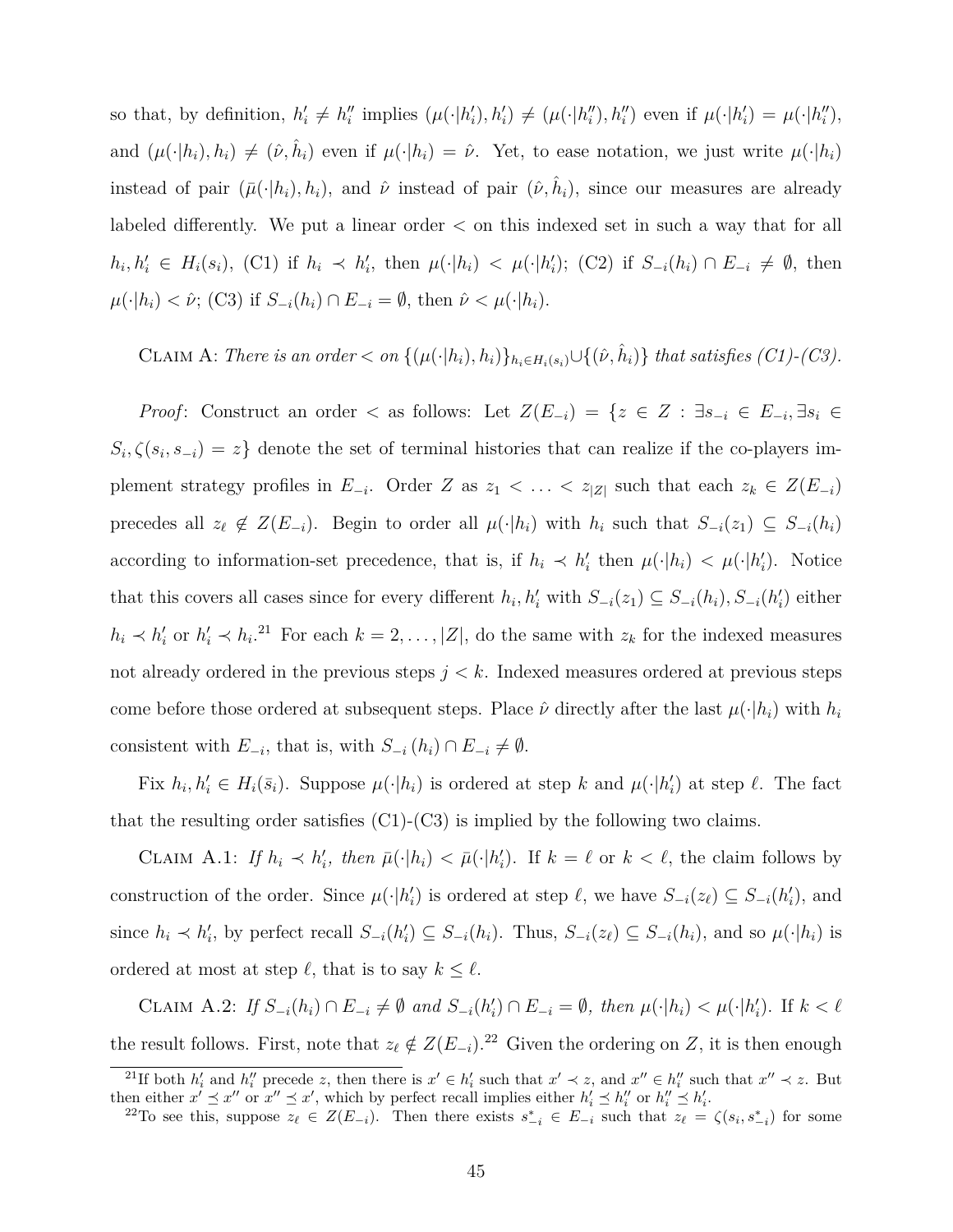to show that  $z_k \in Z(E_{-i})$ . Since  $S_{-i}(h_i) \cap E_{-i} \neq \emptyset$ , for some  $s_i$  and  $s_{-i}^* \in S_{-i}(h_i) \cap E_{-i}$  we have  $z^* = \zeta(s_i, s_{-i}^*) \in Z(E_{-i})$ . Since  $z^*$  is reachable from  $h_i$ , there exists  $x^* \in h_i$  such that  $x^* \prec z^*$ , so that  $S_{-i}(z^*) \subseteq S_{-i}(x^*) \subseteq S_{-i}(h_i)$ . Thus,  $z_k \leq z^*$  and so  $z_k \in Z(E_{-i})$ .  $\Box$ 

Now, fix a complete CPS  $\widetilde{\mu}$  and construct an array  $(\bar{\mu}(\cdot|C_{-i}))_{C_{-i}\in\mathscr{S}_{-i}} \in \times_{C_{-i}\in\mathcal{C}_{-i}}\Delta(C_{-i})$ as follows: for each  $C_{-i} \in \mathscr{S}_{-i}$ , derive  $\bar{\mu}(\cdot|C_{-i})$  by conditioning the first indexed measure in the ordering, if any, that gives positive probability to  $C_{-i}$ ; otherwise, set  $\bar{\mu}(\cdot|C_{-i}) = \tilde{\mu}(\cdot|C_{-i})$ . We show that this array is a complete CPS satisfying the required properties:

CLAIM 1:  $\bar{\mu}$  is a complete CPS. Fix  $C_{-i}, D_{-i} \in \mathscr{S}_{-i}$  such that  $D_{-i} \subseteq C_{-i}$  and  $\bar{\mu}(D_{-i}|C_{-i}) >$ 0. If no measure in the ordering gives positive probability to *C−<sup>i</sup>* , the same is true by monotonicity for  $D_{-i} \subseteq C_{-i}$ . So, we have  $\bar{\mu}(\cdot|C_{-i}) = \tilde{\mu}(\cdot|C_{-i})$  and  $\bar{\mu}(\cdot|D_{-i}) = \tilde{\mu}(\cdot|D_{-i})$ . Since  $\widetilde{\mu}$  is a complete CPS and  $D_{-i} \subseteq C_{-i}$ , the chain rule relates  $\widetilde{\mu}(\cdot|C_{-i}) = \overline{\mu}(\cdot|C_{-i})$  to  $\widetilde{\mu}(\cdot|D_{-i}) = \overline{\mu}(\cdot|D_{-i})$ . If  $\overline{\mu}(\cdot|C_{-i})$  is derived from some  $\nu$  in the ordered set, every measure  $\widetilde{\nu}$ that precedes  $\nu$  must assign probability 0 to  $C_{-i}$ , hence also to  $D_{-i} \subseteq C_{-i}$ . Moreover, since  $\bar{\mu}(\cdot|C_{-i})$  is derived from  $\nu$  by conditioning on  $C_{-i}$ , we have  $\nu(D_{-i}) = \bar{\mu}(D_{-i}|C_{-i})\nu(C_{-i}) > 0$ . Hence,  $\bar{\mu}(\cdot|D_{-i})$  is derived from  $\nu$  by conditioning on  $D_{-i}$ . Since  $\bar{\mu}(\cdot|C_{-i})$  and  $\bar{\mu}(\cdot|D_{-i})$  are derived from the same measure and  $D_{-i} \subseteq C_{-i}$ , the chain rule relates  $\bar{\mu}(\cdot|C_{-i})$  to  $\bar{\mu}(\cdot|D_{-i})$ .

CLAIM 2:  $\bar{\mu}(\cdot|S_{-i}(h_i)) = \mu(\cdot|h_i)$  for all  $h_i \in H_i(s_i)$ . Fix any  $h_i \in H_i(s_i)$ . Note that  $\bar{\mu}(\cdot|S_{-i}(h_i))$  is derived from some indexed measure  $\nu$  in the ordered set that weakly precedes  $\mu(\cdot|h_i)$  since  $\mu(S_{-i}(h_i)|h_i) = 1 > 0$ . We show that  $\nu = \mu(\cdot|\bar{h}_i)$  for some  $\bar{h}_i \in H_i(s_i)$  such that  $\overline{h}_i \leq h_i$ . If  $S_{-i}(h_i) \cap E_{-i} \neq \emptyset$ , then by  $(C2)$   $\mu(\cdot|h_i) < \hat{\nu}$ , and since  $\nu \leq \mu(\cdot|h_i)$  we have  $\nu \neq \hat{\nu}$ . If  $S_{-i}(h_i) \cap E_{-i} = \emptyset$ , since  $\hat{\nu}(E_{-i}) = 1$ , we have  $\hat{\nu}(S_{-i}(h_i)) = 0$ , and since  $\nu(S_{-i}(h_i)) > 0$ , it must be  $\nu \neq \hat{\nu}$ . Thus, we have  $\nu = \mu(\cdot|\bar{h}_i)$  for some  $\bar{h}_i \in H_i(s_i)$ . Now we show that  $\bar{h}_i \preceq h_i$ . Since  $\bar{\mu}(\cdot|S_{-i}(h_i))$  is derived from  $\mu(\cdot|\bar{h}_i)$ , there must exist  $s_{-i}^* \in S_{-i}(h_i) \cap S_{-i}(\bar{h}_i)$ . Since  $h_i, \overline{h}_i \in H_i(s_i)$ , we have  $s_i \in S_i(h_i)$  and  $s_i \in S_i(\overline{h}_i)$ . Then, by perfect recall  $(s_i, s_{-i}^*) \in S(h_i)$ and  $(s_i, s_{-i}^*) \in S(\bar{h}_i)$ , and  $S(h_i) \cap S(\bar{h}_i) \neq \emptyset$  implies that either  $\bar{h}_i \preceq h_i$  or  $h_i \preceq \bar{h}_i$ . Since  $\mu(\cdot|\bar{h}_i) \leq \mu(\cdot|h_i)$ , by (C1) it must be  $\bar{h}_i \preceq h_i$ . Since  $\bar{h}_i \preceq h_i$  and  $\mu(S_{-i}(h_i)|\bar{h}_i) > 0$ , by the

 $s_i$ . Notice that  $s_{-i}^* \in S_{-i}(z_\ell)$ . Since by construction of the ordering  $S_{-i}(z_\ell) \subseteq S_{-i}(h_i')$ , we have  $s_{-i}^* \in S_{-i}(h_i')$  $S_{-i}(h'_i) \cap E_{-i}$ , and thus  $S_{-i}(h'_i) \cap E_{-i} \neq \emptyset$ , a contradiction.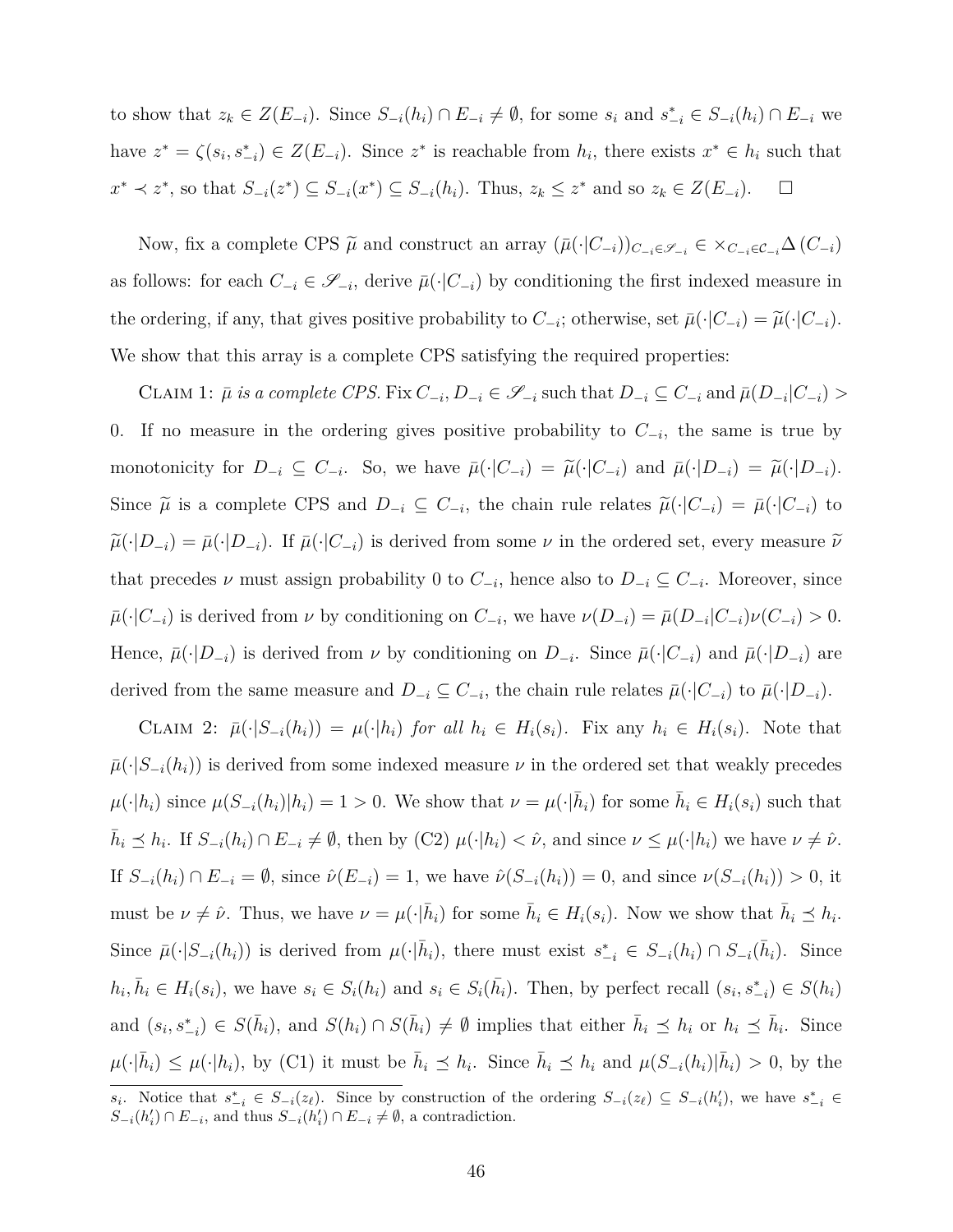forward chain rule of  $\mu$  we have that  $\mu(\cdot|h_i)$  is derived from  $\mu(\cdot|\bar{h}_i)$  by conditioning, which  $\text{implies } \mu(\cdot|h_i) = \bar{\mu}(\cdot|S_{-i}(h_i)).$ 

CLAIM 3:  $\bar{\mu}$  strongly believes  $E_{-i}$ . Take any  $C_{-i} \in \mathscr{S}_{-i}$  such that  $C_{-i} \cap E_{-i} \neq \emptyset$ . Then  $\bar{\mu}(\cdot|C_{-i})$  is derived from some  $\nu \leq \hat{\nu}$ , as  $\hat{\nu}(C_{-i}) = \hat{\nu}(C_{-i} \cap E_{-i}) > 0$  since Supp  $\hat{\nu} = E_{-i}$ . If  $\nu = \hat{\nu}$ , then  $\bar{\mu}(E_{-i}|C_{-i}) = 1$ , because  $\hat{\nu}(E_{-i}) = 1$ . If  $\nu$  strictly precedes  $\hat{\nu}$ , then it must be that  $\nu = \mu(\cdot|\bar{h}_i)$  for some  $\bar{h}_i \in H_i(s_i)$  such that  $S_{-i}(\bar{h}_i) \cap E_{-i} \neq \emptyset$ , otherwise  $\nu$  would follow  $\hat{\nu}$  by (C3). Since  $\mu$  strongly believes  $E_{-i}$ ,  $\mu(E_{-i}|\bar{h}_i) = 1$ , hence,  $\bar{\mu}(E_{-i}|C_{-i}) = 1$ , as  $\bar{\mu}(\cdot|C_{-i})$ is derived from  $\mu(\cdot|\bar{h}_i)$ .  $\blacksquare$ 

As an almost immediate corollary of Theorem 4 we have that all our procedures are characterized by the one-step memory procedure.

**Lemma 8.** Let  $\Delta = (\Delta_i)_{i \in I}$  be such that for every  $i \in I$ ,  $\Delta_c^{H_i}(S_{-i}) \subseteq \Delta_i \subseteq \Delta_f^{H_i}(S_{-i})$ .  $Then S^{\Delta,m} = \overline{S}^{\Delta,m}$  *for every m*.

*Proof:* First, we show by induction that for every  $m, \bar{S}^{\mathcal{C},m} = \bar{S}^{\Delta,m} = \bar{S}^{\mathcal{F},m}$ . The basis for  $m = 0$  is immediate; using the inductive hypothesis we have by inspection of the definitions that  $\bar{S}^{\mathcal{C},m+1} \subseteq \bar{S}^{\Delta,m+1} \subseteq \bar{S}^{\mathcal{F},m+1}$ . Since by Theorem 4 and Lemma 4 we have  $\bar{S}^{\mathcal{F},m+1}$  $\bar{S}^{\mathcal{C},m+1}$ , it follows that  $\bar{S}^{\mathcal{C},m+1} = \bar{S}^{\Delta,m+1} = \bar{S}^{\mathcal{F},m+1}$ .

Finally, by Claim 2 of the proof of Theorem 4 we also have  $S^{\mathcal{C},m} = S^{\Delta,m} = S^{\mathcal{F},m}$  for every *m*. Since  $S^{\mathcal{F},m} = \overline{S}^{\mathcal{F},m} = \overline{S}^{\Delta,m}$ , it follows that  $S^{\Delta,m} = \overline{S}^{\Delta,m}$  for every *m*. ■

### **Appendix B: Proofs of Section 7.2**

In this section, we show the behavioral equivalence result for backwards rationalizability. We proceed analogously to what we did with strong rationalizability, by showing two preliminary lemmas.

It is first convenient to introduce a stronger notion of "counterfactually persistent belief" in *E−<sup>i</sup>* , that is, the belief at each *h* that the co-players will follow, or would have followed some strategy profile in  $E_{-i}$  starting from every  $h' \in H$  that does not precede *h*, including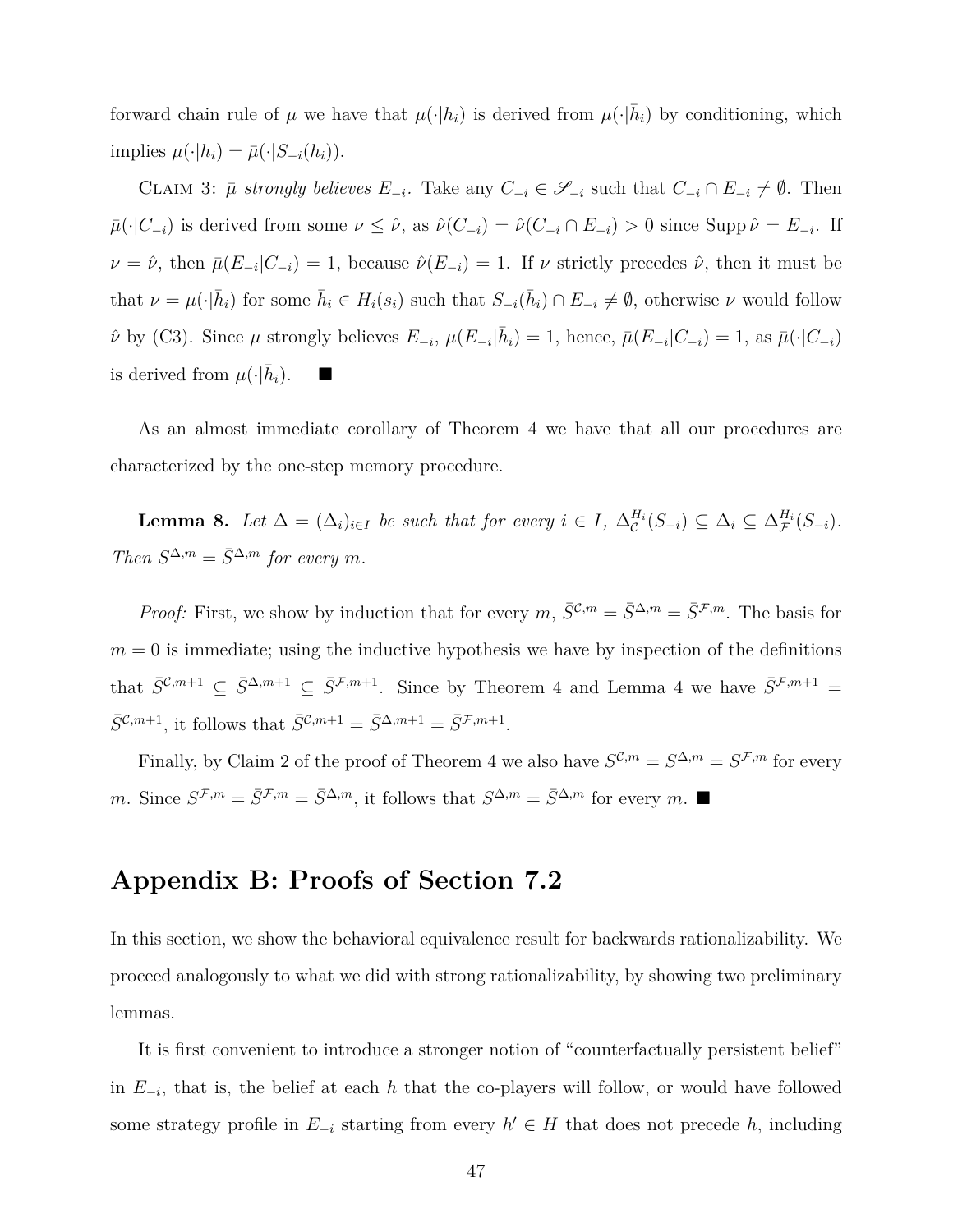the histories  $h'$  that are counterfactual given  $h$ . Let

$$
\hat{\chi}_j^h(E_j) = \{ s_j \in S_j(h) : \exists \overline{s}_j \in E_j, \forall h' \in H, h' \npreceq h \Rightarrow s_j(h') = \overline{s}_j(h') \}
$$

and

$$
\widehat{PB}_{i}(E_{-i}) = \{ \mu^{i} \in \times_{h \in H} \Delta(S_{-i}(h)) : \forall h \in H, \mu^{i}(\hat{\chi}_{-i}^{h}(E_{-i})|h) = 1 \},\
$$

where  $E_{-i} = \times_{j \neq i} E_j$  and  $\hat{\chi}_{-i}^h(E_{-i}) = \times_{j \neq i} \hat{\chi}_j^h(E_j)$ .

We proceed by establishing some preliminary lemmas.

**Lemma 9.** *Fix a strategy*  $\overline{s}_i$ *, a subset*  $E_{-i} \subseteq S_{-i}$ *, and a forward consistent belief system*  $\overline{\mu}^i$  in  $\overline{PB}_i(E_{-i})$ . Then there exists a fully consistent  $\mu^i$  such that (i)  $\mu^i(\cdot|S_{-i}(h)) = \overline{\mu}^i(\cdot|h)$ *for all*  $h \in H_i(\overline{s}_i)$  *and*  $(ii)$   $\mu^i \in \text{PB}_i(E_{-i})$ *.* 

*Proof*: To economize on constructions, we take the same Myerson CPS  $\mu^i$  as the one of Lemma 3, but assume that  $\overline{\mu}^i$  is in  $\widehat{PB}_i(E_{-i})$  instead of  $SB_i(E_{-i})$ .

CLAIM:  $\mu^i \in PB_i(E_{-i})$ . Fix any  $h \in H$ . If  $\mu^i(\cdot|S_{-i}(h)) = \tilde{\mu}^i(\cdot|S_{-i}(h))$  or  $\mu^i(\cdot|S_{-i}(h))$ was derived from  $\nu$ , we have  $\mu^{i}(\chi^{h}_{-i}(E_{-i})|S_{-i}(h)) = 1$ . Suppose now that  $\mu^{i}(\cdot|S_{-i}(h))$  is derived from some  $\overline{\mu}^i(\cdot|\overline{h})$  in the ordering; by (C1), it cannot be that  $h \prec \overline{h}$ , so we have  $h \nless \overline{h}$ . Now, note that, since  $\mu^i(\cdot|S_{-i}(h))$  is derived from  $\overline{\mu}^i(\cdot|\overline{h})$  and  $\overline{\mu}^i \in \text{PB}_i(E_{-i})$ , we have  $\text{Supp}\,\mu^{i}(\cdot|S_{-i}(h))\subseteq \hat{\chi}_{-i}^{h}(E_{-i}).$  Moreover, we claim that  $h \nless \overline{h}$  implies  $\hat{\chi}_{-i}^{h}(E_{-i})\subseteq \chi_{-i}^{h}(E_{-i}).$ Suppose  $h \nless \overline{h}$  and fix  $s_{-i}^* \in \hat{\chi}_{-i}^h(E_{-i})$ . Then there exists  $s_{-i} \in E_{-i}$  such that  $s_{-i}(h') = s_{-i}^*(h')$ for all  $h' \nless \overline{h}$ . Since  $h \nless \overline{h}$ , every  $h' \succeq h$  satisfies  $h' \nless \overline{h}$ , and so,  $s_{-i}(h') = s_{-i}^*(h')$  for all  $h' \succeq h$ . Hence we have  $s_{-i}^*|h = s_{-i}|h$  for some  $s_{-i} \in E_{-i}$ , that is to say,  $s_{-i}^* \in \chi_{-i}^h(E_{-i})$ . So,  $\operatorname{Supp}\mu^{i}(\cdot|S_{-i}(h))\subseteq \chi_{-i}^h(E_{-i})$  for all  $h\in H$ , i.e.,  $\mu^i\in \operatorname{PB}_i(E_{-i})$ .

Given two belief systems  $\mu^i$ ,  $\overline{\mu}^i$  and a nonterminal history  $h \in H$ , we write  $\mu^i(\cdot|h) \simeq \overline{\mu}^i(\cdot|h)$ if  $\mu^{i}(S_{-i}(z)|h) = \overline{\mu}^{i}(S_{-i}(z)|h)$  for every  $z \succ h$ . We write  $\mu^{i} \simeq \overline{\mu}^{i}$  if  $\mu^{i}(\cdot|h) \simeq \overline{\mu}^{i}(\cdot|h)$  for all  $h \in H$ .

**Lemma 10.** *Fix a subset*  $E_{-i} \subseteq S_{-i}$ *, a forward consistent belief system*  $\overline{\mu}^i \in \text{PB}_i(E_{-i})$ *,*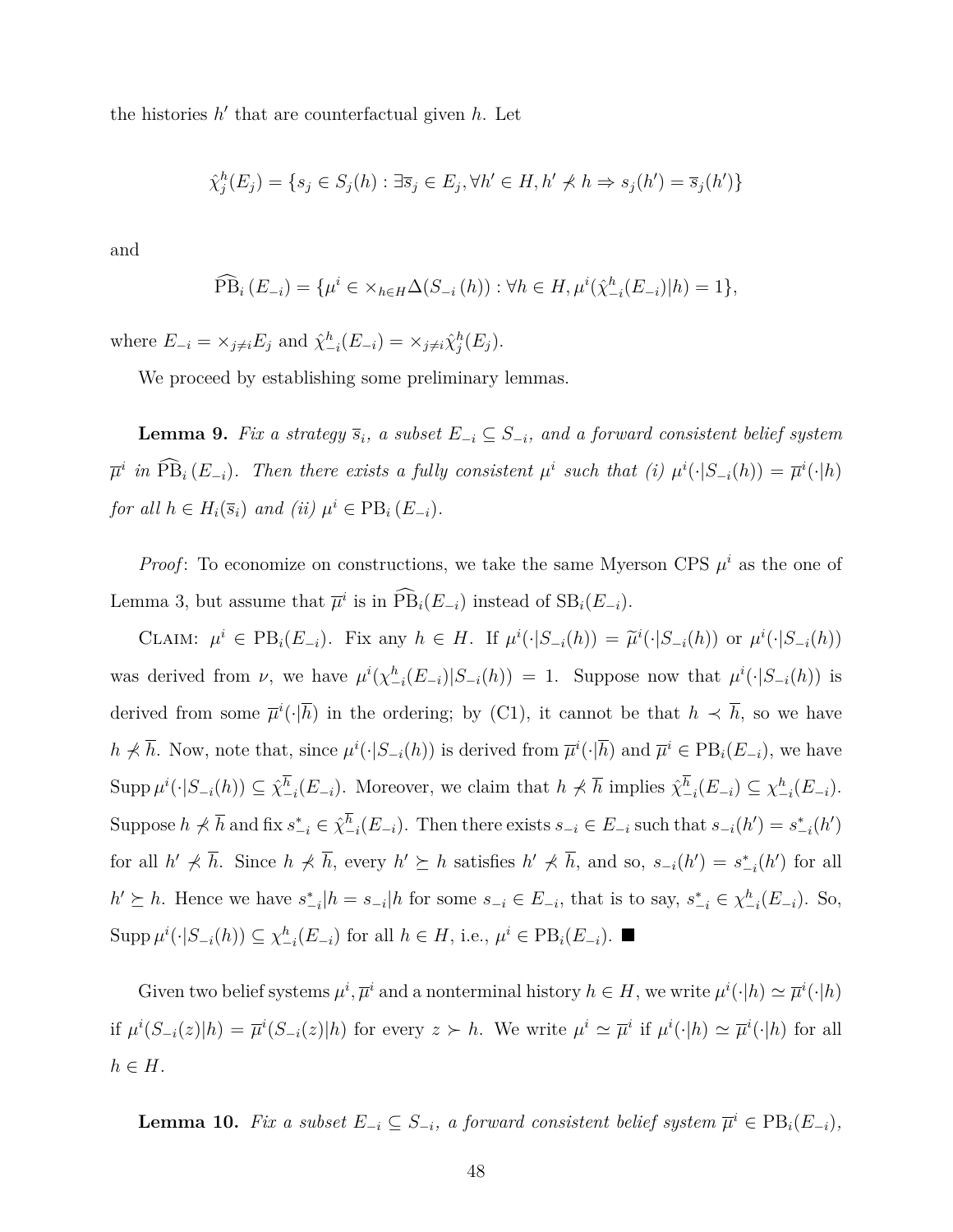*and a strategy*  $\bar{s}_i$ *. There exists a completely consistent*  $\mu^i \in \text{PB}_i(E_{-i})$  *such that*  $\mu^i(\cdot|h) \simeq$  $\overline{\mu}^i(\cdot|h)$  *for every*  $h \in H_i(E_i)$ *.* 

*Proof*: Fix a forward consistent belief system  $\overline{\mu}^i \in PB_i(E_{-i})$ . Note that, for each *h*,  $\hat{\chi}_{-i}^h(\overline{S}_{-i}) \subseteq \chi_{-i}^h(E_{-i}).$  With this, for each  $h \in H$ , define a map  $\zeta_{-i}^h : \chi_{-i}^h(E_{-i}) \to \hat{\chi}_{-i}^h(E_{-i}),$ which is the identity on  $\hat{\chi}_{-i}^h(E_{-i})$  and is such that for each  $s_{-i} \in \chi_{-i}^h(E_{-i}), \varsigma_{-i}^h(s_{-i})|h = s_{-i}|h$ . Note that for all  $h' \succ h$  and  $s_{-i} \in \chi_{-i}^h(E_{-i}), s_{-i} \in S_{-i}(h')$  if and only if  $\zeta_{-i}^h(s_{-i}) \in S_{-i}(h')$ . It is convenient to impose the following consistency property: for all  $h'$  ≻  $h$  and  $s_{-i} \in S_{-i}(h')$  ⊆ *S*<sub>−*i*</sub>(*h*), set  $\varsigma_{-i}^{h'}(s_{-i}) = \varsigma_{-i}^{h}(s_{-i}).$ 

Take the belief system  $(\tilde{\mu}^i(\cdot|h))_{h\in H}$  defined as follows: For every  $h \in H$  and  $\hat{s}_{-i} \in$  $\hat{\chi}_{-i}^h(\overline{S}_{-i}), \text{ let }$ 

$$
\widetilde{\mu}^i(\hat{s}_{-i}|h) = \overline{\mu}^i(\{s_{-i} : \varsigma^h_{-i}(s_{-i}) = \hat{s}_{-i}\}|h) = \overline{\mu}^i(\varsigma^{h,-1}_{-i}(\hat{s}_{-i})|h).
$$

Notice that for every  $h \in H$ ,  $\tilde{\mu}^i(S_{-i}(h')|h) = \overline{\mu}^i(S_{-i}(h')|h)$  for all  $h' \succ h$   $(h' \in \overline{H})$ , which implies  $\widetilde{\mu}^i \simeq \overline{\mu}^i$ . Also, since  $\overline{\mu}^i \in \text{PB}_i(\overline{S}_{-i})$ , we have

$$
\widetilde{\mu}^{i}(\hat{\chi}_{-i}^{h}(E_{-i})|h) = \overline{\mu}^{i}(\hat{\chi}_{-i}^{h,-1}(\hat{\chi}_{-i}^{h}(E_{-i}))|h) = \overline{\mu}^{i}(\chi_{-i}^{h}(E_{-i})|h) = 1
$$

for all  $h \in H$ . Thus,  $\tilde{\mu}^i \in PB_i(E_{-i})$ . We show that  $\tilde{\mu}^i$  is a forward consistent belief system. Fix  $h \prec h'$  and  $E_{-i} \subseteq S_{-i}(h')$  such that  $\tilde{\mu}^i(E_{-i}|h) > 0$ . Then, note first that  $\zeta_{-i}^{h,-1}$  $\overline{F}$ <sup>*i*</sup> *n*<sup>*i*</sup></sup>
(*E*<sub>−*i*</sub>)  $\subseteq S$ <sub>−*i*</sub>(*h*<sup>*'*</sup>) and that  $\overline{\mu}$ <sup>*i*</sup>( $\zeta$ <sup>*h*<sub>−</sub><sup>1</sup></sup>)  $\int_{-i}^{h,-1} (E_{-i}) |h) = \tilde{\mu}^i(E_{-i}|h) > 0$ . Thus, the forward chain rule of  $\overline{\mu}^i$  applies and implies:

$$
\widetilde{\mu}^{i}(E_{-i}|h') = \overline{\mu}^{i}(\varsigma_{-i}^{h'-1}(E_{-i})|h') = \overline{\mu}^{i}(\varsigma_{-i}^{h,-1}(E_{-i})|h') = \frac{\overline{\mu}^{i}(\varsigma_{-i}^{h,-1}(E_{-i})|h)}{\overline{\mu}^{i}(S_{-i}(h')|h)} = \frac{\widetilde{\mu}^{i}(E_{-i}|h)}{\widetilde{\mu}^{i}(S_{-i}(h')|h)},
$$

where the second equality holds by the consistency condition of the maps  $(\zeta_{-i}^h)_{h \in H}$ ; the third equality by the forward chain rule of  $\overline{\mu}$ <sup>*i*</sup>; and the fourth equality by definition of  $\widetilde{\mu}$ <sup>*i*</sup> and  $\widetilde{\mu}^i(S_{-i}(h')|h) = \overline{\mu}^i(S_{-i}(h')|h).$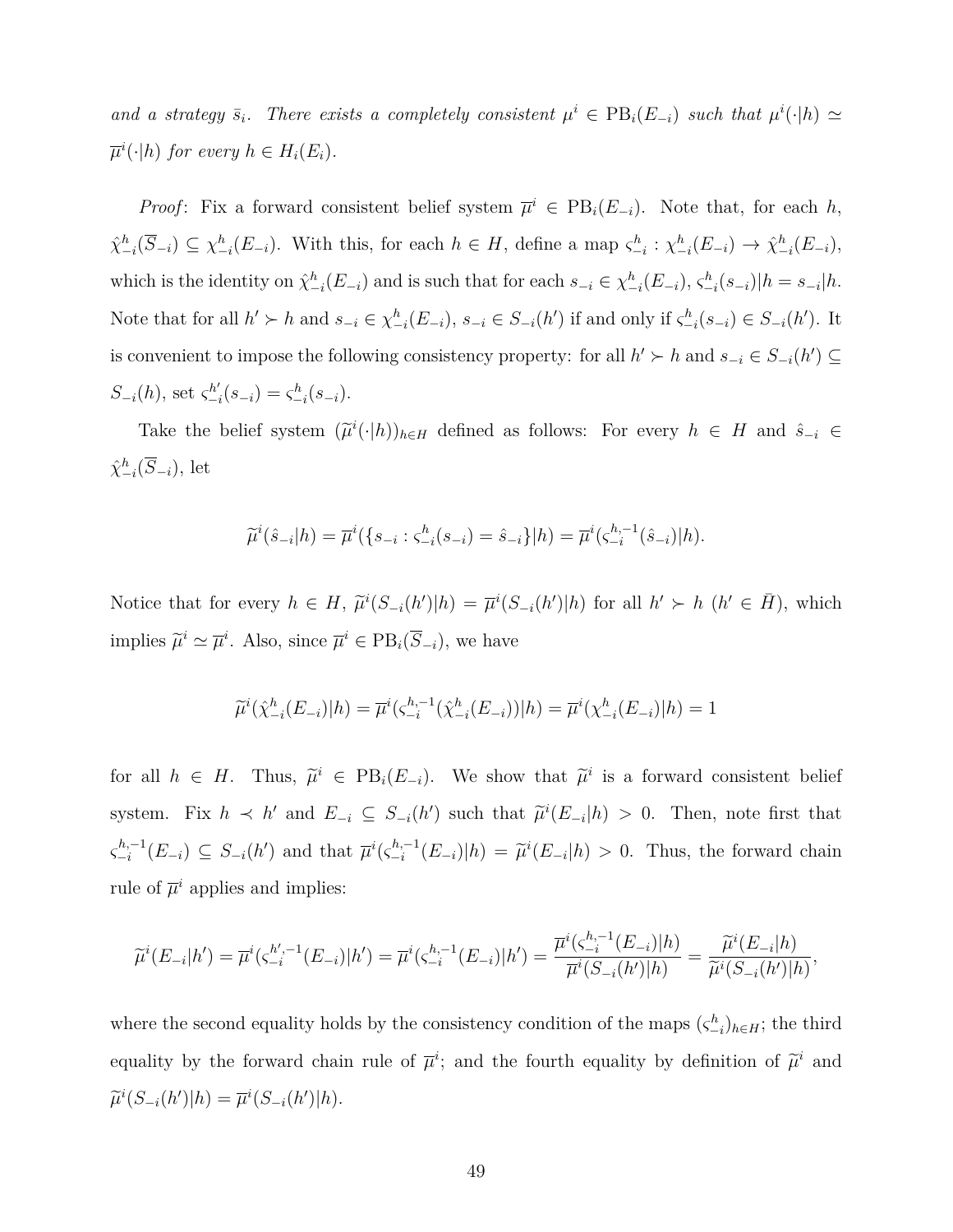To summarize, we have a forward consistent belief system  $\tilde{\mu}^i \in PB_i(E_{-i})$  such that  $\widetilde{\mu}^i(\cdot|h) \simeq \overline{\mu}^i(\cdot|h)$  for every  $h \in H$ . Then, by Lemma 9, there exists a completely consistent  $\mu^i$  in  $PB_i(E_{-i})$  such that  $\mu^i(\cdot|h) = \tilde{\mu}^i(\cdot|h)$  for all  $h \in H_i(\bar{s}_i)$ . Hence,  $\mu^i(\cdot|h) \simeq \bar{\mu}^i(\cdot|h)$  for all  $h$  ∈  $H_i(\overline{s}_i)$ . ■

**Proof of Theorem 5:** Denote by  $(\tilde{S}^n)_{n \in \mathbb{N}_0}$  and  $(\hat{S}^n)_{n \in \mathbb{N}_0}$  the backwards rationalizability algorithms with, respectively, forward consistent and completely consistent belief systems.

We show the following inductive hypothesis: for each *i*, (i)  $\hat{S}_i^n \subseteq \tilde{S}_i^n$ , and (ii) for all  $h \in H$ there is a map  $\zeta_i^{n,h}$  $x_i^{n,h}: \chi_i^h(\widetilde{S}_i^n) \to \chi_i^h(\hat{S}_i^n)$  such that, for each  $s_i \in \chi_i^h(\widetilde{S}_i^n)$ ,  $\varsigma_i^{n,h}$  $s_i^{n,h}(s_i)(h') = s_i(h')$ for all  $h' \in H_i(s_i)$ . The basis step is trivial, we show the statement holds at step  $n + 1$ .

Fix any  $i \in I$ . First, note that for any consistent CPS  $\mu^i$  in PB<sub>i</sub>( $\hat{S}^n_{-i}$ ), by (i) of the inductive hypothesis and monotonicity of the  $PB_i(\cdot)$  operator, we have  $\mu^i \in PB_i(\tilde{S}^n_{-i})$ , and since a consistent CPS is a forward consistent belief system, we have (i)  $\hat{S}_i^{n+1} \subseteq \tilde{S}_i^{n+1}$ .

Now, take any  $\bar{h} \in H$  and  $s_i \in \chi_i^{\bar{h}}(\tilde{S}_i^{n+1})$ . Then by definition there is a forward consistent belief system  $\mu^i \in \text{PB}_i(\widetilde{S}^n_{-i})$  such that  $s'_i | \bar{h} = s_i | \bar{h}$  for some  $s'_i \in BR_i^*(\mu^i)$ .

Define a belief system  $(\hat{\mu}^i(\cdot|h))_{h\in H} \in \times_{h\in H}\Delta(S_{-i}(h))$  as follows: For  $h = \emptyset$  and all  $h \neq \emptyset$  such that  $\mu^{i}(S_{-i}(h)|\tilde{h}) = 0$  for all  $\tilde{h} \prec h$ , set:

$$
\forall \hat{s}_{-i} \in \chi_{-i}^h(\hat{S}_{-i}^n), \quad \hat{\mu}^i(\hat{s}_{-i}|h) = \mu^i(\varsigma_{-i}^{n,h,-1}(\hat{s}_{-i})|h).
$$

We have the following properties: since for every  $h' \succ h$  and  $s_{-i} \in \chi^h_{-i}(\tilde{S}^n_{-i}), s_{-i} \in S_{-i}(h')$  if and only if  $\zeta_{-i}^{n,h}$  $_{i=1}^{n,h}(s_{-i}) \in S_{-i}(h')$ , we have (a)  $\hat{\mu}^{i}(S_{-i}(h')|h) = 0$  if and only if  $\mu^{i}(S_{-i}(h')|h) = 0$ and (b)  $\mu^i \simeq \hat{\mu}^i$ . Moreover, since  $\mu^i \in \text{PB}_i(\tilde{S}^n_{-i}),$ 

$$
\hat{\mu}^i(\chi_{-i}^h(\hat{S}_{-i}^n)|h) = \mu^i(\varsigma_{-i}^{n,h,-1}(\chi_{-i}^h(\hat{S}_{-i}^n))|h) = \mu^i(\chi_{-i}^h(\tilde{S}_{-i}^n)|h) = 1.
$$

Thus, deriving all other probability measures by forward conditioning, we indeed obtain a forward consistent belief system  $\hat{\mu}^i$ . It can be checked using a forward conditioning argument that  $\hat{\mu}^i \simeq \mu^i$ , so that  $BR_i^*(\mu^i) = BR_i^*(\hat{\mu}^i)$ . Moreover,  $\hat{\mu}^i$  belongs to  $PB_i(\hat{S}_{-i}^n)$ . To see this,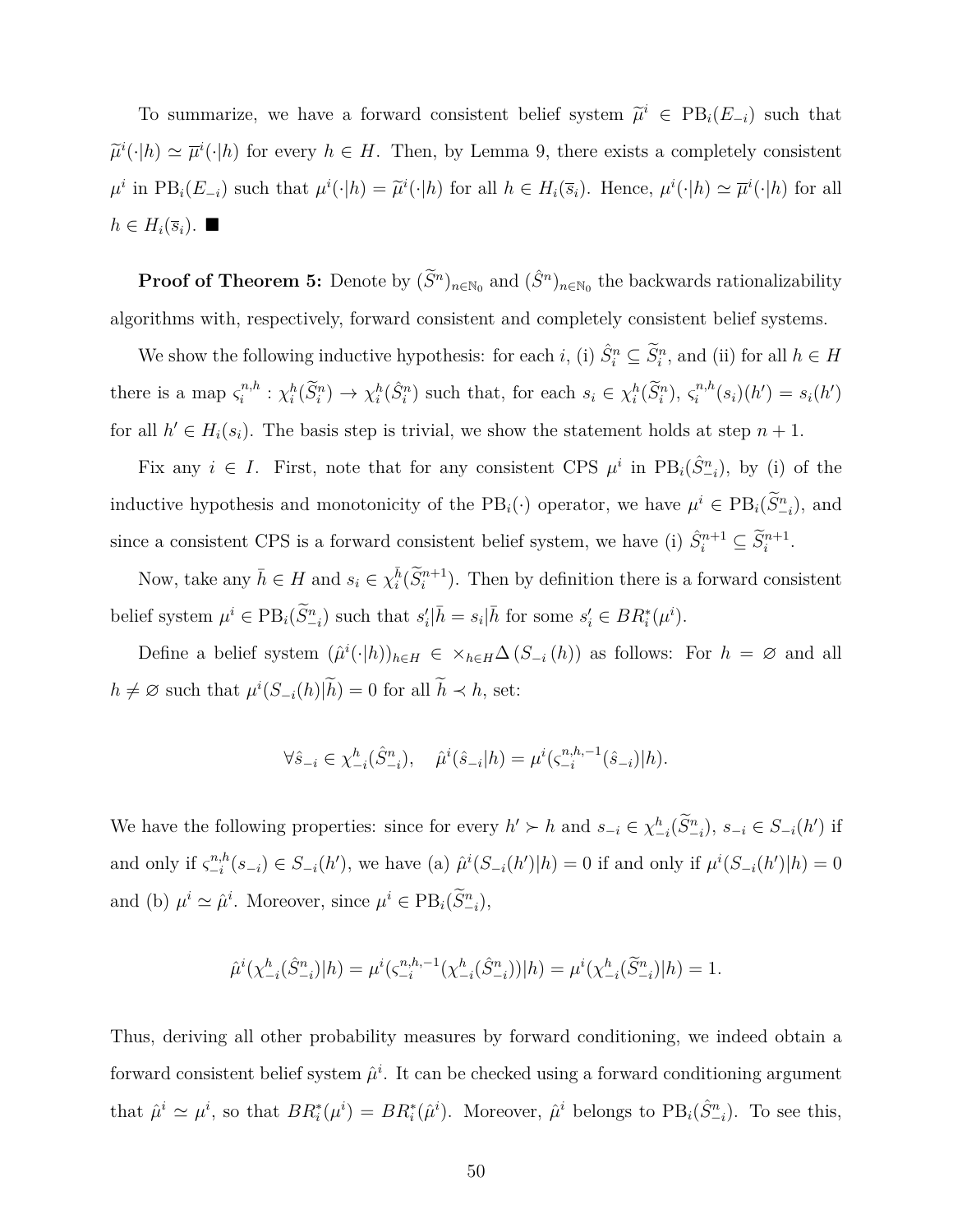take any  $h' \succ h$ . This implies  $\chi_{-i}^h(\hat{S}_{-i}^n) \cap S_{-i}(h') \subseteq \chi_{-i}^{h'}(\hat{S}_{-i}^n)$ <sup>23</sup> and so, if  $\hat{\mu}^i(\cdot|h')$  is derived by conditioning from  $\hat{\mu}^i(\cdot|h)$ , because Supp  $\hat{\mu}^i(\cdot|h) \subseteq \chi^h_{-i}(\hat{S}^n_{-i})$ , we have:

$$
\operatorname{Supp}\hat{\mu}^{i}(\cdot|h') \subseteq \chi_{-i}^{h}(\hat{S}_{-i}^{n}) \cap S_{-i}(h') \subseteq \chi_{-i}^{h'}(\hat{S}_{-i}^{n}).
$$

To summarize, we have a forward consistent belief system  $\hat{\mu}^i$  such that  $\hat{\mu}^i \in PB_i(\hat{S}^n_{-i})$ and  $\hat{\mu}^i \simeq \mu^i$ . Then by Lemma 10 there exists a consistent CPS  $\tilde{\mu}^i \in PB_i(\hat{S}_{-i}^n)$  with  $\tilde{\mu}^i(\cdot|h) \simeq$  $\mu^i(\cdot|h)$  for all  $h \in H_i(s'_i)$ . This in turn implies that there is a strategy  $\widetilde{s}_i \in BR_i^*(\widetilde{\mu}^i)$  such that, for each  $h \in H_i(s'_i)$  with  $h \succeq \overline{h}$ ,  $\widetilde{s}_i(h) = s'_i(h) = s_i(h)$ . Thus,  $\widetilde{s}_i \in \widehat{S}_i^{n+1}$  and any  $\overline{s}_i \in S_i(\overline{h})$ with  $\bar{s}_i | \bar{h} = \tilde{s}_i | \bar{h}$  belongs to  $\chi_i^h(\hat{S}_i^{n+1})$ , so that we can let  $\varsigma_i^{n+1,\bar{h}}$  $\overline{s}_i^{n+1,n}(s_i) = \overline{s}_i$ .

## **Appendix C: Comparison with Kreps & Wilson**

#### **9.1 Complete consistency and sequences**

We let  $\Delta^{\circ}(\Omega) \subseteq \Delta(\Omega)$  denote the set of strictly positive probability measures on  $\Omega$ .

For any complete CPS  $\mu \in \Delta^*(\Omega)$ , say that *x* is  $\mu$ -infinitely more likely than *y*, written  $x \gg^{\mu} y$ , if  $\mu(x|\{x,y\}) = 1$  (i.e.,  $\mu(y|\{x,y\}) = 0$ ). The chain rule implies that the (typically incomplete) binary relation  $\gg^{\mu}$  is transitive. Therefore,  $\mu$  yields an ordered partition  $\left(\Omega_0^{\mu}\right)$  $_{0}^{\mu},...,\Omega_{L}^{\mu}$  $\binom{\mu}{L(\mu)}$ , where—for  $0 \leq k < \ell \leq L(\mu)$ —each element of  $\Omega_k^{\mu}$  $\mu$ <sup>*k*</sup> is  $\mu$ -infinitely more likely of each element of  $\Omega_{\ell}^{\mu}$  $\mu$ . With this,  $\mu$  ( $\cdot$ | $\Omega_0^{\mu}$  $\mu_0^{\mu}$  =  $\mu(\cdot|\Omega)$  is the unconditional belief. More generally, let  $k(\mu, C)$  denote the lowest index in  $\{0, ..., L(\mu)\}\$  such that  $C \cap \Omega_k \neq \emptyset$ ; then  $\mu\left(C \cap \Omega_{k(\mu,C)} | C\right) = 1$  and

$$
\mu\left(\cdot|C\cap\Omega_{k(\mu,C)}\right)=\mu\left(\cdot|C\right),\,
$$

which implies the following:

**Remark 9**. A complete CPS  $\mu \in \Delta^*(\Omega)$  is determined by the binary conditional proba-<sup>23</sup>See Lemma 4.(i) in Appendix A of Battigalli & De Vito (2021).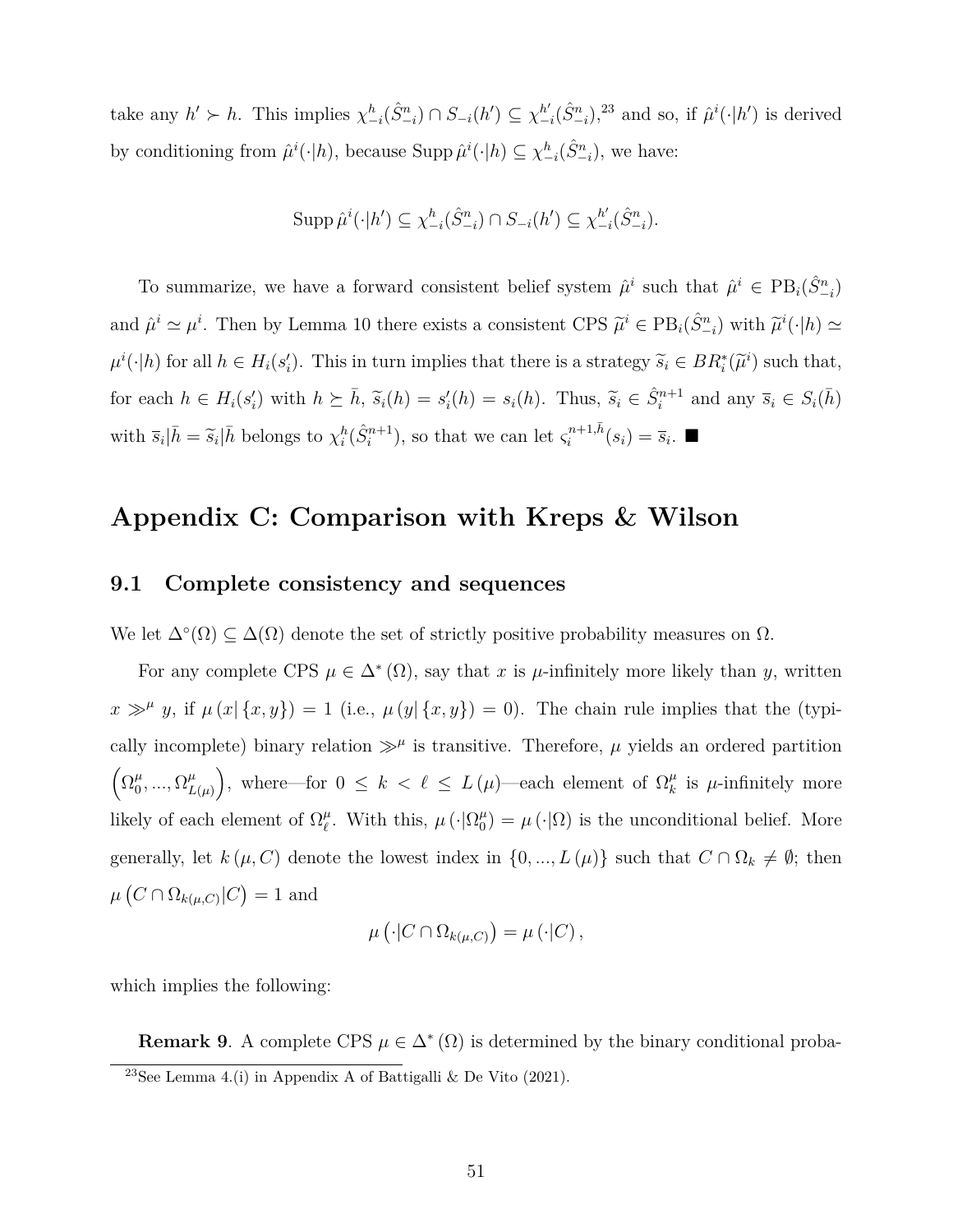bility values  $(\mu(\cdot | \{x, y\}))_{x, y \in \Omega}$ . Indeed, if two complete CPSs  $\mu$  and  $\nu$  are such that

$$
\left(\mu\left(\cdot\vert\left\{x,y\right\}\right)\right)_{x,y\in\Omega}=\left(\bar{\mu}\left(\cdot\vert\left\{x,y\right\}\right)\right)_{x,y\in\Omega}
$$

then  $\left(\Omega_0^{\mu}\right)$  $_{0}^{\mu},...,\Omega_{L}^{\mu}$  $\left(\Omega_{L(\mu)}^{\nu}\right) = \left(\Omega_0^{\nu}, ..., \Omega_{L(\nu)}^{\nu}\right)$ , which implies  $\mu = \nu$ .

Ordered partitions can also be used to relate complete CPSs to converging sequences of strictly positive probability measures. First note that if a sequence  $(\nu_n)_{n\in\mathbb{N}}\in\Delta^{\circ}(\Omega)^{\mathbb{N}}$ converges and yields an array  $(\mu(\cdot|C))_{\emptyset \neq C \subseteq \Omega} \in \times_{\emptyset \neq C \subseteq \Omega} \Delta(C)$  in the limit, that is,

$$
\forall C, \forall \omega \in C, \ \mu(\omega|C) = \lim_{n \to \infty} \frac{\nu_n(\omega)}{\nu_n(C)},\tag{1}
$$

then  $(\mu(\cdot|C))_{\emptyset \neq C \subseteq \Omega}$  must be a complete CPS. Next note that, for every complete CPS  $\mu$ , the sequence

$$
(\nu_n)_{n \in \mathbb{N}} = \left( K_n \sum_{k=0}^{L(\mu)} n^{-k} \mu \left( \cdot | \Omega_k^{\mu} \right) \right)_{n \in \mathbb{N}} \in \Delta^{\circ} \left( \Omega \right)^{\mathbb{N}}
$$

(where  $K_n = \left(\sum_{k=0}^{L(\mu)} n^{-k}\right)^{-1}$  is a normalizing constant) converges and yields  $\mu$  in the limit. Therefore:

**Remark 10**. An array of probability measures  $\mu = (\mu(\cdot|C))_{\emptyset \neq C \subseteq \Omega} \in \times_{\emptyset \neq C \subseteq \Omega} \Delta(C)$  is a complete CPS if and only if there is a convergent sequence of strictly positive probability measures  $(\nu_n)_{n \in \mathbb{N}}$  that yields  $\mu$  in the limit as in eq. (1).

#### **9.2 Kreps & Wilson systems of beliefs**

An *assessment* à la Kreps & Wilson (1982) is a pair  $(\xi, \beta)$ , where  $\xi \in \times_{i \in I} (\times_{h_i \in H_i} \Delta(h_i))$  is a system of beliefs over non-terminal nodes conditional the information sets containing them, and *β* is a profile of behavior (i.e., locally randomized) strategies. Kreps & Wilson's notion of consistency (used to define sequential equilibrium, a refinement of the Nash equilibrium concept) requires that the beliefs of different players "agree" and that they satisfy what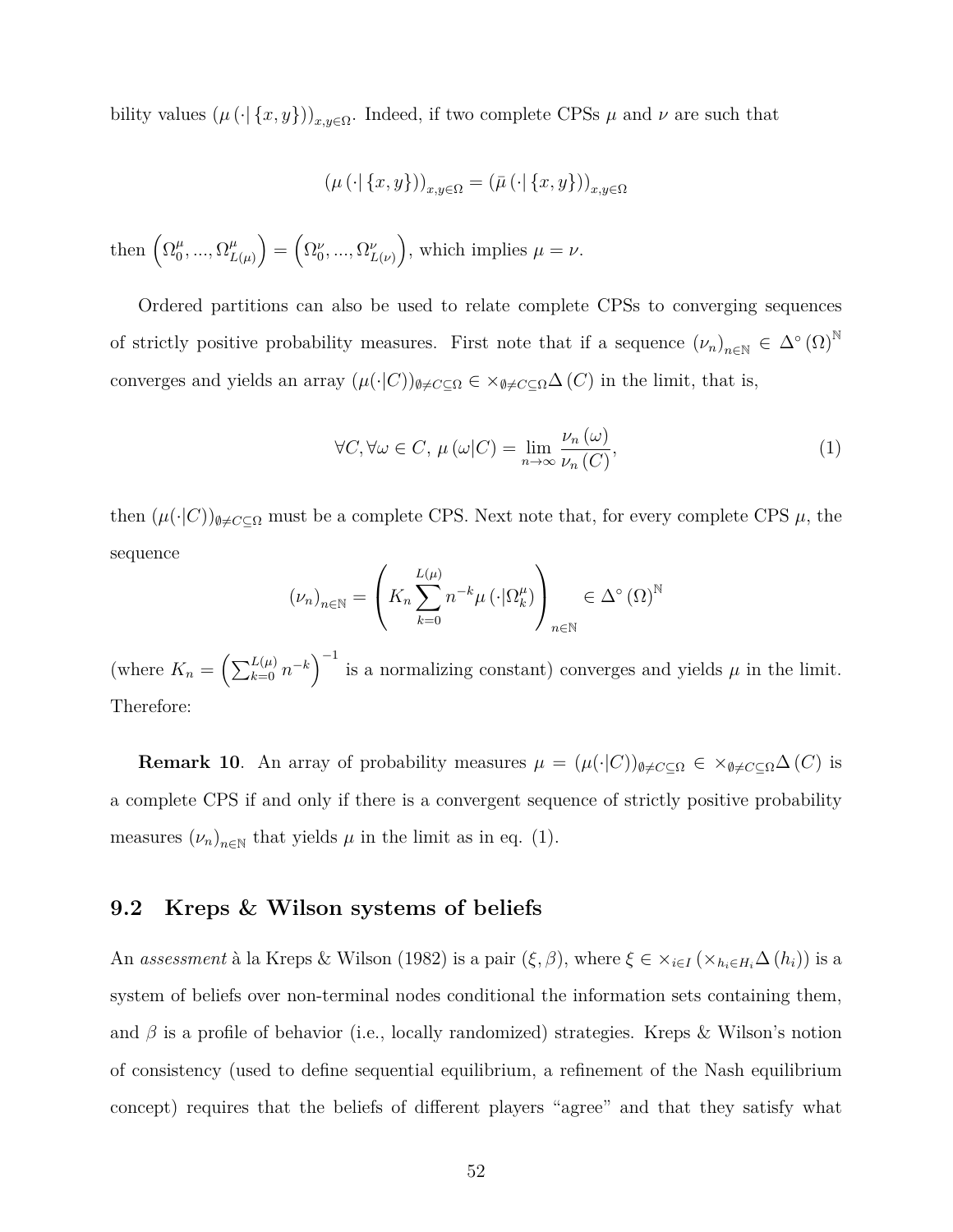amounts to a strong across-players independence property. Such restrictions are not germane to our (correlated) rationalizability analysis. Thus, we make them mute by considering **personal** assessments in **two-player** games.

A *personal assessment* of player *i* in a two-player game is a pair

$$
(\xi^i, \beta_{-i}) \in (\times_{h_i \in H_i} \Delta(h_i)) \times (\times_{h_{-i} \in H_{-i}} \Delta(\mathcal{A}_{-i}(h_{-i}))),
$$

where  $\xi^i$  is a system of beliefs over nodes/histories in the information sets of *i* and  $\beta_{-i}$  is a behavior strategy of the co-player *−i*, which we may interpret as a probabilistic conjecture of *i* about  $-i$ . A personal assessment  $(\xi^i, \beta_{-i})$  is consistent in the sense of Kreps & Wilson if there exists a converging sequence of strictly positive behavior strategies  $(\beta_{-i,n})_{n\in\mathbb{N}}$   $\in$  $(\times_{h_{-i} \in H_{-i}} \Delta^{\circ} (\mathcal{A}_{-i}(h_{-i})))$ <sup>N</sup> such that  $\beta_{-i} = \lim_{n \to \infty} \beta_{-i,n}$  and

$$
\xi^{i}(x|h_{i})=\lim_{n\to\infty}\frac{\mathbb{P}_{\beta_{i} \circ,\beta_{-i,n}}(x)}{\mathbb{P}_{\beta_{i} \circ,\beta_{-i,n}}(h_{i})},
$$

for all  $h_i \in H_i$  and  $x \in h_i$ , where  $\mathbb{P}_{\beta}$  denotes the probability of histories induced by randomized strategy profile (pair)  $\beta$ , and  $\beta_i^{\circ}$  is an arbitrary strictly positive randomized strategy of  $i^{24}$  By Kuhn Theorem (Kuhn 1953, Theorem 4), the latter condition is equivalent to the existence of a converging sequence of strictly positive mixed strategies  $(\nu_{-i,n})_{n\in\mathbb{N}} \in \Delta^{\circ}(S_{-i})^{\mathbb{N}}$ such that  $\nu_{\beta_{-i}} = \lim_{n \to \infty} \nu_{-i,n}$  and

$$
\xi^{i}(x|h_{i}) = \lim_{n \to \infty} \frac{\mathbb{P}_{\nu_{i}^{o}, \nu_{-i,n}}(x)}{\mathbb{P}_{\nu_{i}^{o}, \nu_{-i,n}}(h_{i})},
$$

where  $\nu_{\beta_{-i}}$  is the mixed strategy induced by  $\beta_{-i}$  according to Kuhn's transformation and  $\nu_i^{\circ}$ is an arbitrary strictly positive randomized strategy.<sup>25</sup>

A personal assessment  $(\xi^i, \beta_{-i})$  yields a conditional probability measure  $\mathbb{P}_{\xi^i, \beta_{-i}, \beta_i}(\cdot | h_i)$ 

<sup>&</sup>lt;sup>24</sup>By perfect recall, it does not matter which one, because the factors involving  $\beta_i^{\circ}$  in the numerator and denominator cancel out.

<sup>&</sup>lt;sup>25</sup>As above, by perfect recall, it does not matter which one, because the factors involving  $\nu_i^{\circ}$  in the numerator and denominator cancel out.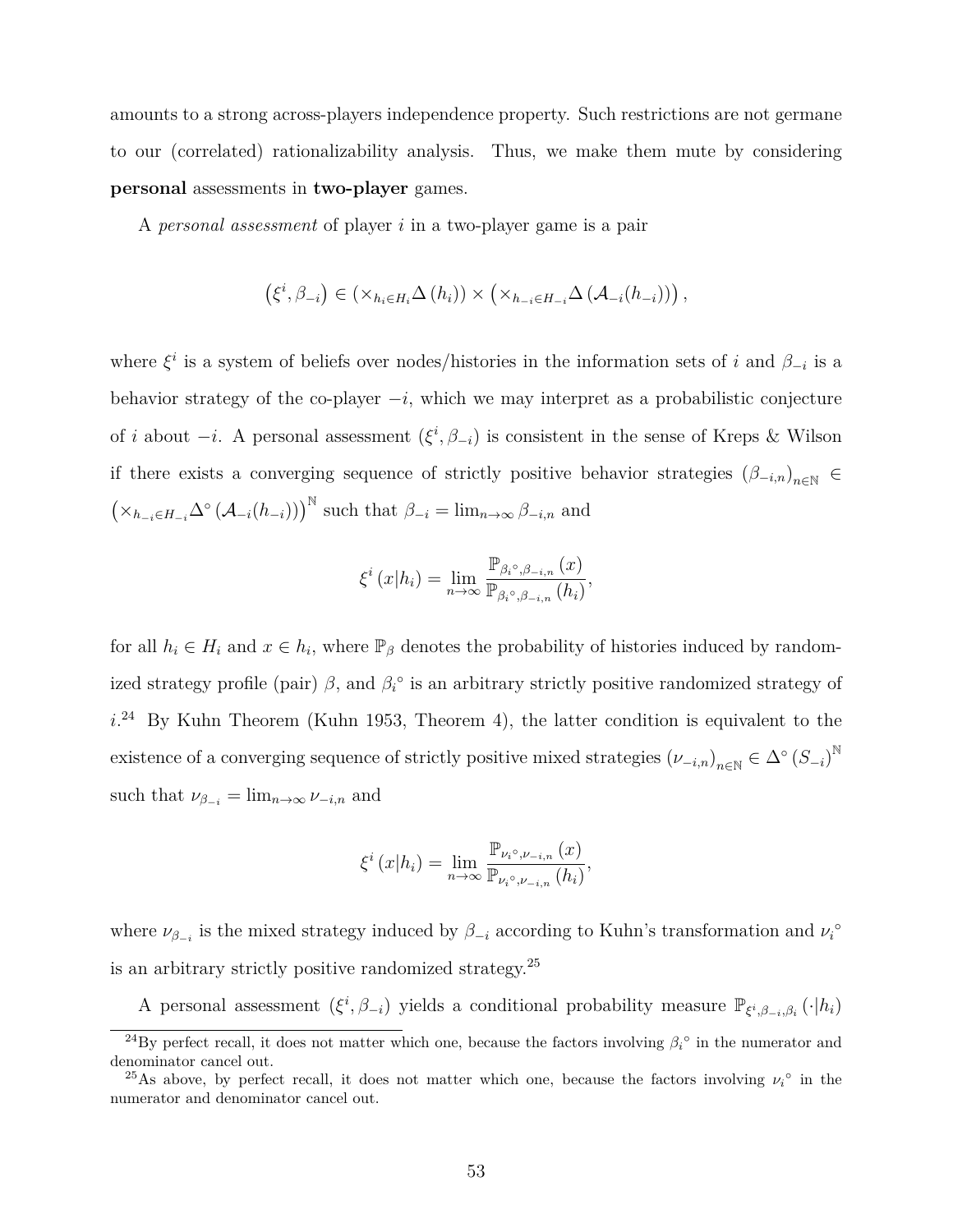over paths for every behavior strategy  $\beta_i$  of *i* conditional on every information set  $h_i$  of *i*: if  $z = (x, a^{\ell(x)+1}, \dots a^{\ell(z)})$  with  $x \in h_i$  of length  $\ell(x)$ ,

$$
\mathbb{P}_{\xi^{i},\beta_{-i},\beta_{i}}(z|h_{i}) = \left(\prod_{k=1}^{\ell(z)-\ell(x)}\prod_{j\in\iota(x)}\beta_{j}\left(a_{j}^{\ell(x)+k}|h_{j}^{\ell(x)+k}\right)\right)\xi^{i}(x|h_{i}).
$$

Similarly, a system of beliefs  $\mu^i$  about the co-player's strategies yields a conditional probability measure  $\mathbb{P}_{\mu^i,s_i}(\cdot|h_i)$  over paths for every strategy  $s_i$  of *i* conditional on every information set  $h_i$  of *i*: let  $Z(h_i)$  denote the set of terminal nodes/paths following some node in  $h_i$ , then

$$
\mathbb{P}_{\mu^{i},s_{i}}(z|h_{i}) = \begin{cases} 0 & \text{if } s_{i} \notin S_{i}(z) \text{ or } z \notin Z(h_{i}), \\ \mu^{i} (S_{-i}(z)) & \text{if } s_{i} \in S_{i}(z) \text{ and } z \in Z(h_{i}). \end{cases}
$$

Note that pure strategies are special cases of degenerate behavior strategies. With a slight abuse of notation we use the same symbol  $s_i$  for a pure strategy of  $i$  and the corresponding degenerate behavior strategy of *i*. With this, by Remark 5 we obtain:

**Remark 11**. A belief system  $\mu^i$  about the strategies of  $-i$  is completely consistent as per Definition 5 if and only if there exists a consistent personal assessment  $(\xi^i, \beta_{-i})$  such that

$$
\mathbb{P}_{\mu^i,s_i}\left(z|h_i\right) = \mathbb{P}_{\xi^i,\beta_{-i},s_i}\left(z|h_i\right)
$$

for all  $h_i \in H_i$ ,  $z \in Z(h_i)$ , and  $s_i \in S_{-i}(h_i)$ .

## **References**

- [1] Battigalli, P. 1996. "Strategic Rationality Orderings and the Best Rationalization Principle." *Games and Economic Behavior* 13: 178-200.
- [2] Battigalli, P. 1997. "On Rationalizability in Extensive Games." *Journal of Economic Theory* 74 (1): 40-61.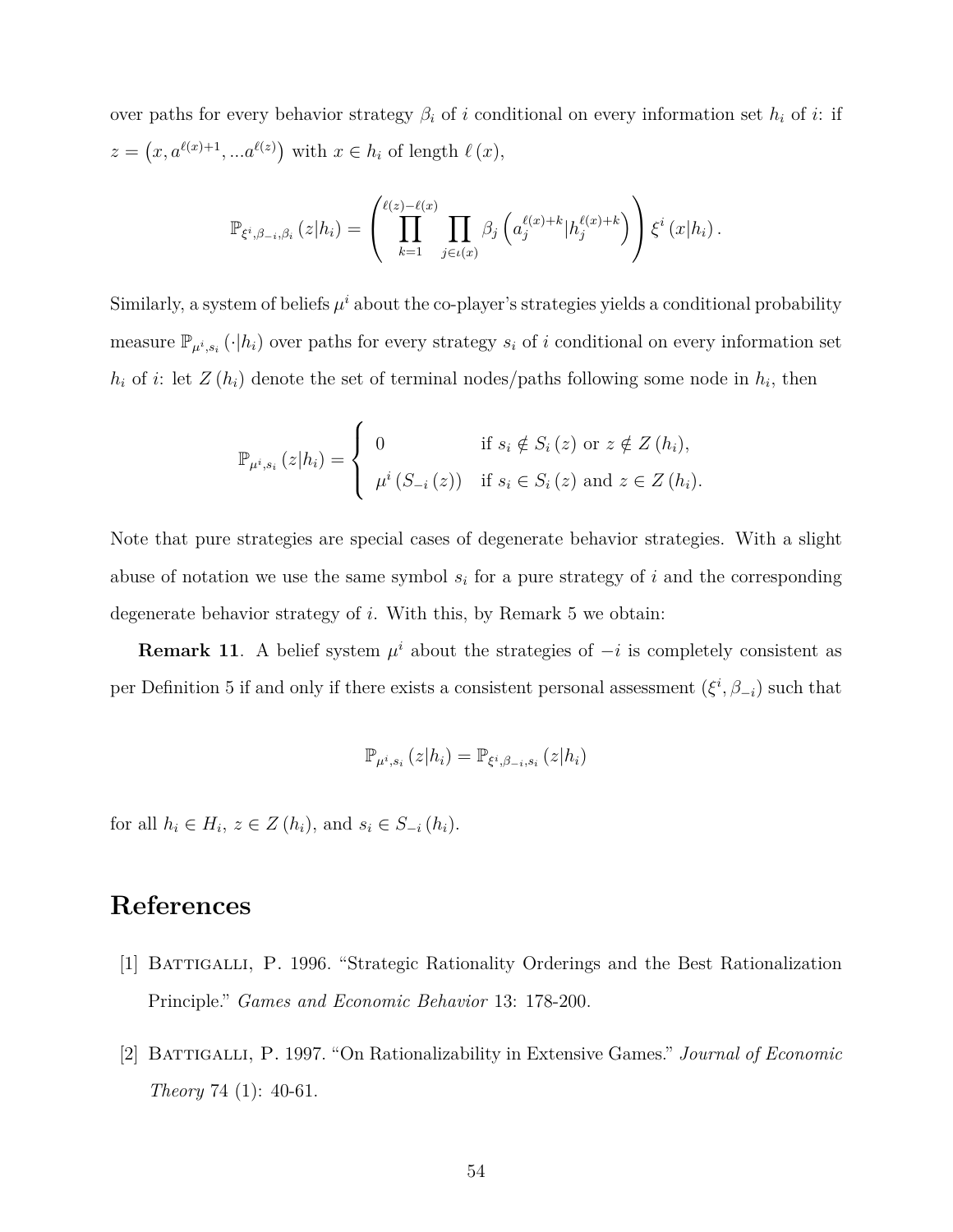- [3] Battigalli, P. and De Vito, N. 2021. "Beliefs, Plans and Perceived Intentions in Games." *Journal of Economic Theory* 195: 105283.
- [4] BATTIGALLI, P. AND GENEROSO, N. 2021. "Information Flows and Memory in Games." mimeo.
- [5] BATTIGALLI, P. AND SINISCALCHI, M. 1999. "Hierarchies of Conditional Beliefs and Interactive Epistemology in Dynamic Games." *Journal of Economic Theory* 88: 188-230.
- [6] BATTIGALLI, P. AND SINISCALCHI, M. 2002. "Strong Belief and Forward Induction Reasoning." *Journal of Economic Theory* 106: 356-391.
- [7] Battigalli, P. and Siniscalchi, M. 2003. "Rationalization and Incomplete Information." *Theoretical Economics (Advances)* 1:Article 3.
- [8] Ben-Porath, E. 1997. "Rationality, Nash Equilibrium and Backwards Induction in Perfect-Information Games." *The Review of Economic Studies* 64: 23-46.
- [9] Brandenburger, A. and Dekel, E. 1993. "Hierarchies of Beliefs and Common Knowledge." *Journal of Economic Theory* 59: 189-198.
- [10] Catonini, E. 2021. "A Dutch-Book Argument for Belief Consistency." mimeo.
- [11] Catonini, E. and A. Penta. 2021. "Backward Induction Reasoning beyond Backward Induction." mimeo.
- [12] Chen, J., and Micali, S. 2013: "The Order Independence of Iterated Dominance in Extensive Games," *Theretical Economics*, 8, 125-163.
- [13] Kreps, D. and Wilson, R. 1982. "Sequential Equilibria." *Econometrica* 50 (4): 863- 894.
- [14] Kuhn, H. 1953. "Extensive Games and the Problem of Information." in *Contributions to the Theory of Games*, Vol. 2. Princeton: Princeton University Press, 193-216.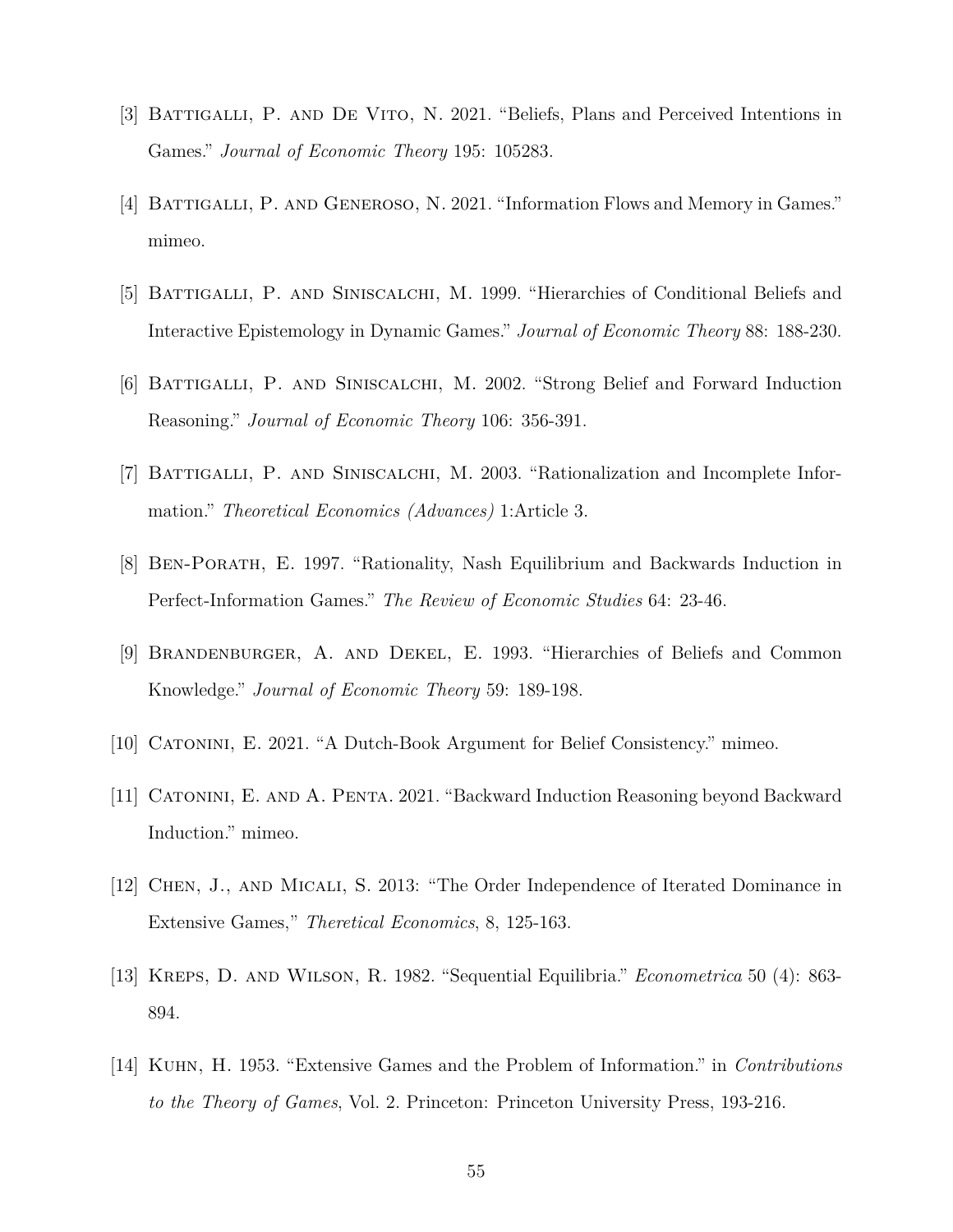- [15] MERTENS, J.-F. AND ZAMIR, S. 1985. "Formulation of Bayesian Analysis for Games with Incomplete Information." *International Journal of Game Theory* 14 (1): 1-29.
- [16] Myerson, R. 1986. "Multistage Games with Communication." *Econometrica* 54 (2): 323-358.
- [17] Osborne, M., and Rubinstein, A. 1994. *A Course in Game Theory,* Cambridge (MA): MIT Press.
- [18] Pearce, D. 1984. "Rationalizable Strategic Behavior and the Problem of Perfection." *Econometrica* 52 (4): 1029-1050.
- [19] Penta, A. 2015. "Robust Dynamic Implementation." *Journal of Economic Theory* 160: 280-316.
- [20] Perea, A. 2002. "A Note on the One-Deviation Property in Extensive Form Games." *Games and Economic Behavior* 40: 322-338.
- [21] Perea, A. 2014. "Belief in the Opponents' Future Rationality." *Games and Economic Behavior* 83: 231-254.
- [22] Reny, P. J. 1992. "Backward Induction, Normal Form Perfection and Explicable Equilibria." *Econometrica* 60: 627-649.
- [23] Renyi, A. 1955. "On a New Axiomatic Theory of Probability." *Acta Mathematica Academiae Scientiarum Hungaricae* 6: 285-335.
- [24] Rubinstein, A. 1991. "Comments on the Interpretation of Game Theory." *Econometrica* 48: 909-924.
- [25] Selten, R. 1975. "Reexamination of the Perfectness Concept for Equilibrium Points in Extensive Games." *International Journal of Game Theory* 4: 25-55.
- [26] Shimoji, M. and Watson, J. 1998. "Conditional Dominance, Rationalizability, and Game Forms." *Journal of Economic Theory* 83: 161-195.